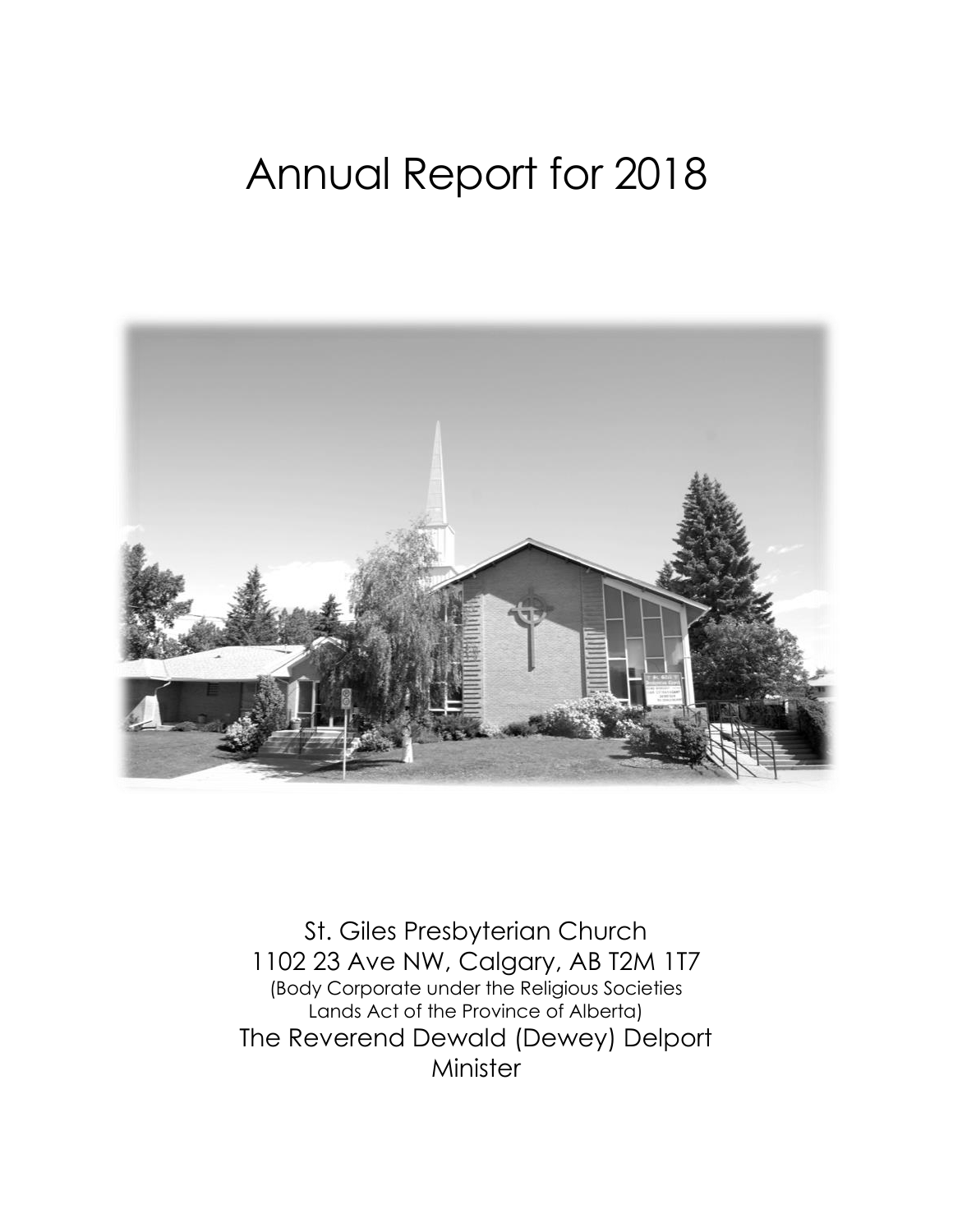#### **Table of Contents**

| Agenda for the Sixty-second Annual Meeting dated Sunday, February |  |
|-------------------------------------------------------------------|--|
| Minutes of the Congregational Meeting from Sunday, February 25,   |  |
|                                                                   |  |
|                                                                   |  |
|                                                                   |  |
|                                                                   |  |
|                                                                   |  |
|                                                                   |  |
|                                                                   |  |
|                                                                   |  |
|                                                                   |  |
|                                                                   |  |
|                                                                   |  |
|                                                                   |  |
|                                                                   |  |
|                                                                   |  |
|                                                                   |  |
|                                                                   |  |
|                                                                   |  |
|                                                                   |  |
|                                                                   |  |
|                                                                   |  |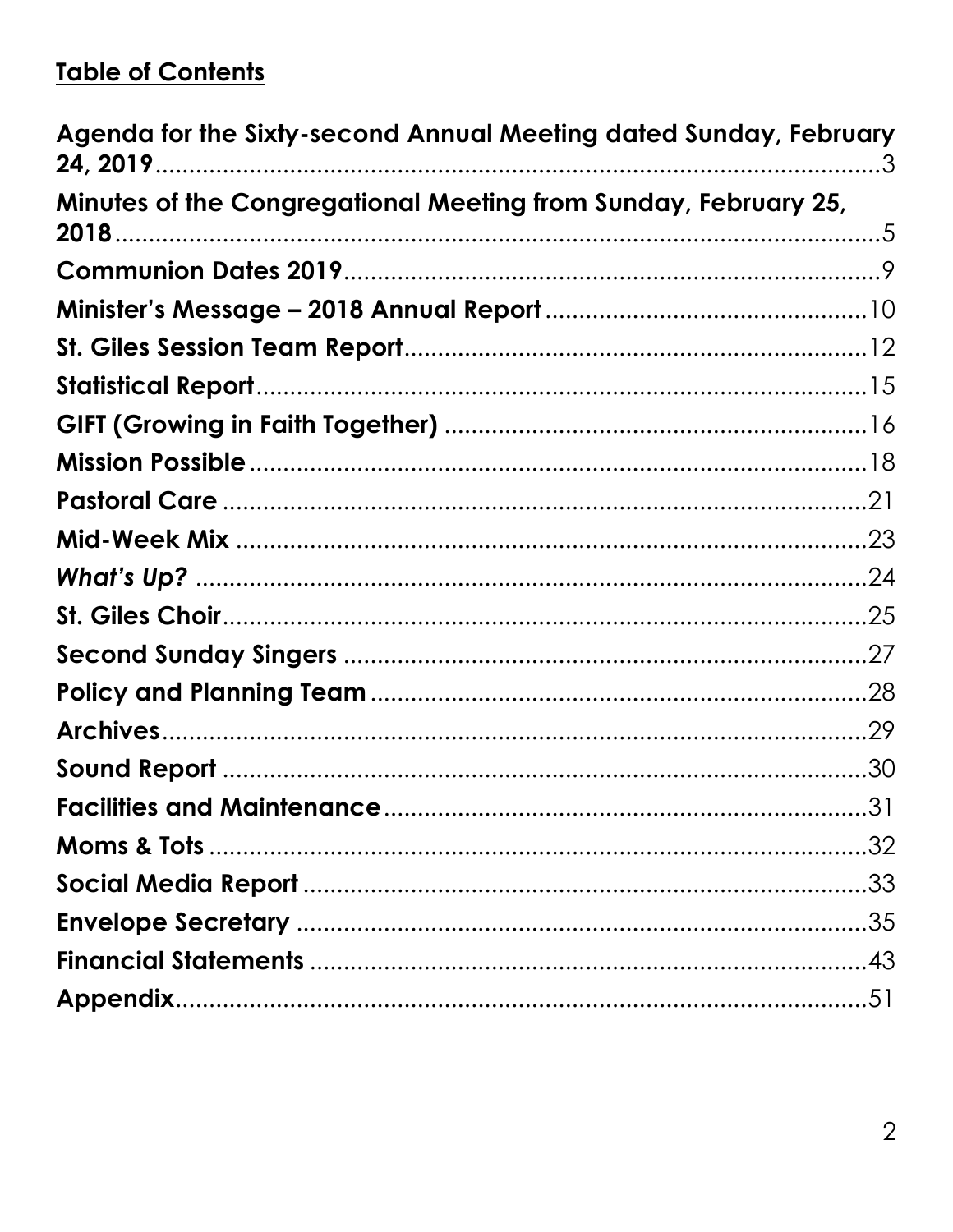### <span id="page-2-0"></span>**Agenda for the Sixty-second Annual Meeting dated Sunday, February 24, 2019**

Opening Prayer Appointment of Secretary Adoption of Annual Meeting Minutes, February 25, 2018 Communion Dates 2019 Minister's Message Session Report Statistical Information for 2018 Reports from Teams of Session and Congregational Groups Gift Team Mission in Action Pastoral Care Team Fanning (See Pastoral Care Report) Mid-week Mix *What's up?* Choir Report Second Sunday Singers Policy and Planning Human Resources Archives Report Sound System Report Facilities and Maintenance Report Moms and Tots Report Envelope Secretary Report Financial Report Report of Finance Team Financial Statements 2018 Memorial funds Review of Stipend and Salaries Presbyterians Sharing Statement of Operations Budget 2019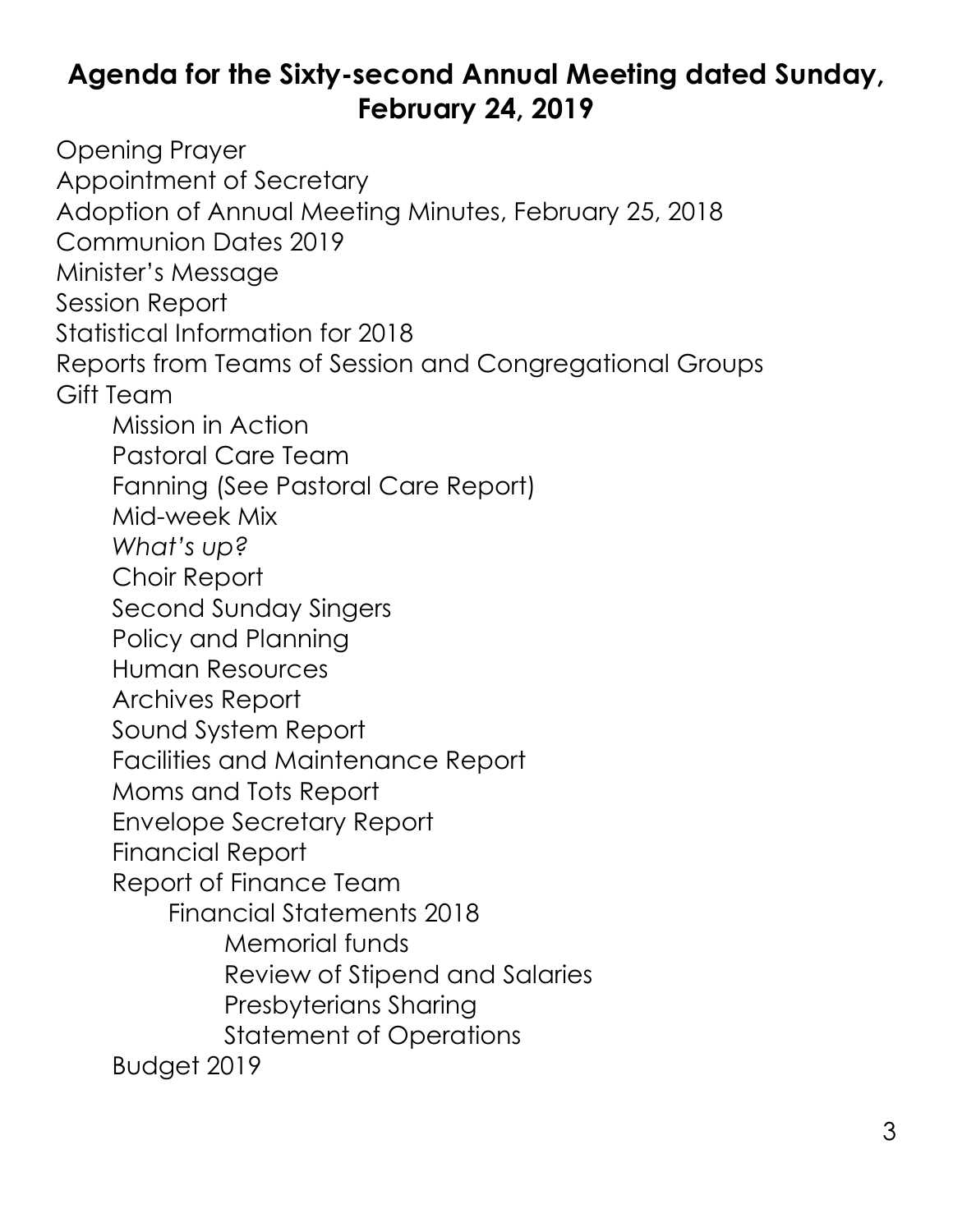New Business

In 2016, the General Assembly passed the following motion from the Life and Mission Agency, Justice Ministries: Recommendation No. 7 (adopted, p. 20) *That congregations be encouraged to acknowledge the traditional territory on which the congregation meets to worship by posting this information in bulletins, by a sign in the church or a combination of both.*

As such, the Session brings the following 2 recommendations to the congregation:

Recommendation 1: That an acknowledgement be included in the bulletin for Communion Services and read once a year at the Annual Meeting.

Recommendation 2: That the wording be: "Today we are grateful to be gathered on the traditional Treaty 7 territory of Canada's indigenous peoples and the Metis Nation of Alberta, Region 3. May we live with respect on this land, and in peace and friendship with all our relations."

2018 Joys, Celebrations, and Good News

Adjournment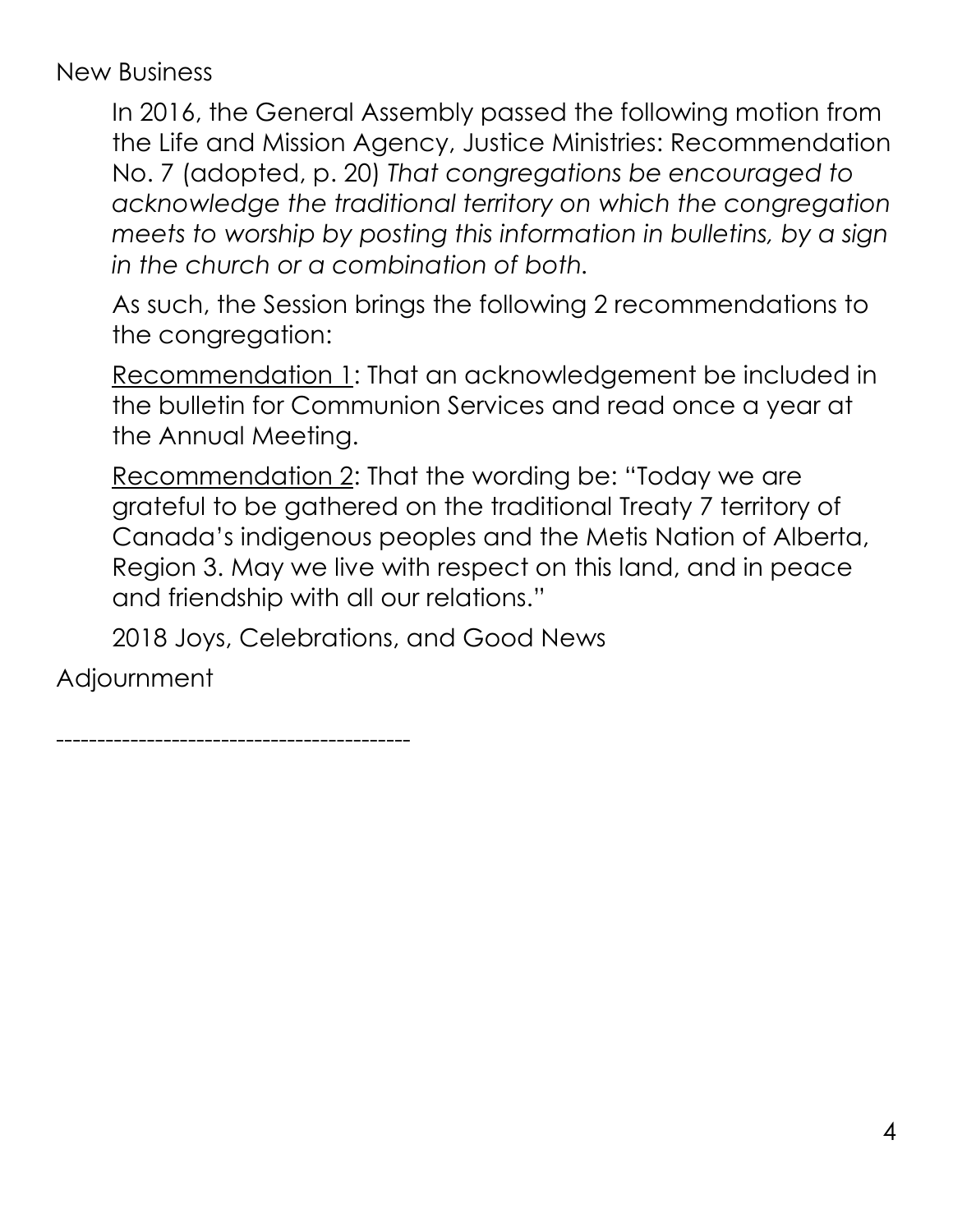#### <span id="page-4-0"></span>**Minutes of the Congregational Meeting from Sunday, February 25, 2018 St. Giles Presbyterian Church**

Approximately 40 people were in attendance.

The Rev. Dewald Delport called the meeting to order at 11:45 AM with a devotional from Psalm 67 and prayer. He mentioned those who passed away in 2017 and ministries which St. Giles is involved with.

Additions to the agenda: None

Recommendation 1:

Moved by Sandra Cameron Evans and seconded by John Watson that Gail MacCrimmon be appointed secretary for the meeting.

#### **CARRIED**

Recommendation 2:

Moved by Walter Cooper and seconded by Marilyn Machum that the minutes of the 2016 Annual Meeting held on February 26, 2017, be approved as printed. **CARRIED**

Business Arising From Minutes: None

Recommendation 3:

Moved by Jenny Thomson and seconded by Ivy Mewha that all reports except the Financial Reports be received and approved.

#### **CARRIED**

Statistical Report for 2017 – Rev. Dewald noted that as of the end of last year our communicant membership is 147.

Growing in Faith Together – Heather added to the GIFT Report: thank you to Dianne Mascardelli for developing the confirmation class curriculum; she also thanked Ivy Mewha, herself and Jason Gaskarth for helping with Sunday school.

Sandra acknowledged the service from Denis Mascardelli for leading Bible study in Rev. Dewald's absence.

Mission Possible - Looking forward to future involvement with the Longbow residence (Calgary Homeless Foundation). Anyone who wants to meet people and learn about the program were encouraged to contact Joan McLean. St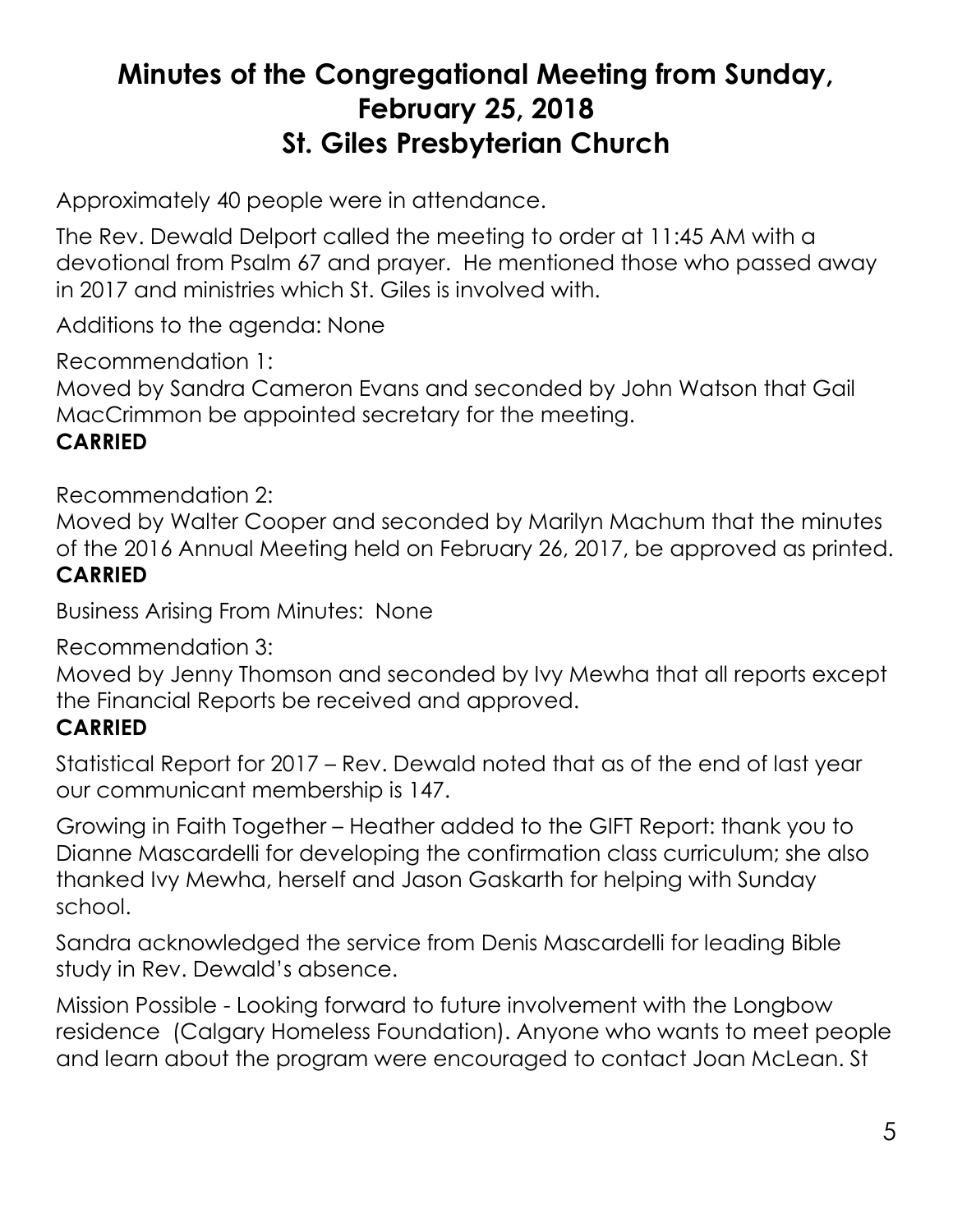Giles is responsible for holding coffee hour on the 3rd Wednesday of every month at the Longbow building in support of the Calgary Homeless Foundation.

Pastoral Care – Jenny asked that the congregation bring to their attention anyone who is ill or needing assistance. She discussed details for the St. Patrick's Day Dinner, which will include either beef or lamb stew with a surprise dessert, and other surprises.

Card Secretary – Noted that she sends a lot of "thinking of you" cards and asked the congregation to provide her with any extra cards that they might have.

Midweek Mix – Chris spoke to the value of this program and that participants enjoyed it for exercise and lunch. Noted that they need more people and that it was nice to join for exercise but that if people didn't want to join for exercises they were welcome to come to share lunch and fellowship. They donated \$100 for Kairos (Coldest Night of the Year).

What's Up? – no additional comments.

Second Sunday Singers – Gillian noted that the residents enjoy the singing.

Choir – Esther thanked everyone and the choir for their support in Marni's absence.

Policy and Planning – no additional comments

Human Resources Team – no additional comments

Archives – no additional comments.

Sound System – Walter said that they are looking for additional people to help with the sound system and that new people are always welcome. He noted that the coming year will be busy with weddings.

Facilities and Maintenance – The surface of the deck on the west side of the church was redone, but it needs more work. There were no major repairs required over the last year. Lightbulbs in the church will have to be changed this year.

Mom and Tots – Attendance seems to be growing every year, even on wintery days, and the moms seem to enjoy the program. Please invite new moms. They are welcome at the program, which includes informative and high interest activities. Teuny was thanked for her treats. Childcare is available at the program.

Envelope Secretary – Connie noted that if people do have an envelope number but end up using one of the envelopes in the pews, to please make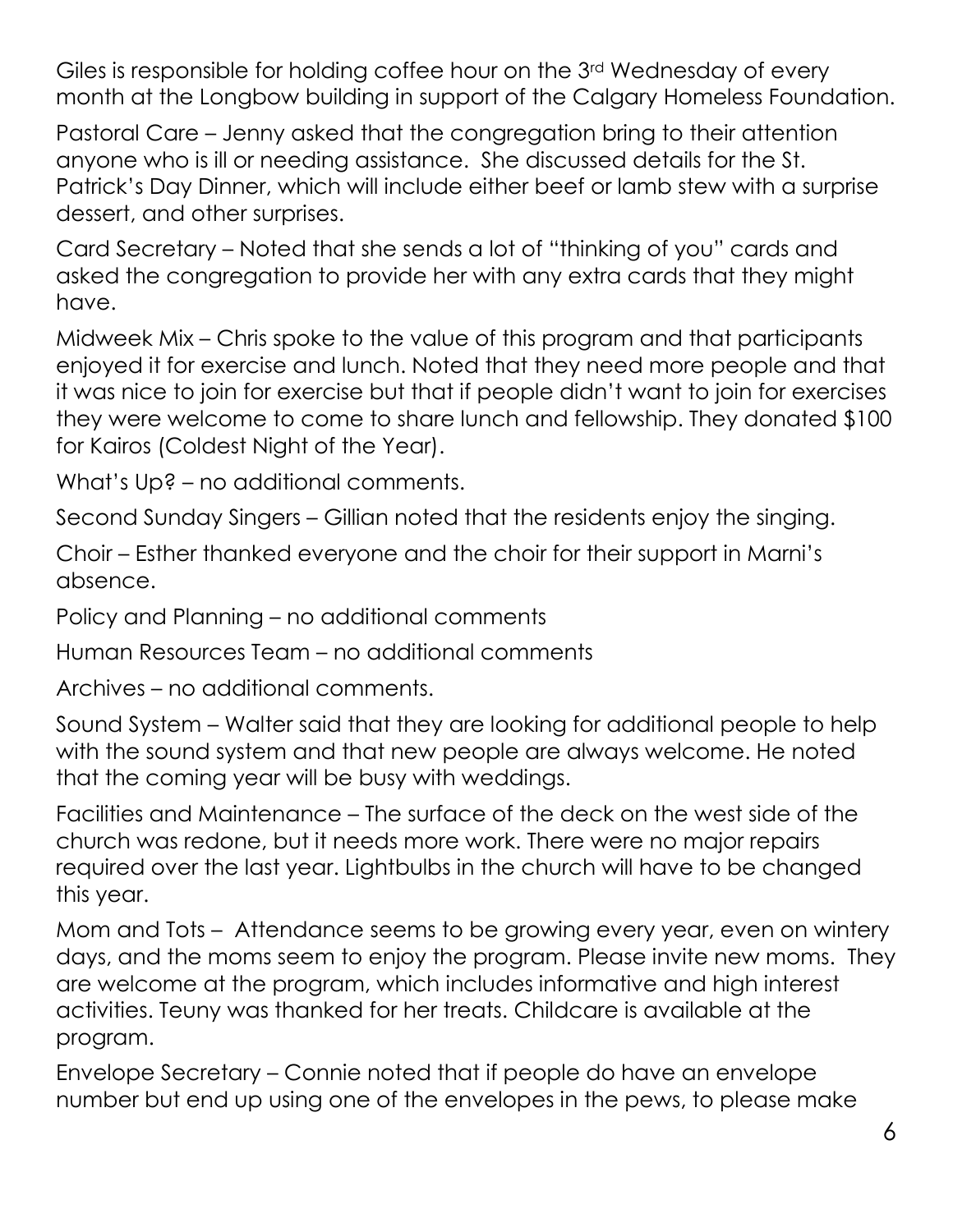sure they put their envelope number on it. Heather thanked Connie for taking on the task of envelope secretary.

Financial Report - no comments on his report.

Rev. Dewald spoke to the PAR program.

Recommendation 4:

Moved by Sandra Cameron Evans and seconded by Ted Samson that the Memorial Funds Report be accepted and approved.

#### **CARRIED**

Ted Samson reviewed the Memorial Fund report.

Noted that we received monies to pay for the stained glass windows. \$40,000 that were received as memorial gifts were invested in two GIC's at

Bank of Montreal

Money spent on youth for Robson/Emerson fund were used to send two children to attend Camp Kannawin.

Memorial fund went up for the year.

Discussion:

- Questions on details of monies that went in and out of the Memorial Fund.
- Jason noted the importance of the Robson/Emerson fund for the support of sending children to Camp Kannawin.
- What is the Memorial Fund used for?
- Sandra: Monies for the fund are (traditionally) used to cover budget but the intent is to support the mission, vision and values of St. Giles. Examples were the establishment of the labyrinth, and the beautification of the back yard.
- Why were monies borrowed from the fund and then asked to be returned. Dewald noted that was a motion from last year's AGM. He spoke to the use of bequests.

Recommendation 5:

Moved by Moved by Ted Samson and Jason Gaskarth that the 2017 Financial Statements be accepted and approved. **CARRIED**

Ted Samson reviewed the 2017 Financial Report

The only monies available to the church are in the special funds.

Ted has not asked the government for the GST refund but intends to do so, in answer to a question on why that hadn't been done.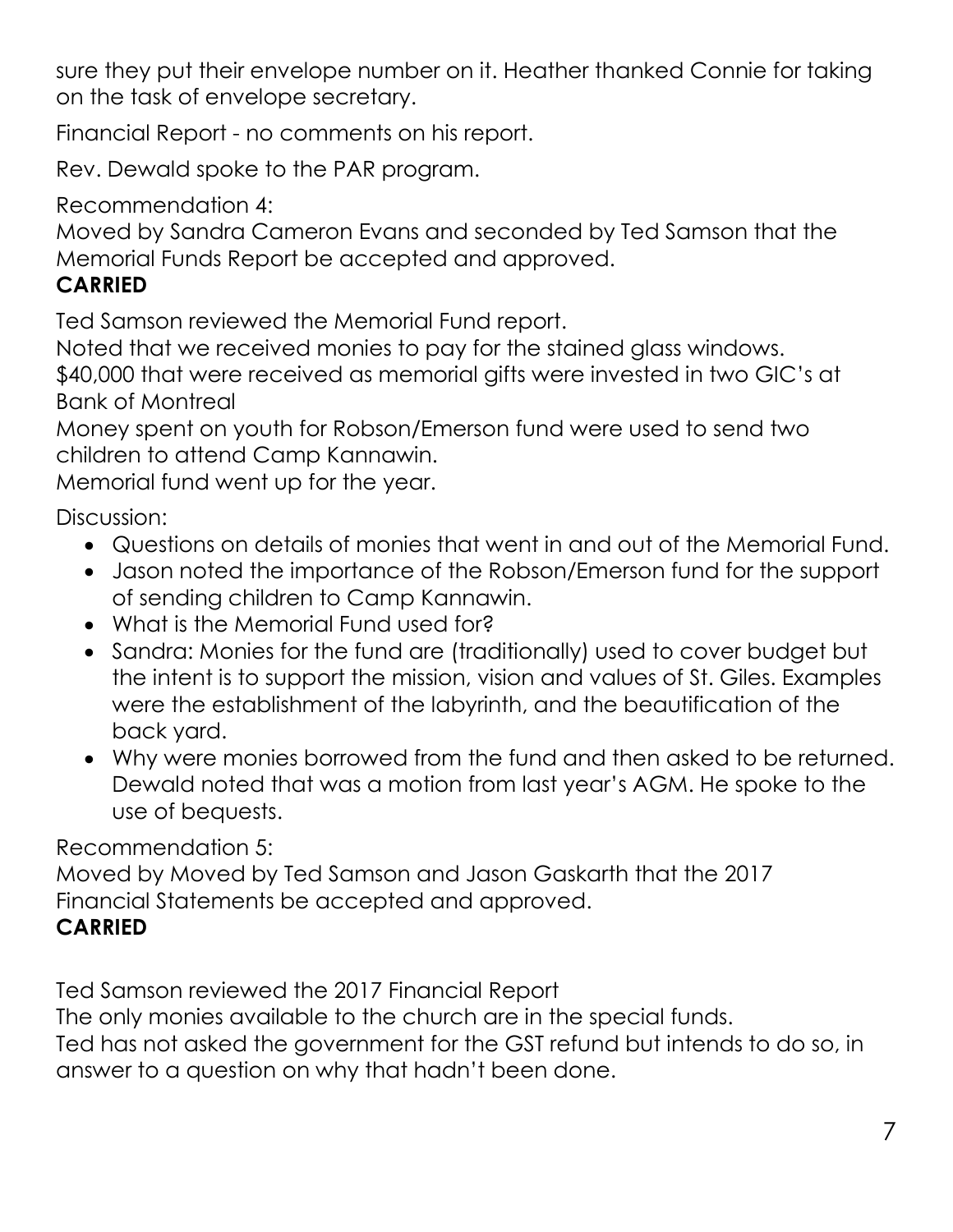Lindsay – Question on amount paid to the church by the Korean congregation. Sandra: Said amount paid was being tracked. That intent was not to make money but to cover costs incurred to the church. Utility expenses are expected to go up in the next couple of years.

Recommendation 6:

Moved by Sandra Cameron Evans and seconded by Jason Gaskarth that the Presbyterians Sharing amount of the 2018 budget in the amount of \$10,000 be accepted and approved.

#### **CARRIED**

Discussion:

 Rev Dewald spoke to how the amount for Presbyterians Sharing was calculated. The base amount is based on 2016 numbers. For past years we have accepted a financial commitment of \$10,000.

Staff left and all agreed that John McLean take the chair.

Recommendation 7:

Moved by Sandra Cameron Evans and seconded by Marilyn Machum that the total compensations recommendations of the 2018 Budget be accepted and approved for the minister and non-ministerial staff. **CARRIED** 

Packages were reviewed and clarification given.

Discussion:

- A question was asked about the Church Officer/Caretaker Role response was that decisions/planning were being undertaken.
- A question was asked about what would happen when Marni returns response was that adjustments would have to be made as needed.

Rev. Dewald resumed as chair.

Recommendation 8:

Moved by Walter Cooper and seconded by Candace Siddall that the proposed 2018 budget be approved.

#### **CARRIED**.

Discussion:

 Rev. Dewald noted that footnotes had been added to the annual report for clarity and asked if the footnotes are helpful and asked for feedback on whether they helped.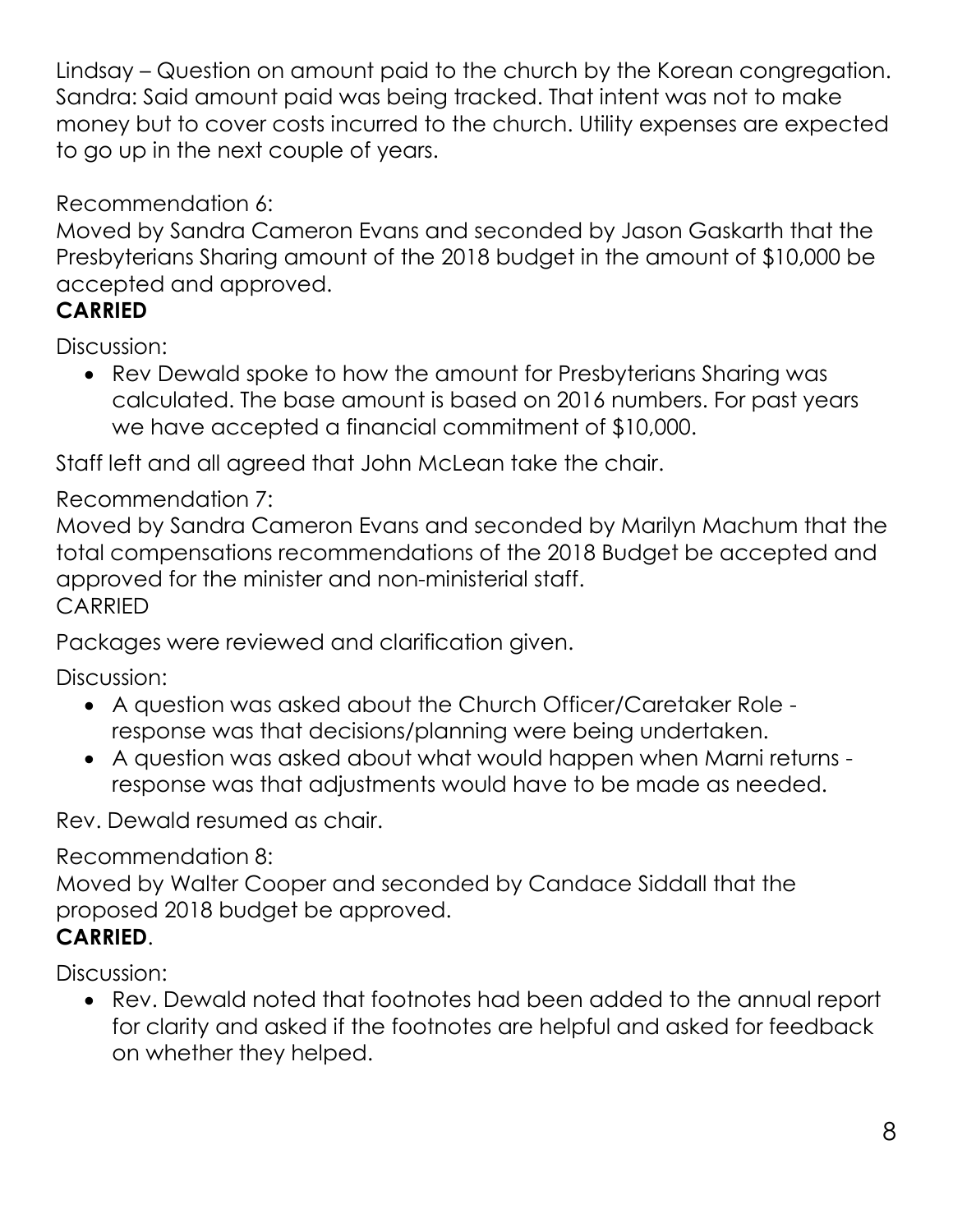- Noted that Connie has taken over the role of treasurer and thanked her for doing so. Asked that the members review pages: 31, 32, and 33.
- Church office and supplies: John McLean – noted that office costs have been reduced significantly this year and asked that efforts to reduce costs be recognized. Recommended that this practice of reviewing costs continued.
- Property Expenses: Walter noted that the utility expenses will go up. \$15,000 budget for utilities is likely to be insufficient to cover costs. Rev Dewald asked whether the congregation understood that the line item was left as is with the understanding that the actual costs will likely be more than the budgeted amount. He received confirmation from those present that this was understood.
- Rev Dewald spoke to the Canada Helps Program used to make donations to St. Giles. Refers to monies received based on donations made through stocks and bonds.

#### **New Business**

- Ted was thanked for his years of service.
- Rev Dewald was thanked for his service.
- Rev Dewald thanked the congregation for their support while he was on sabbatical and their dedication to St. Giles.
- Candance, on behalf of St. Giles session, thanked Rev. Dewald for his spiritual leadership.

Sandra Cameron Evans moved and Lindsay Mackie seconded that the meeting be adjourned at 1:00 PM.

#### **CARRIED**

Rev. Delport closed in prayer.

<span id="page-8-0"></span>-------------------------------------------

### **Communion Dates 2019**

- March 3 Transfiguration Sunday
- April 14 Palm/Passion Sunday
- June 9 Pentecost Sunday
- October 6 World Wide Communion Sunday
- December  $1 1$ <sup>st</sup> Sunday of Advent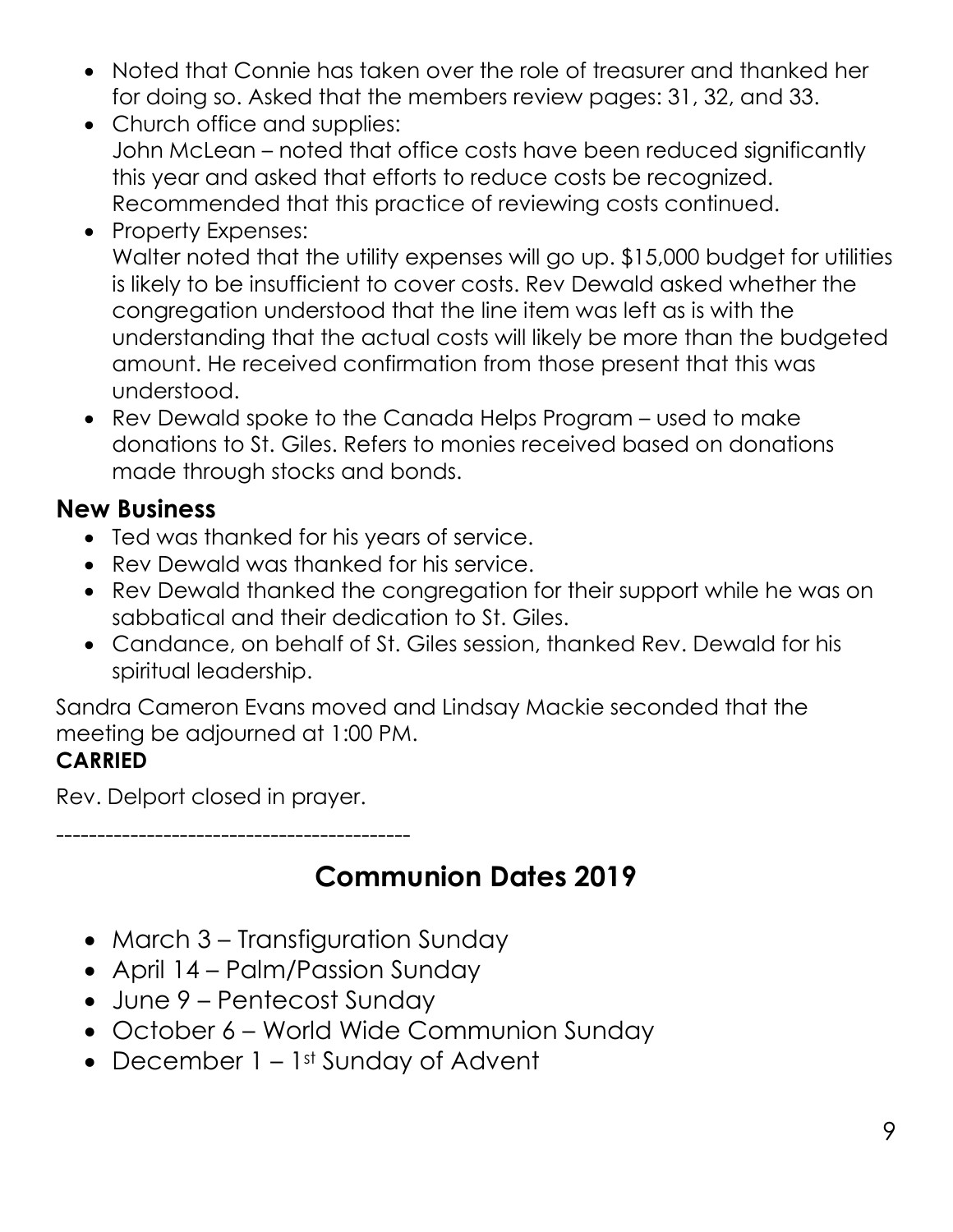#### **Minister's Message – 2018 Annual Report**

<span id="page-9-0"></span>*Blessed be the name of God forever and ever, to whom belong wisdom and might. ~Daniel 2:20~*

What an amazing year at St. Giles. It is always interesting to look back on the year past and see the many things that happened. It is amazing to see God's hand of blessing that has been upon us at St. Giles.

During 2018, we looked at the Gospel according to John. It was a journey I thoroughly enjoyed and I hope you did as well. I found it helpful when we journeyed through John without breaking it into parts.

This year we will look at 2 books in the Bible, Daniel and Philippians. During Lent we will focus on a Lenten theme. Often times the Old Testament goes on the back burner, but as we have seen in the first few weeks of 2019, there is a lot the Holy Spirit teaches us through Daniel's story.

In 2018 our Bible Study group continued to meet on Wednesday mornings. During this time we looked at The Gospel according to Mark and Ecclesiastes. The discussions were always thoughtful. Everyone was encouraged to ask questions as we learn and discover the Word of God for us.

For Continuing Education I enrolled in several courses at Mount Royal University (MRU) completing the Extension Certificate in Digital Communications. This year I have enrolled in more courses at MRU and am working on completing the Writing and Editing, Professional Editing, Technical Writing, and Meeting Mastery certificates. These will most likely take 2-3 years to complete. The focus is mostly on writing and editing, and then also on making meetings run smoothly.

Thank you for your continuing financial support and stewardship. In 2018, we have seen an increase in facility usage from outside groups.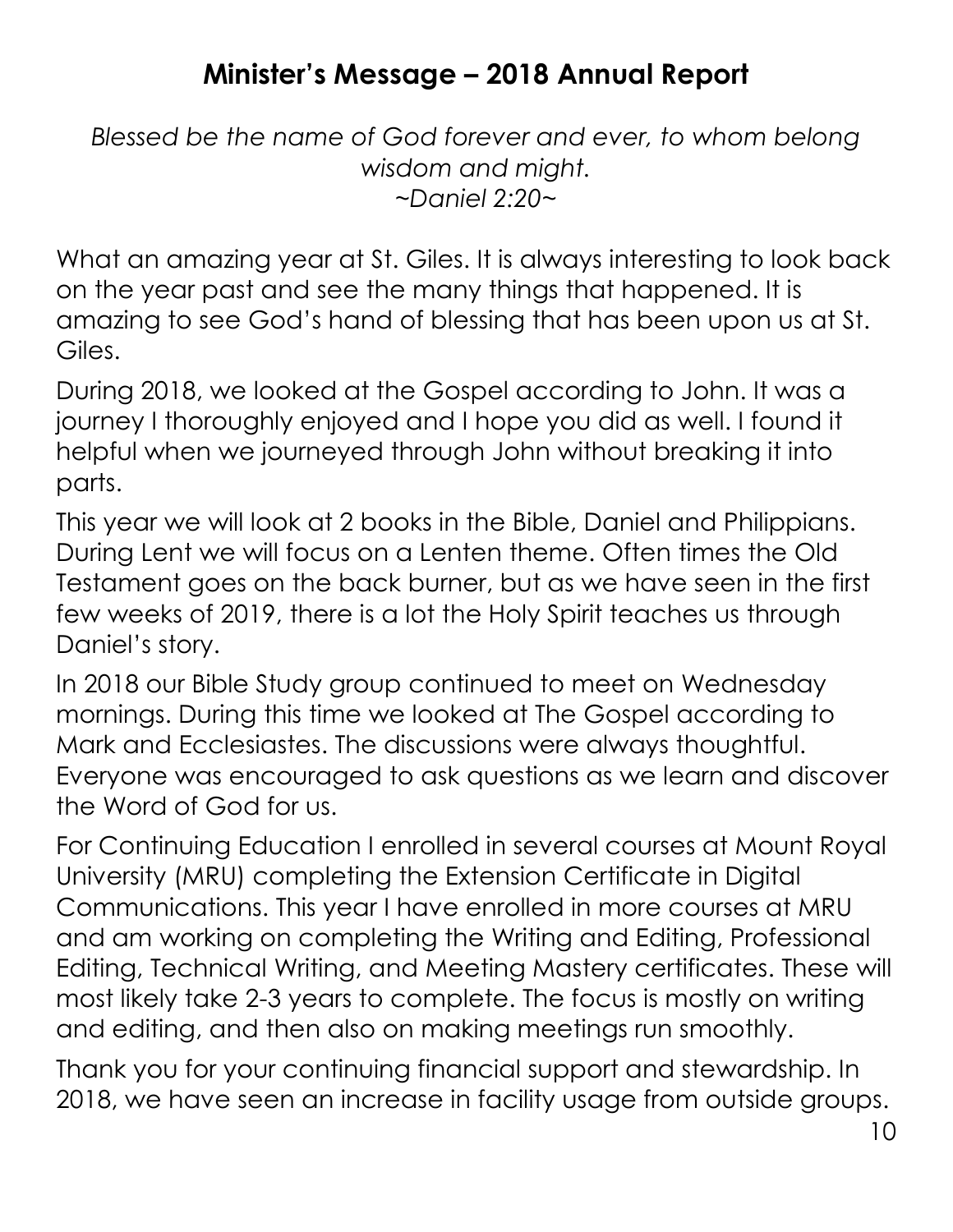Short-term (one time) usage included recitals, weddings, and other groups. The long-term facility usage included the Korean Church, with whom we have had a relationship with since 2012, and two new groups, North Calgary Strings Academy and Free Learners Coop.

Occasionally we are called to make decisions. These can range from fairly easy ones to those that are more complicated for various reasons. What do we do when we face one of these more challenging decisions?

When we face these in the context of church it is important to remember 3 things:

- First, each person has a story. Their story may be quite different from ours, that doesn't make their story any less valuable. We need to listen to each other's stories so that we may gain a better understanding why someone feels a certain way about an issue. It is only fair that we listen to stories of others if we want others to hear and listen to our story. Just because someone's story is different, doesn't give us the right to minimize, scoff at, or devalue his or her story and experience.
- Secondly, we are part of a denomination The Presbyterian Church in Canada (PCC). The PCC has certain policies, doctrines, and beliefs. When we become members of The PCC, these policies, doctrines, and beliefs become ours by extension. For example, I have only been in The PCC since 1998. When I became a member and consequently an ordained minister, the policies, doctrines, and beliefs of The PCC became mine; that is, I agreed to them: even the ones made before I came to Canada. When we make decisions on challenging matters, we need to remember that we are part of The PCC whose policies, doctrines, and beliefs are also ours.
- Thirdly, and this is most important, how does a decision influence my/our relationship with God. Does it enhance, diminish, or make no difference in my/our relationship with God? If a decision diminishes our relationship with God, we need to rethink our decision. At times we wonder, "How do we know God's will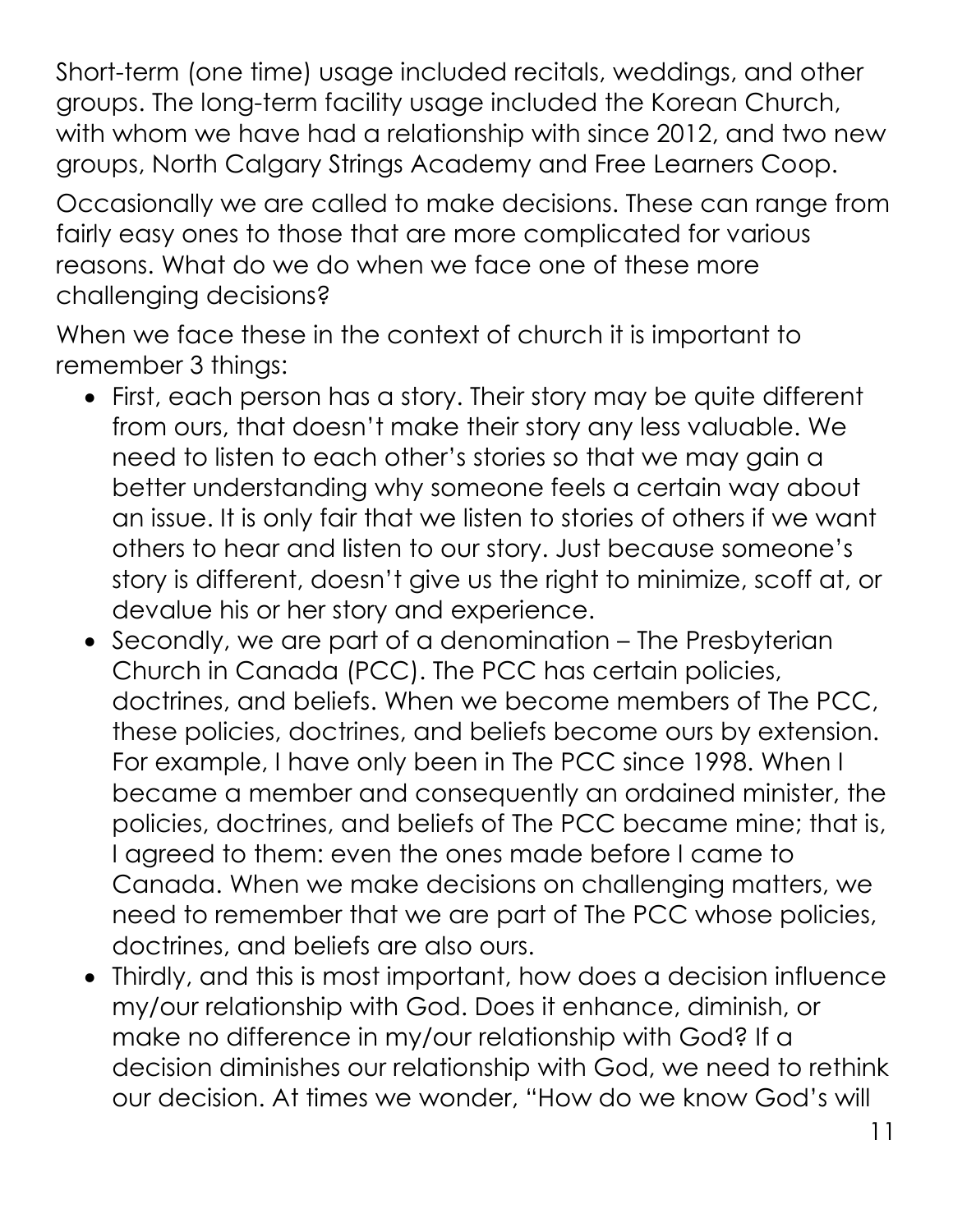and purpose for us?" or "What if God's will and purpose for us stands in contradiction to the personal stories and The PCC?" These are important questions and can be very hard for us. We know God's will and purpose for us through God's Word, the Bible. *Living Faith* (one of our subordinate standards) states: *The Bible has been given to us by the inspiration of God to be the rule of faith and life. … We subject to its judgment all we believe and do. … The Scriptures are necessary, sufficient, and reliable, revealing Jesus Christ, the living Word.* There will be times when personal stories and The PCC will contradict the revealed Word of God. When this happens, we can show grace and gentleness as we continue to seek God's wisdom in all we say and do.

When we make decisions at St. Giles this year and beyond, let's remember that each person has a story, we are part of a denomination, and (most importantly) we are God's people.

My friends, as we look back at 2018, let us give thanks to God for His grace and mercy and love; and as we look towards 2019 may Daniel's prayer become ours: *Blessed be the name of God forever and ever, to whom belong wisdom and might.*

Rev. Dewald (Dewey) Delport

-------------------------------------------

### **St. Giles Session Team Report**

<span id="page-11-0"></span>On behalf of St. Giles Session, it is my privilege to congratulate the congregation on another meaningful year of worshiping together. Session is the ruling body of the congregation and Elders chosen by the congregation to work on behalf of the members with Rev. Delport as our Moderator. In 2018, we were a 13-member Session, which included one member taking a leave of absence (returning shortly in 2019). In January 2019, John and Joan McLean stepped down as Elders.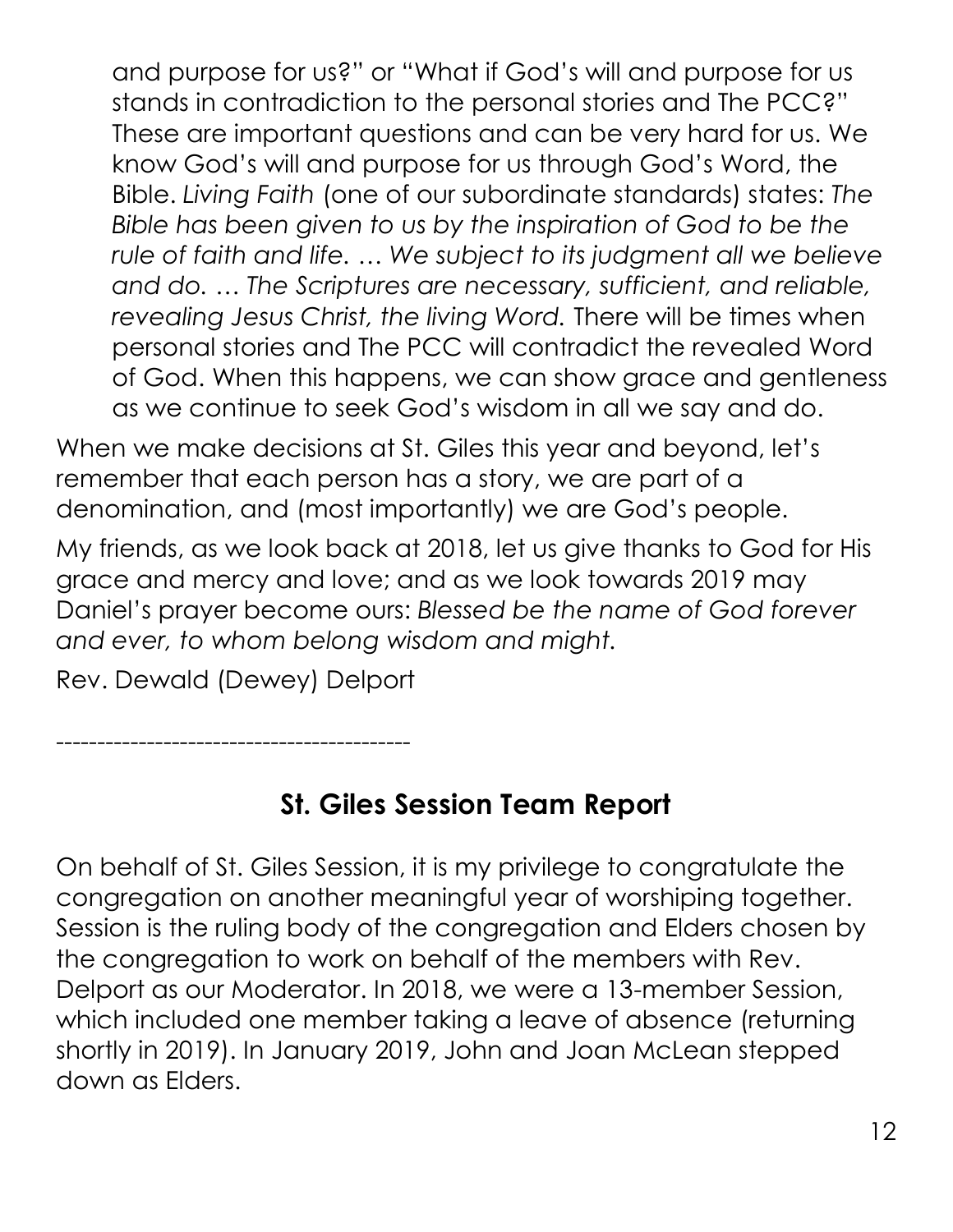Each Session meeting begins with a devotional from "Time to Get Serious" by Tony Evans. We then work on the concerns of the congregation and the national Church. We participated in a Flourishing Congregations Survey, studied the question of Unity and Diversity and asked by the Presbyterian Church in Canada to prayerfully consider *Recognizing Treaty 7 Lands*.

Last February, Elders and members attended a Congregational Workshop by Rev. Dianne Ollerenshaw, which was well worth attending. Members were also able to attend the Legacy of Gifts Webinar and three members of St. Giles were involved. There was also the Missional Church Presbytery Workshop, which some members were able to attend.

We are truly delighted to announce that, through your generosity and commitment to St. Giles, we had a solid financial year: we achieved 99.7% of the 2018 Expenditures. Elders have worked hard this year to keep our operating costs down. We were very fortunate with the Home School Group approaching St. Giles to share our space during the week and have been doing so since September. The North Calgary Strings Academy hosted a workshop in the summer and has continued their association with St. Giles. The St. Giles Wedding Project requires teamwork and coordination. *It would be great if a member of the congregation stepped forward and coordinated the project.*

Human Resources has been incorporated into Policy and Planning for a one-year trial. The mandates for Finance & Budget Team as well as Growing in Faith Together (GIFT) have been reviewed and rewritten.

Over the year, Elders have worked hard for St. Giles. St. Giles enjoyed numerous spiritual activities from Bible Study on Wednesday mornings, Group Study on Thursday evenings, Evening Praise Service, Choir and Mid-Week Mix. Second Sunday Singers, Moms and Tots, and the Fanning Centre Service reach out to the community on an established regular basis. We also have enjoyed a number of once a year events, including Folk night, the Pastoral Care Dinner, Shrove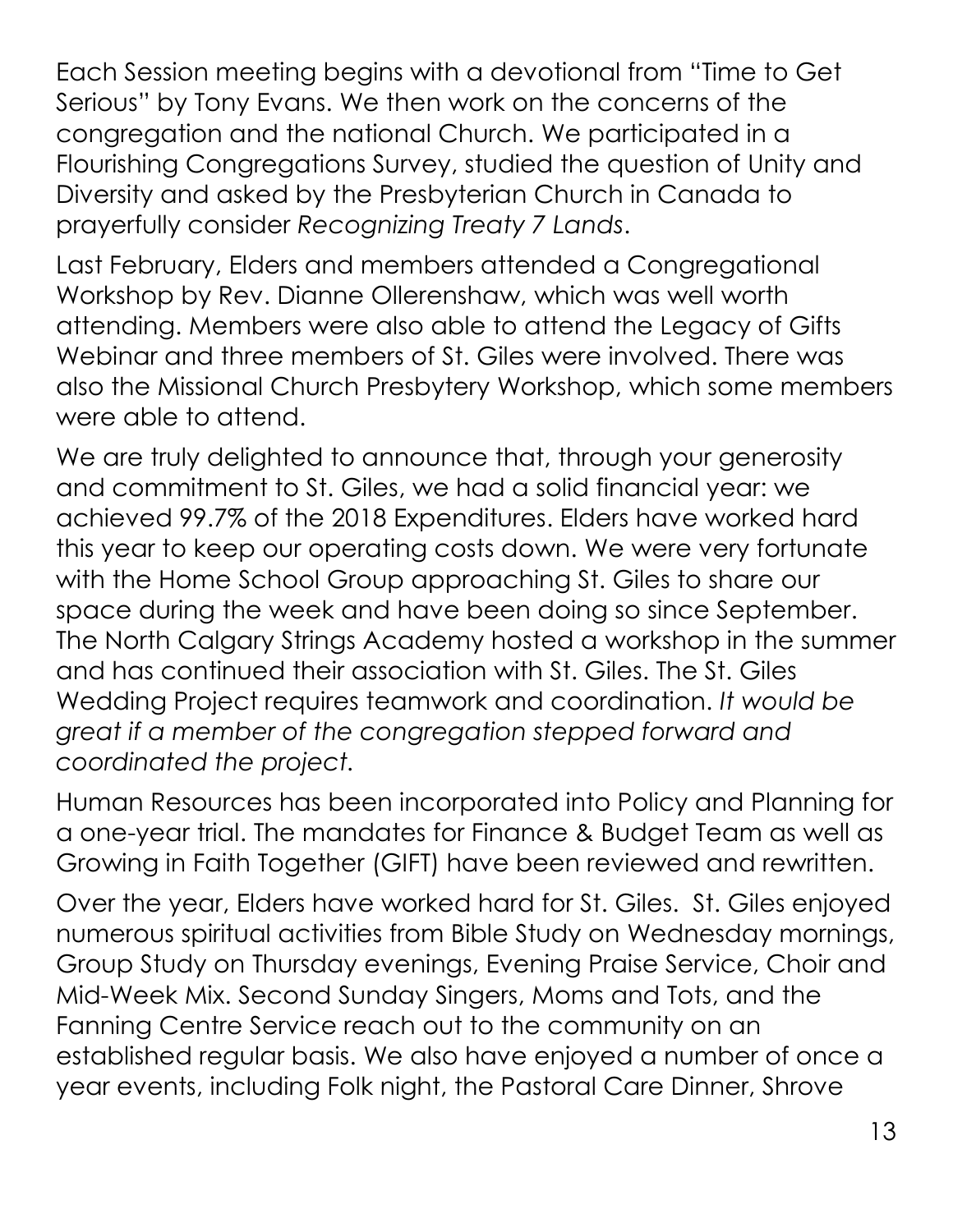Tuesday, Fall Turkey Dinner, English Cream Tea, our Christmas Lunch and Bazaar, and the potlucks after Sunday services, none of which would happen without the enormous amount of volunteerism from the congregation.

We want to thank Ted Samson for his many years of being our Church Officer and Gail MacCrimmon for her time as our Administrative Assistant. We now welcome Shelley McKechnie as our Administrative Assistant and Wayne Gallant as our Church Officer. Thank you to Jackie who is continuing as our nursery caregiver.

A huge thank you to Esther Woelfle for the beautiful music. Esther is our organist and served as interim choir director while Marni Strome was on sabbatical. We are very pleased to welcome back Marni, our choir director. As always, Marni and Esther arranged a memorable Christmas season of music with our choir, topping the season with the highlight of the year, the Christmas Eve service.

Finally, on behalf of Session I want to thank Rev. Delport for his deep commitment to St. Giles and leading us in worshipful and spiritual services. Rev. Delport is dedicated to the teachings of Christ and the Word of our Lord.

I want to thank Joan and John McLean who retired as Elders for their hard work and service to St. Giles.

Members of Session for 2019 are: Wendell Siddall, Jenny Thompson, Ann Frost, Ivy Mewha, Sandra Cameron Evans, Ian McKay, Jeanne Phene, Lorne Cowan, Dennis Daly, Candace Siddall, and Rev. Delport as our Moderator.

May the Lord be with us all, Candace Siddall Clerk of Session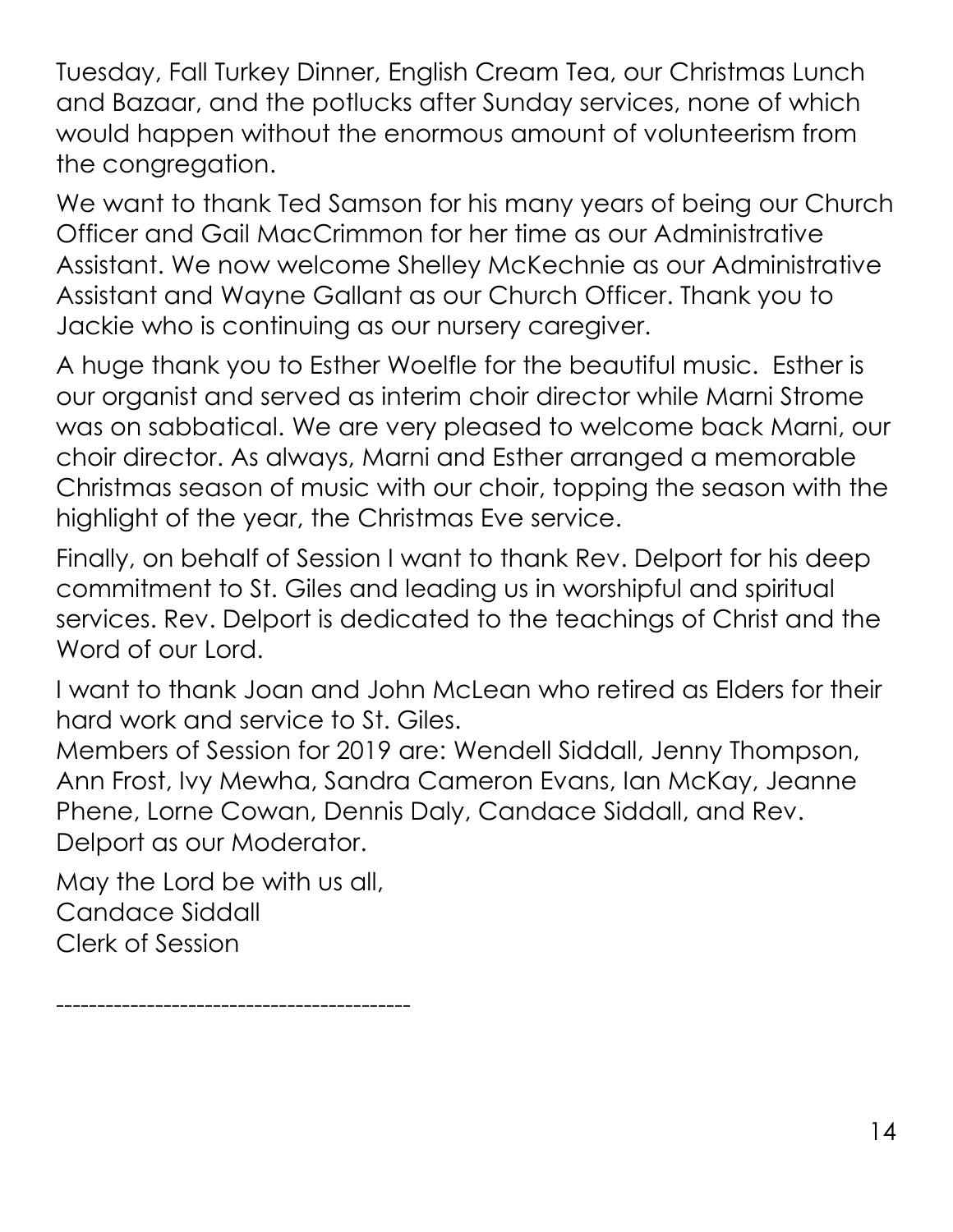### **Statistical Report**

<span id="page-14-0"></span>

| 147 |
|-----|
|     |
|     |
|     |
|     |
|     |
|     |
|     |
|     |

We regretfully record the names of members, adherents and friends of St. Giles who died during 2018: Ian Angus, Ann Deeves, Agnes Folkerts, Jack Haston, George Livingston, Janet McNish and Sally Moersch.

Average Sunday Service Attendance 2018 65 2017 64 Good Friday 2018 58 2017 56 Easter 2018 101 2017 96 Christmas Eve 2018 166 2017 148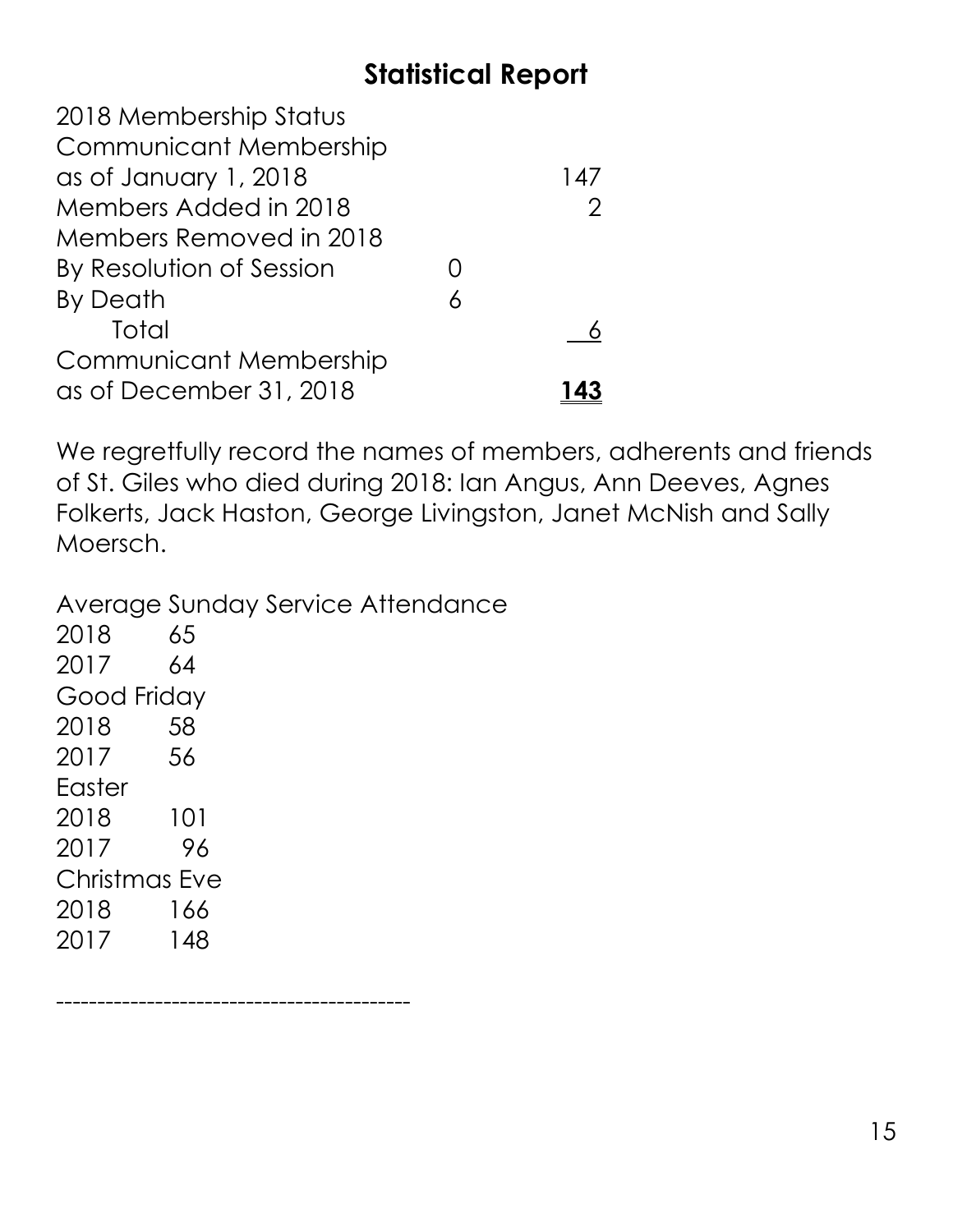## **GIFT (Growing in Faith Together)**

<span id="page-15-0"></span>Church School

- Dianne Mascardelli led getting a new curriculum organized for the older children, and Susan Carmichael and Cathy Brown helped her review and group lessons into a plan for the year. **Thanks to Dianne for her leadership in this area**.
- The children made a dozen Easter cards to give out at the Special Communion.
- The children made around 30 cards for the shut-in members at Christmas. **Thanks to Gillian Siddall for helping with this project!**
- The children enjoyed a Christmas party on the 4<sup>th</sup> Sunday in Advent.
- **Thanks to the new teachers this year which are helping out with the older class – Trish Terrill, and Zlatica Delport, as well as to the returning teachers – Sandra Cameron Evans, Heather Mackie, Cathy Brown, Susan Carmichael, Dianne Mascardelli and Ivy Mewha.**

Vacation Bible School

 We joined with Westminster and Varsity this year for VBS. Although none of our children attended, several ladies volunteer in the kitchen and one member led a class. It was a great VBS and, hopefully, next year more of our children can attend. **Thanks to all those who helped out!**

Youth Group

- The youth group had their annual Good Friday event which was indoor mini golf.
- In November they carved pumpkins and in December they attended Zoo lights.
- **Thanks to Rev. Dewald for leading the Youth Group.**

Adult Education

 The Wednesday morning Bible study was held most weeks in the year (with a break for the summer and over Christmas) and covered the Gospel of Mark and Ecclesiastes.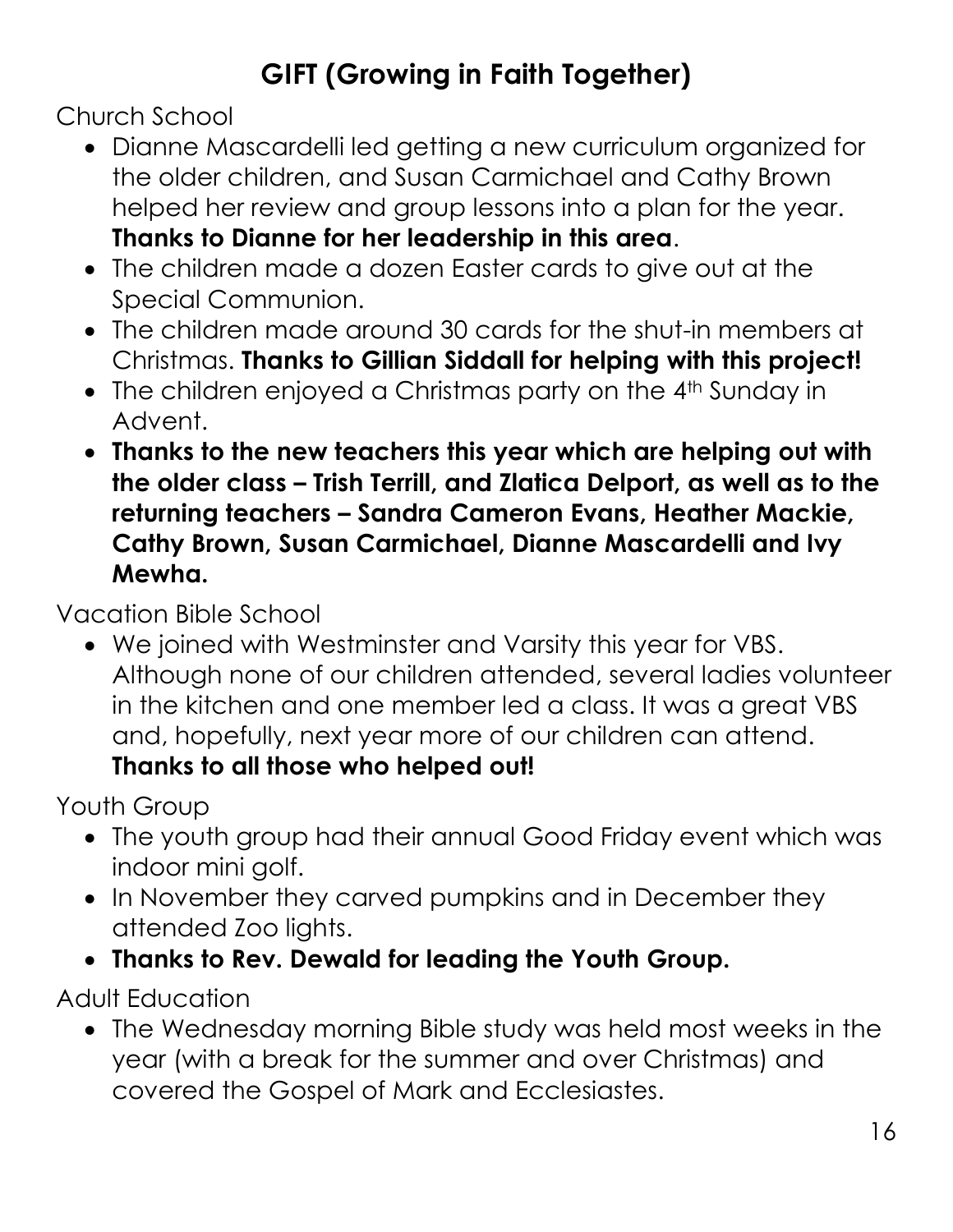- In November, part 1 of the *Prodigal God* book study was completed
- **Thanks to Rev Dewald for leading both of these studies and to Denis Mascardelli for leading it the weeks Rev. Dewald was away.**

Other Events

- Easter Sunday, we had a Son-Rise service and, even though the weather was chilly, 23 people attended the outdoor service and then enjoyed fellowship over bacon, cheese and egg buns.
- In the early fall, Marlette Reed and Annette Lane did a presentation on aging. Their book is in our library. Eleven people attended the presentation with positive comments.
- In October, we had a Crib night and there were 7 who attended. All had a good time.

**Library** 

- There are some new books in our library and we encourage everyone to check out the books and take some home. Signing books out is on the honor system. There is book in the library to help keep track of usage.
- We are concerned about the usage of the library. If this is something that St. Giles is interested in continuing, please pass any feedback onto a member of the committee.

Respectfully Submitted

GIFT (Ivy Mewha, Heather Mackie & Gail Wearmouth)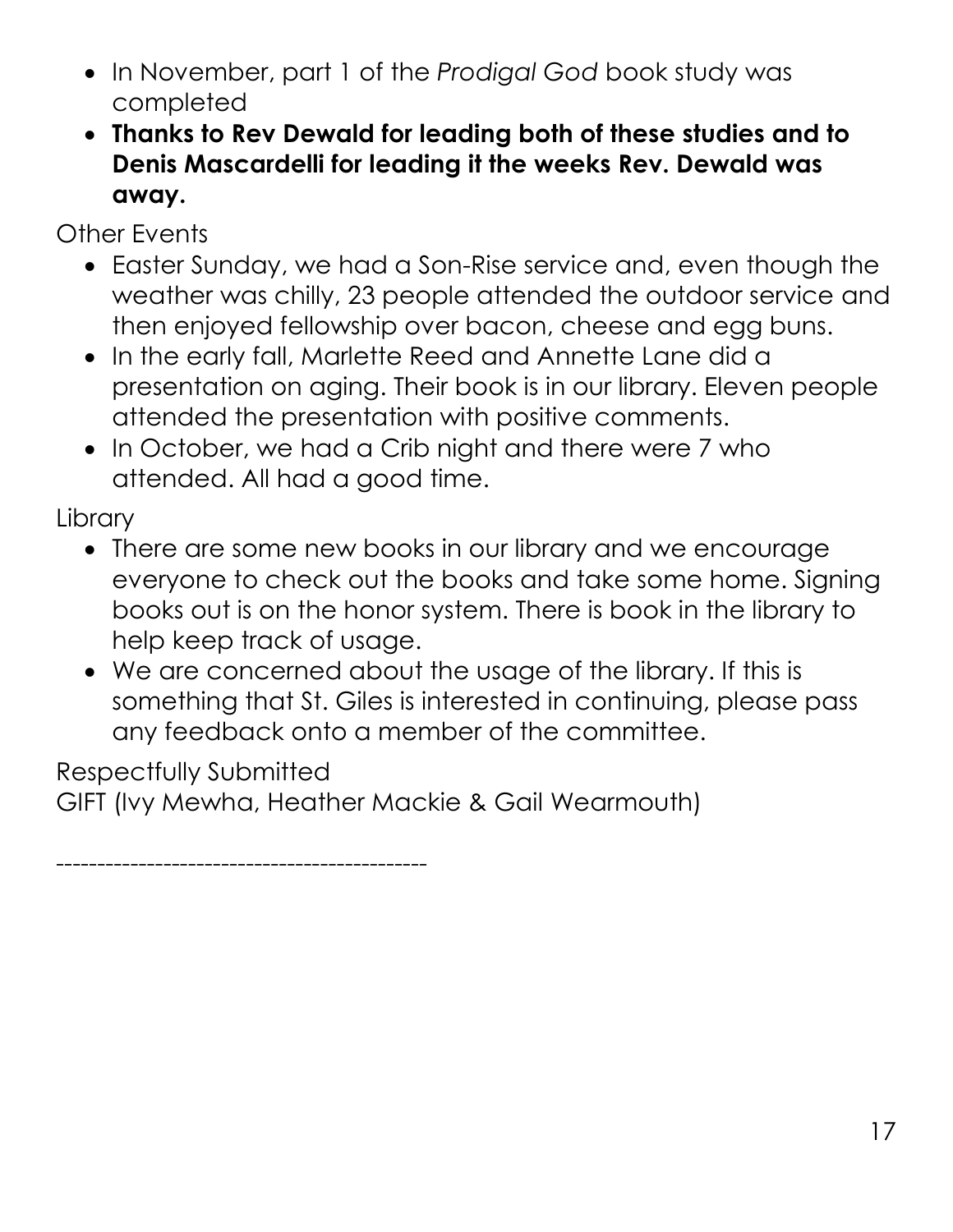### **Mission Possible**

#### **Thanksgiving Food Bank Campaign**

<span id="page-17-0"></span>2018 was the 20th anniversary of St. Giles' participation with the Calgary Food Bank. It was also a record year for our contributions. All at St. Giles should be proud.

In total, we contributed \$1,665.00 in cash and 150 lbs. of donated food. This is an outstanding result from a Church such as ours to be part of; this is one of our community's greatest needs.

Blessings, Bud Hamilton

#### **Kairos Affordable Housing Working Group**

Joan McLean continues to represent St. Giles on the Kairos Affordable Housing Working Group. St Giles' support of these efforts has been invaluable once again in 2018. Our lead event was Coldest Night of the Year, where our team of 7 walkers far exceeded the team goal. The money from that walk goes directly to pay down the mortgage of the buildings known as "A Place to Call Home".

We are continuing to supply cots when needed, complete with a supply of linens and pillows, and sets of dishes for people setting up a home. In the spring of 2018, the Mission committee ran a program to collect items for cleaning kits. We set a goal of 10 kits that included a broom and dustpan, bucket, cleaning cloths and cleaners. That goal was easily reached with the generosity of the St. Giles congregation. Perhaps more importantly, the kits were needed and much appreciated.

Over the year, individuals who are downsizing or purchasing new items for their homes have generously donated items in good usable condition to families moving into affordable housing units. This has also been most welcome, as things like comforters and bedding can be costly.

Our 2018 Advent project focused on beds and bedding. We received donated items of new and gently used bedding and beds,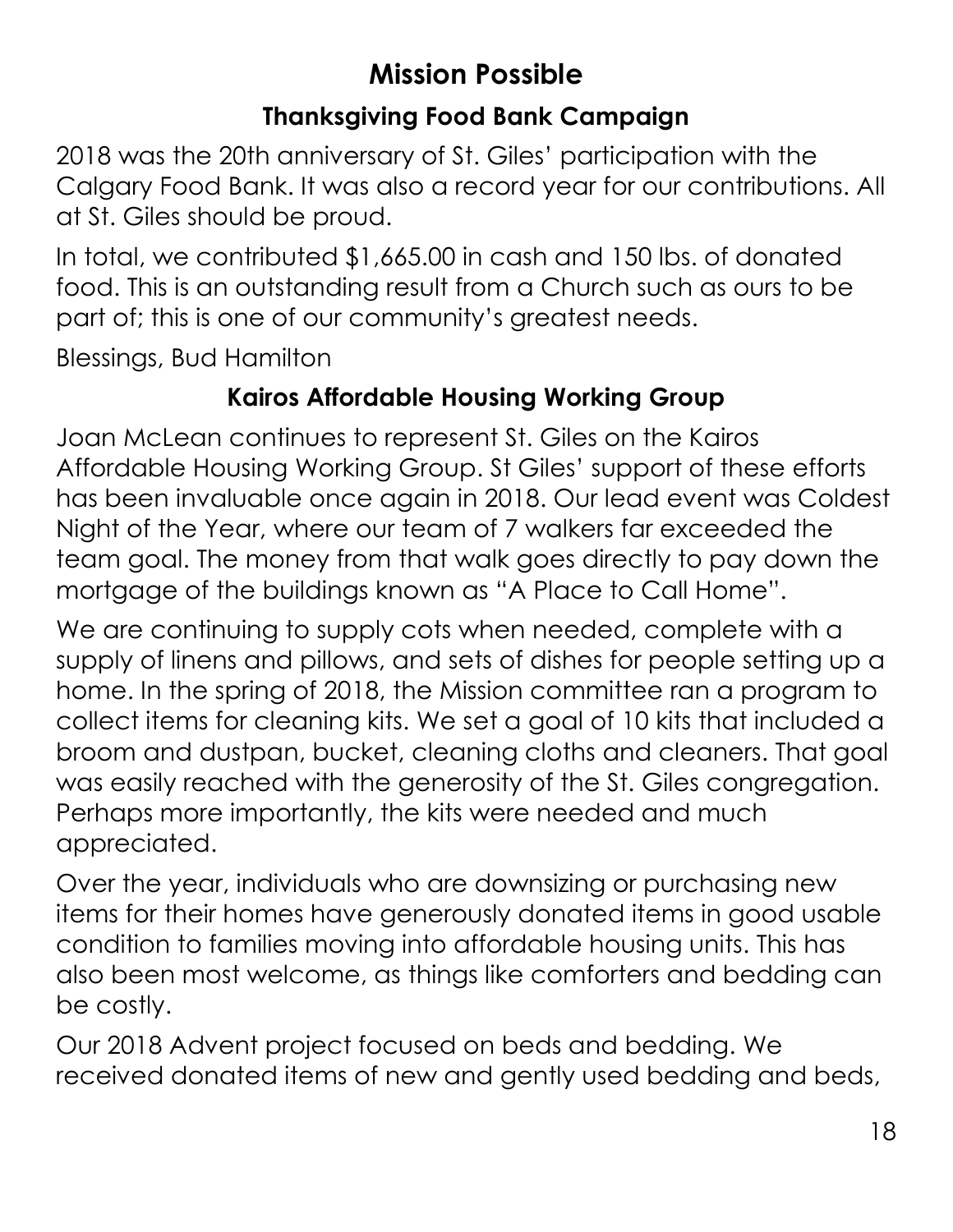as well as cash donations totaling over \$1,000.00. The cash purchased beds and bedding.

Joan also noted that being involved in the group has been a very enriching experience. Over the two and a half years she has volunteered on the committee, Joan has noticed that the residents have become more independent and are taking on leadership roles in running their own programs. It has been nice for her to attend events and see the same people over time, showing that our efforts are working to help people live and thrive in their new homes.

#### **Folk Night**

The 10th annual St. Giles Folk Night was held in April of 2018. Attendance was approximately 50 people. Money raised for the event was approximately \$600 for the school in Kimberley, South Africa. Unfortunately, due to dwindling support from the congregation and the community, we did not raise as much as in other years.

Folk Night has enjoyed success over the years, with most years raising proceeds in excess of \$1000, often approaching and exceeding the \$2000 mark. We have had great support in terms of performances each and every year, but have noted that it is presently not enjoying the popularity of prior years. This is due in part to other events happening at the church, notably the March St. Patrick's dinner, and the May tea. In terms of audience, it is noted that demographics and an aging congregation possibly has contributed to the decline of Folk Night. Unfortunately, it has been more difficult to obtain volunteer help in terms of concession help and in setting up for the night in general in the past two years. We have striven to keep the duration of the night to 2 hours or less, given prior experiences over the years. This has led to the organizer to consider not holding Folk Night in the future, or perhaps taking a break from further events until demand improves.

In response to these challenges, we are holding a Folk Night on Saturday February 2. It is hoped that the change in the time of year,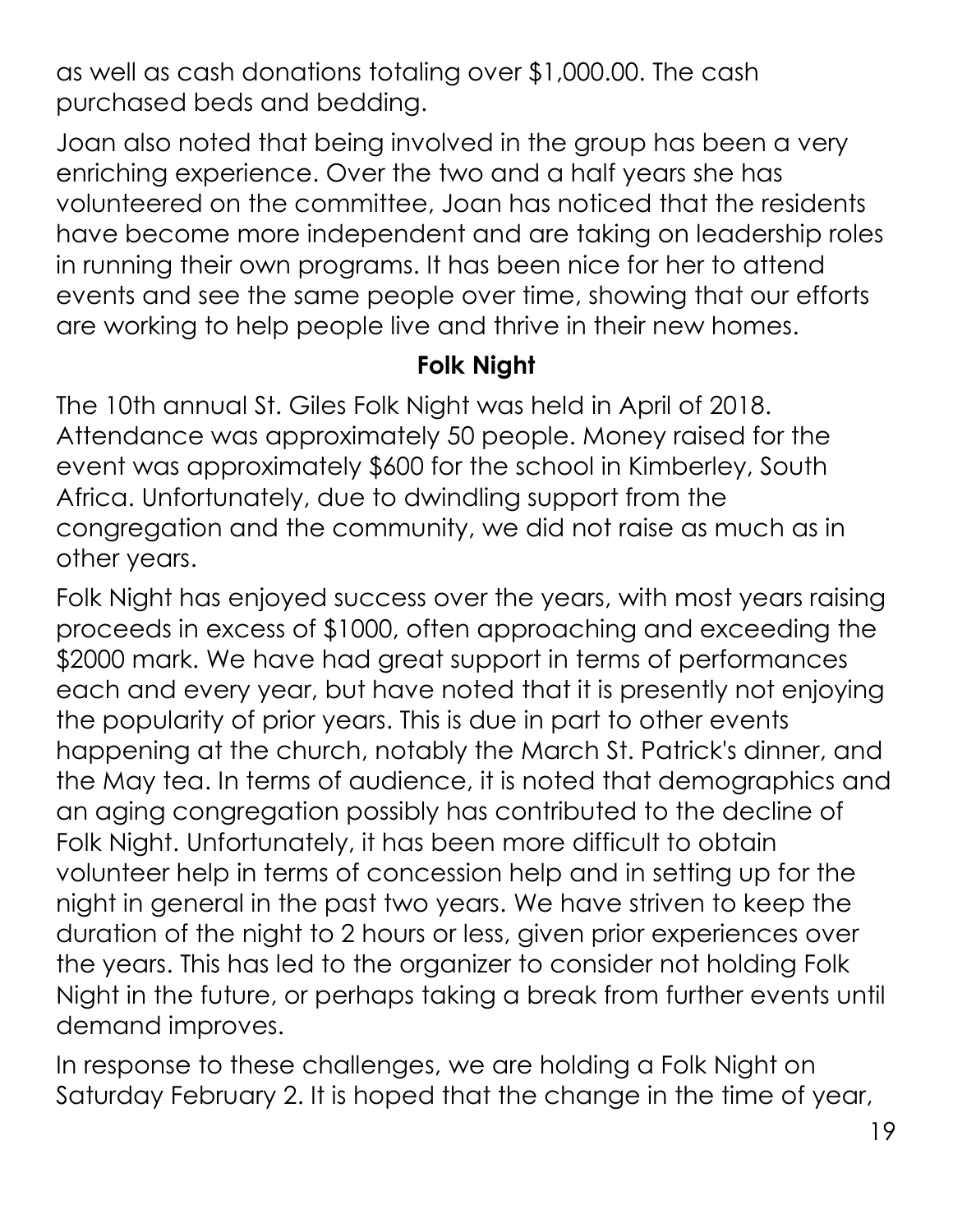and the shortening of the performance to 1.5 hours would allow for better attendance. However, all indications to date suggest that our support will not improve this year, despite our changes, and despite the fact that the event is very affordable to attend. Subject to the final results of the 11th Annual Folk Night, I would suggest the following:

- 1. That Folk Night be discontinued after 2019. A new Folk Night will be considered should circumstances change in regards to demand for this event
- 2. A change in format be considered for any future event, including a possible talent night, which would encourage nonmusical performances.
- 3. A new organizing committee be struck for any future events to allow for fresh ideas.
- 4. That the funding for the school in South Africa be continued as a free will offering, despite the discontinuance of Folk Night.

While I have enjoyed organizing the event, I have become increasingly frustrated in the dwindling numbers, especially in the last two years of the event. For events to continue, they must be supported and continue to remain popular. However, I do think that over the past 10 years since 2009, we have enjoyed some great success, and would like to thank every person who has ever volunteered, performed, or attended our evenings.

Respectfully Submitted, Jason Gaskarth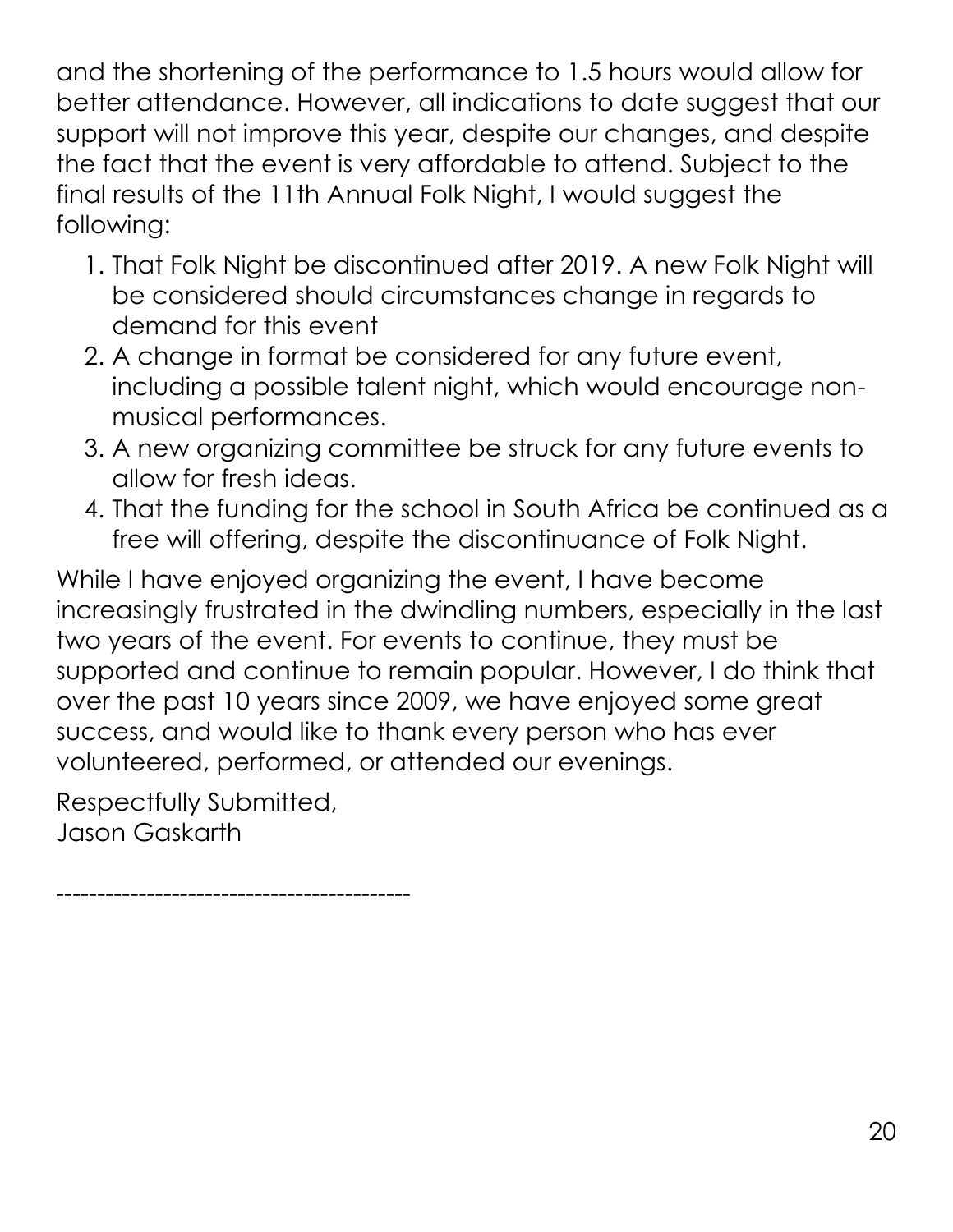### **Pastoral Care**

<span id="page-20-0"></span>Another year gone by, where we hope we have been able to keep our "homebound" members appraised of Church events as they happen. We hope they will continue to feel part of the church family and comfortable participants in God's house.

We had two Communion services for those members unable to attend our regular church services. At the Maundy Thursday service, we had 11 members attend; for our Thanksgiving service, 15 were in attendance, as well as family who had lost a loved one. These members are grateful for this service as it allows them 1:1 time with our Minister and time to both renew old friendships and establish new ones. We appreciate the involvement of the "music producers" and the "sound effect" persons, and to them we say a BIG thank you. Our thanks to all volunteers who help make this a success.

We convened a St Patrick's Day dinner with the very able and greatly appreciated help of our sound system personnel. Our sincere thanks to congregation members who attended and helped. Also many thanks to Carmen and her musical friends for the Irish music, which was greatly enjoyed.

We continue to review the bulletin prayer list on a regular basis so that those in care, hospital or at home will be remembered by the congregation. We update this list and changes are made when necessary, and with the permission of a member. We continue to visit those in care and at home on an on-going basis. Visits are also made to those in hospital, those in need of comfort and spiritual help, or those in a crisis situation. We greatly appreciate the guidance, commitment and involvement of our Minister as he guides us through these times. All our "homebound" members are visited during December and each receive a small gift (booklet of sayings, poems and prayers) and some members receive a gift basket. A personalized Christmas card, made by the Sunday school class, is included. Members greatly appreciate these cards. To enable us to complete these visits we are very thankful to members of the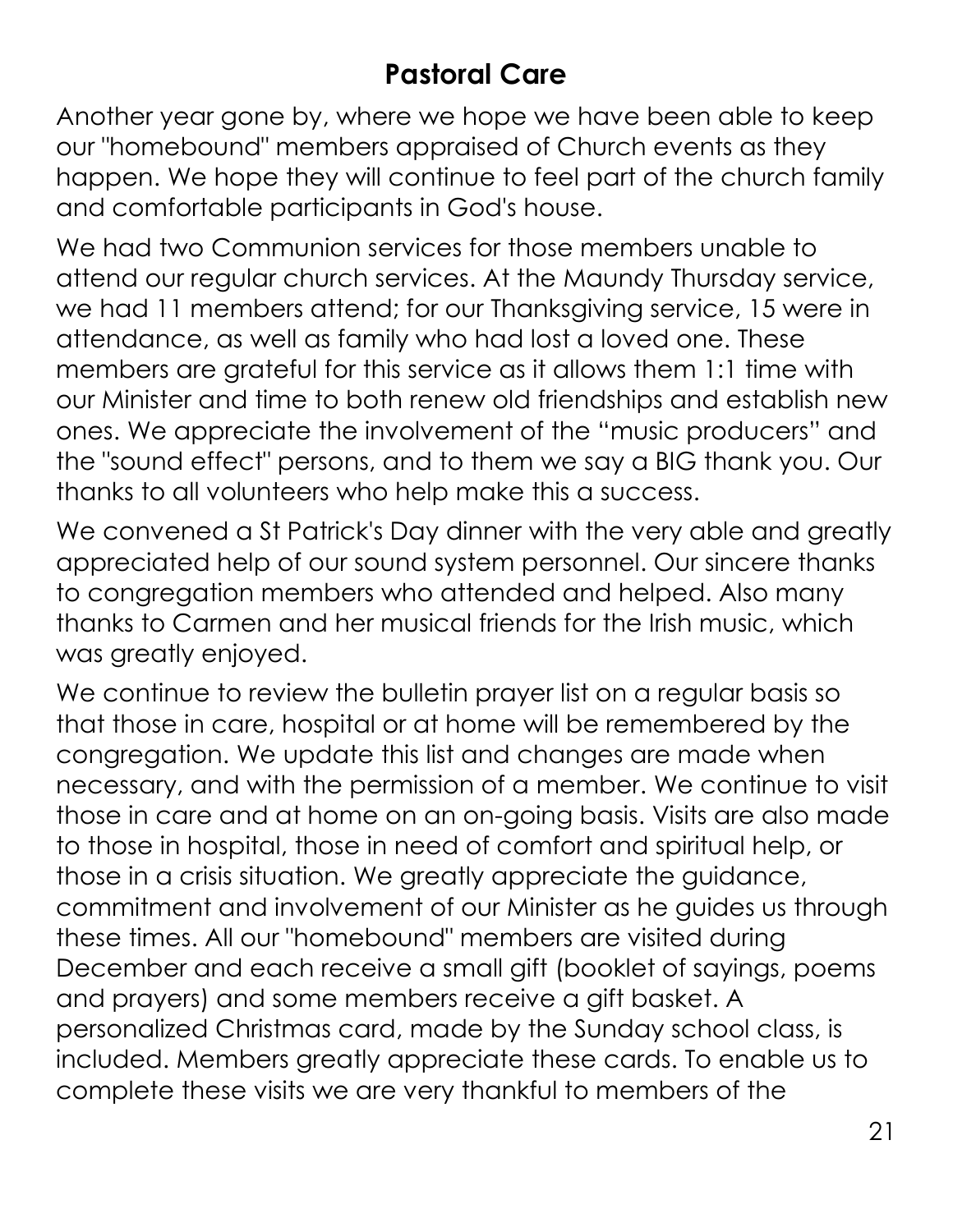congregation for their help. Special occasions are remembered by our card secretary, Arlene; our thoughts conveyed to the appropriate people. Many thanks to her for dealing with each occasion as it arises. Arlene has sent 32cards in total. These included 10 birthday, 3 get well, 11 thinking of you, 1 baby congratulations and 7 sympathy cards.

We have at least 2 work parties a year to make sure that we have frozen dinners available at all times. These dinners are appreciated by those at home or those in an emergency situation.

Our special thanks to all our knitters who make the prayer shawls. Two members this past year were very grateful for the comfort and prayers offered by these shawls.

Sadly we have lost 7 members this past year. They gave many years of dedication and devotion to St Giles. Our sympathies and prayers were offered to their family and friends. Forever in our hearts will be Agnes Folkerts, George Livingston, Ian Angus, Anne Deeves, Sally Moresch, Jan Mcnish, and Jack Haston.

My most sincere thanks go to all members of the committee for all their help: D. Delport, P. Alexander, C. Browne, S. Cooper, A. Frost, J. Hauck, D. Russell, T. Samson, A. Simpson, and J. Stephens.

God opens His arms wide to extend love to everyone, May we do the same in His power.

Respectfully submitted, Jenny Thomson Convenor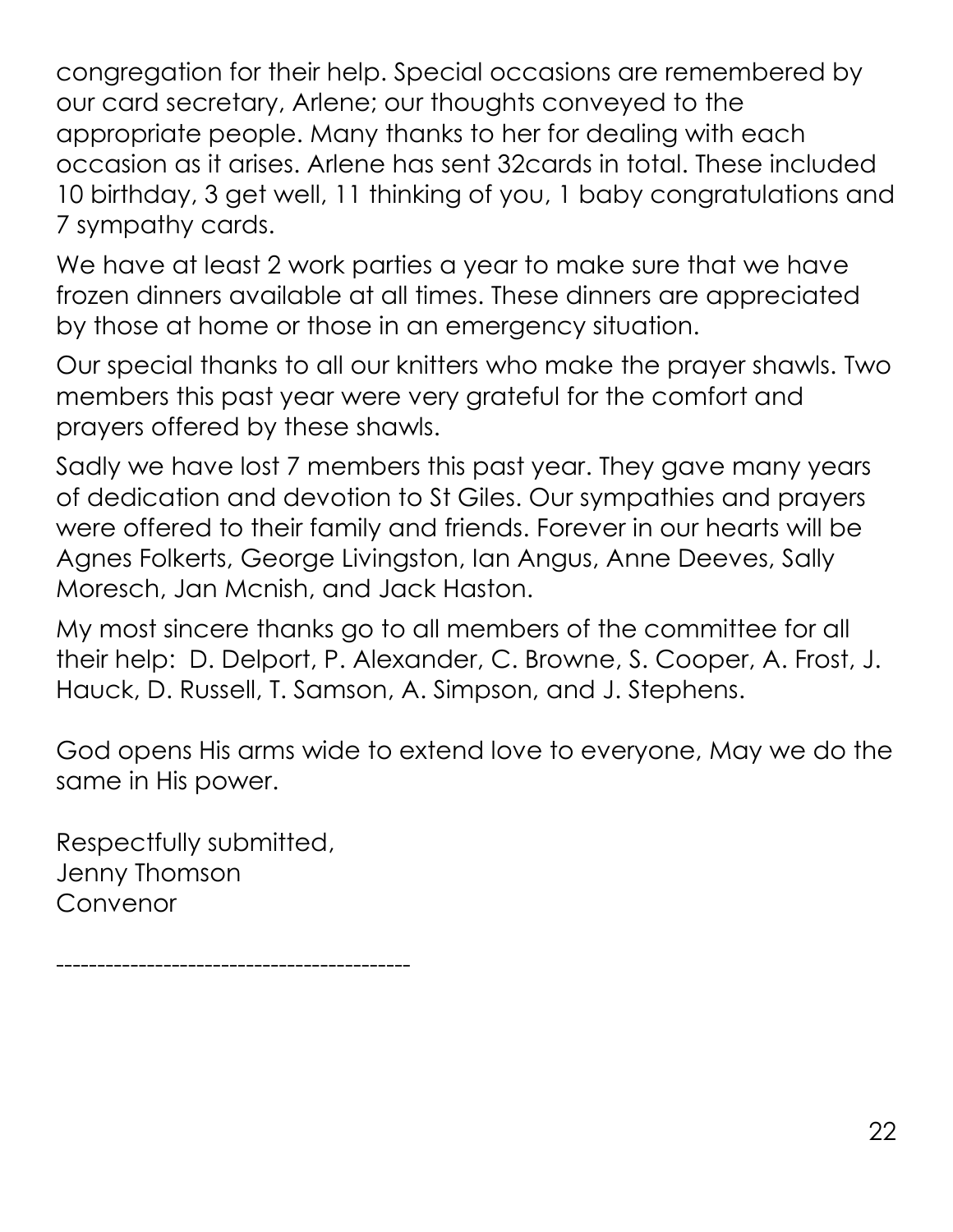### **Mid-Week Mix**

<span id="page-22-0"></span>Mid-Week Mix was held in the Lower Hall at 11:30am on Wednesday mornings. The meetings began with 20 minutes of physical exercise using a variety of videos for "Stronger Seniors", featuring chair and core strengthening exercises, followed by lunch.

Everyone was invited to bring a lunch and share in an hour of fellowship. Coffee and tea were provided. Most Wednesdays, there were 8 to 12 people sitting around the lunch table, conversing happily about food, health, and news of the day. The lunch table is open to everyone, whether they have forgotten their lunch or not. The Free Will Offering Box produced \$100.00 for "The Coldest Night" Fund in March and a further \$75.00 for the "Long Bow" Fund in December, and included \$25.00 for kitchen supplies, leaving a remainder of \$18.05 in cash.

The participants thank the Rev. Dewald Delport for his support and technical help, and Ted Samson for his readiness to set up and take down.

There is always room for visitors. You will be welcomed.

Respectfully submitted, Chris Browne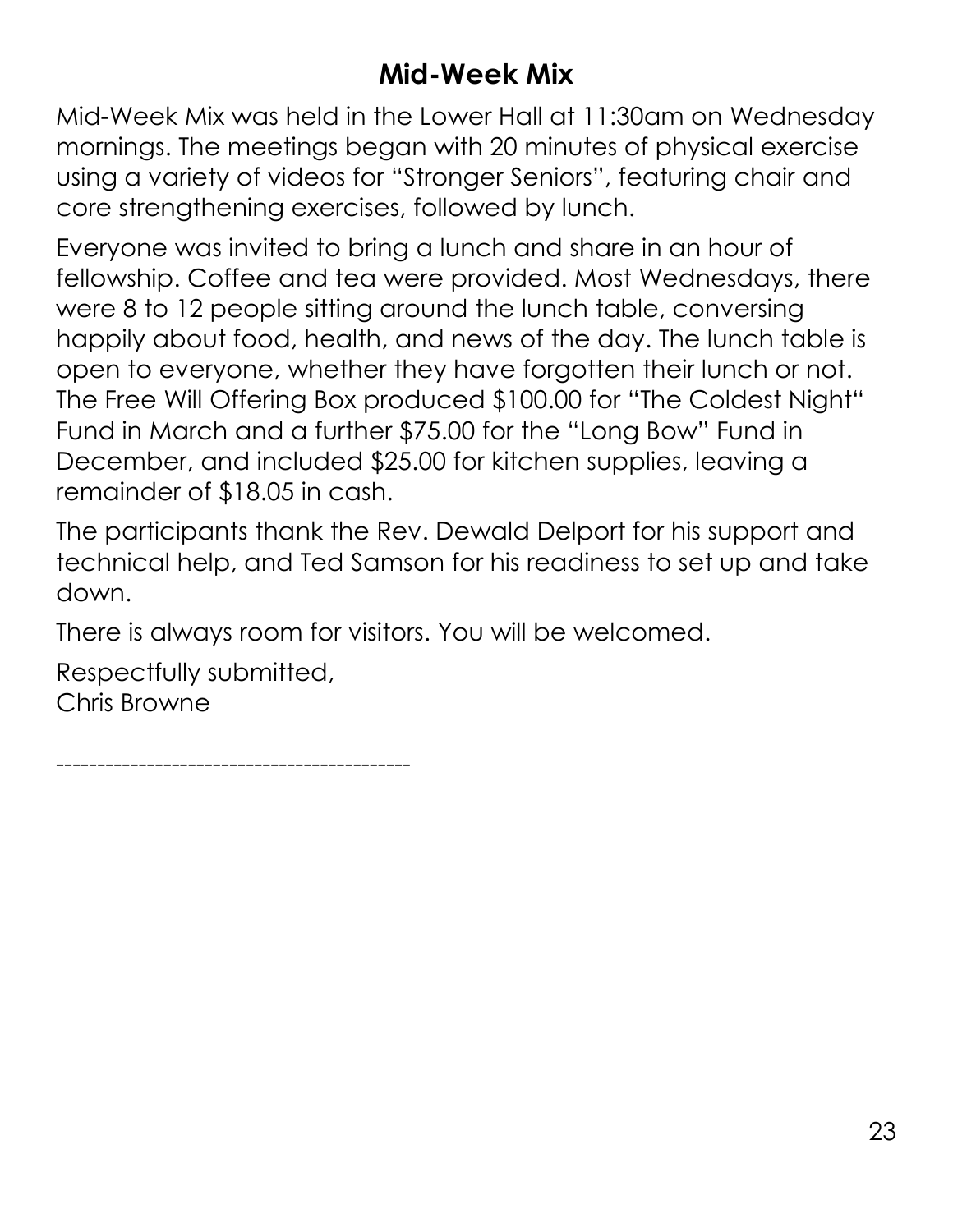### *What's Up?*

<span id="page-23-0"></span>Over the past year, three issues of *What's Up?*, our church newsletter, were published. The editorial team includes Susan Carmichael, Merle and Pearl Dalip, and Denis and Dianne Mascardelli.

We could not have put this Newsletter together without the help of our dedicated and regular contributors: Rev. Dewald Delport (Minister's Message), Janet Astle (Archives), Heather Mackie (Church School), Marni Strome and Esther Woelfle (Choir News), Connie Harms (Finances), Dianne Mascardelli (Moms and Tots), Sandra Cameron Evans (Presbytery), Chris Browne and Michael Moorhouse (Special Events).

Each issue of the Newsletter is designed to inform the congregation about ongoing work and special events in our St. Giles community as we work to fulfill our mission statement,

"...*to nurture a vibrant Christian life, to grow in our relationship with God, to care for the community and dare to follow Christ into the world"*.

Merle Dalip for the Editorial Team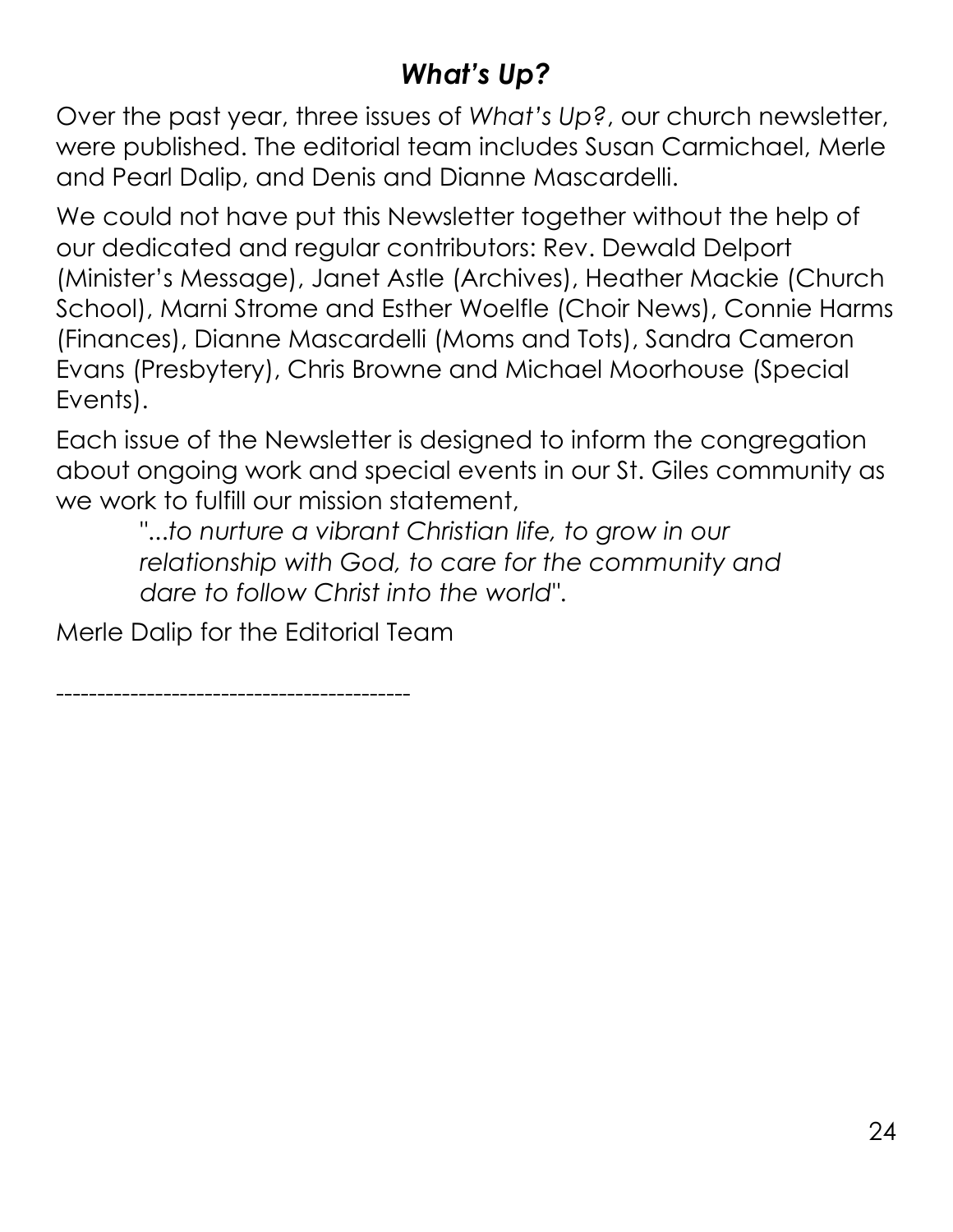### **St. Giles Choir**

<span id="page-24-0"></span>In January, under the interim directorship of Esther Woelfle, the choir carried on its important role in music leadership, with weekly anthems.

For the Easter service, the choir was joined by a string quartet, under the leadership of Carmen Ashmead.

Many of our members shared their talents at the annual Folk Night in early April.

Later in the spring, the choir sang at the memorial service for Ann Deeves.

The choir finished the season with a wrap up party hosted by Jim and Janet Astle in June.

In July, choir members participated in the "Stampede Band", coordinated by Ian Mackay, and many of our members contributed solos, duets, quartets, and instrumental music in the summer, as they do also throughout the year.

In September, Marni Strome returned from her sabbatical, during which she finished her Masters in Music degree.

The Calgary Community Choir began rehearsals in October, and St. Giles choir members were part of this group for the ten-week rehearsal period. Through this new program, St. Giles choir gained a new member, Jennifer Peckson.

Martina Berko was the guest trumpet player, who played for the Remembrance Day service in November.

The choir, as part of the Calgary Community Choir, presented a Christmas concert at the University of Calgary Rozsa Centre on December 8.

The choir again enjoyed the addition of a string quartet, led by Carmen Ashmead, as part of our annual Christmas Eve service.

We continue to recognize and thank Janet Astle, who, as choir librarian, continues the large and endless task of keeping our music,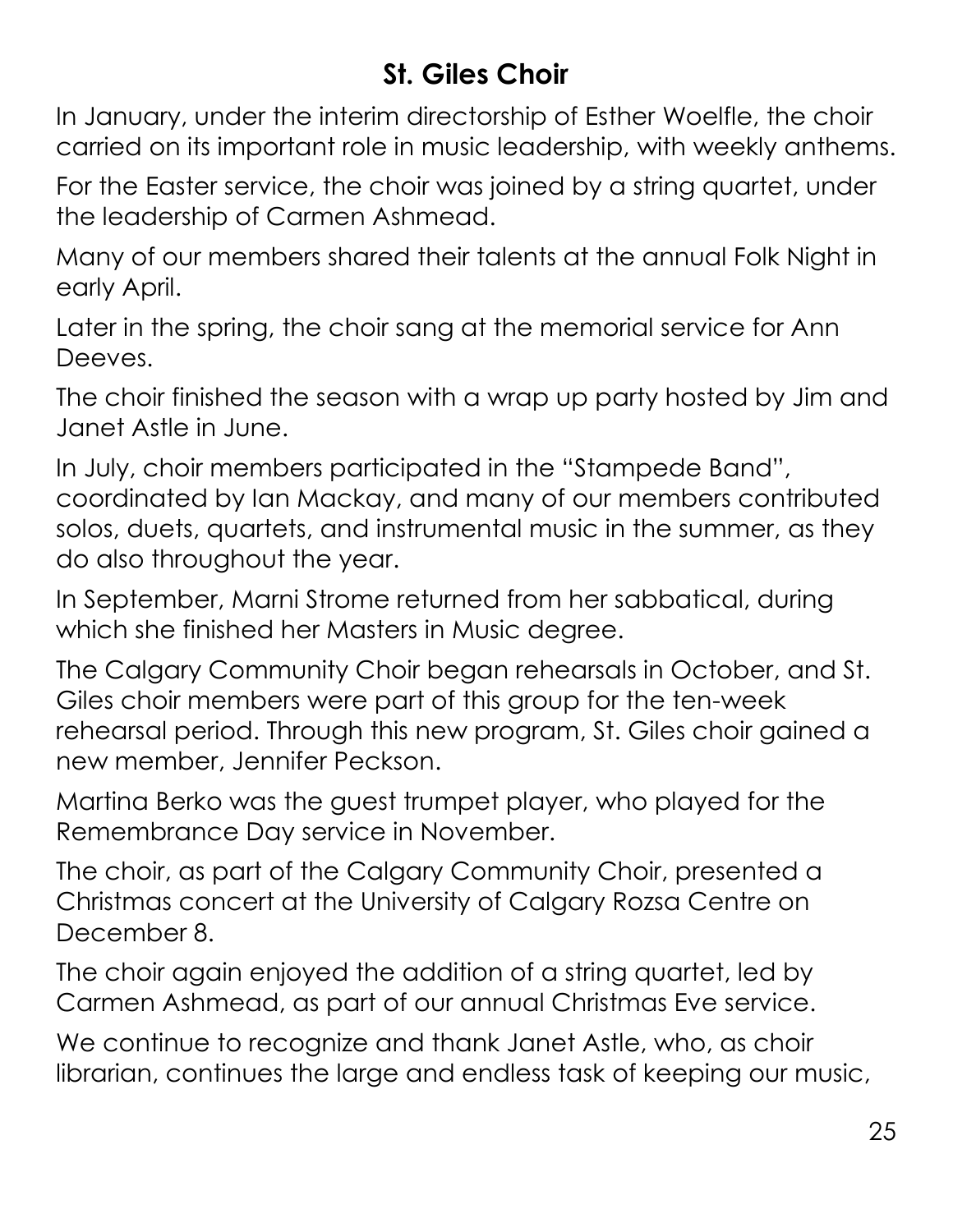birthdays, gowns, and all choir memorabilia and other details in order.

We also sincerely thank our own Esther Woelfle, who so brilliantly led the choir for the 2017-18 season during Marni's absence. We are so fortunate to have the talents of Esther at the piano and organ, and as a music leader at St. Giles.

Choir rehearsals are on Thursdays at 7:30pm, and we have at least two social gatherings per year, with strategically planned breaks and treats at specified rehearsals! Choir is a great place to feel a sense of belonging in the church, and to have an opportunity to contribute to the service in a meaningful way. New members are always welcome. No experience necessary!

Respectfully submitted, Marni Strome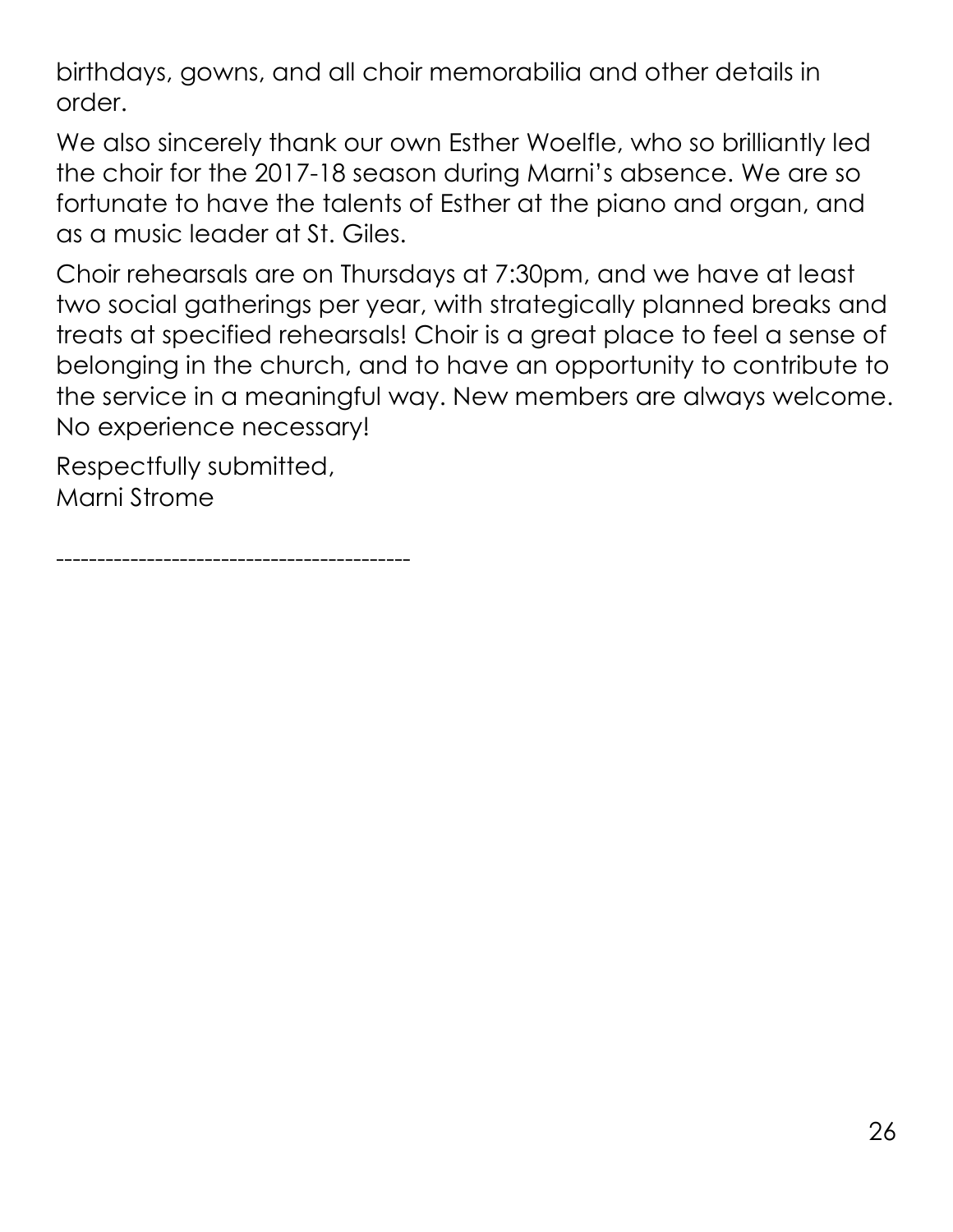### **Second Sunday Singers**

<span id="page-26-0"></span>The Second Sunday Singers have had another great year in 2018. We have had about 10 people from St Giles come and join us singing at Hillcrest Extendicare and we always welcome more. This year, we got three new members to the sing-a-long. On occasion, we have gotten up to 20 seniors for Hillcrest. We make a great team! I have been playing the piano with Lori Chang-Foidl covering for me when I am away and Rev. Delport participates. We have added a few wellknown wartime songs for Remembrance Day. For a mini Christmas celebration, all 13 members enjoyed a social luncheon at Earls. It was great to chat and catch up. Looking at January numbers, we got 26 participants and 9 members from St Giles. It was a great sing-a-long and very much appreciated.

The participants really enjoy our sing-a-long and sense of community when we go and visit them. They look forward to that Sunday to hear their favorite and recognizable tunes. If there is anyone that enjoys singing, they should definitely come out and join us. The more people, the merrier.

We sing the second Sunday of the month, and everyone is welcome to sing from 2:00-2:45pm. It is a lot of fun for us as well as the Hillcrest community.

Thank you, Gillian Siddall, Coordinator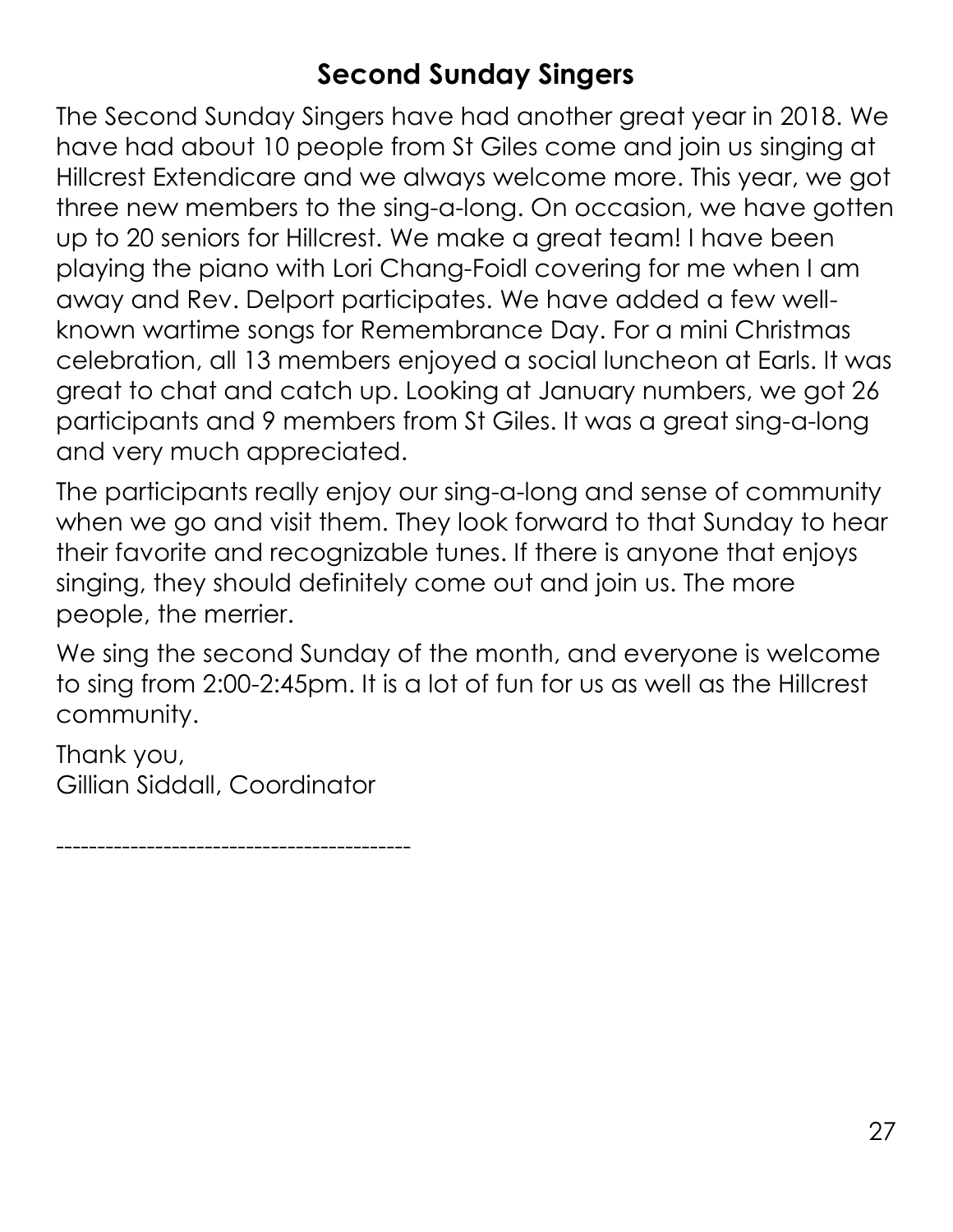### **Policy and Planning Team**

<span id="page-27-0"></span>Policy and Planning is a permanent ad hoc Team taking direction from Session. With a core group of members, it focuses on strategic areas impacting the life and work of St. Giles and calls upon other people to participate when additional talents are needed. Because of resignations within the **Human Resources Team**, Session approved also having the HR responsibilities incorporated within Policy and Planning for a one-year trial. Policy and Planning will now be responsible for providing guidelines and performance tools for managing staff, including salary recommendations.

Since 2012, St. Giles has shared the facility with the **Calgary Korean Evangelical Church**. The Team ensures that the arrangements in place meet the needs of both congregations. This year, St. Giles also opened our doors to the **North Calgary String Academy** and **Free Learners Co-op**, a homeschool group as a result of an effort to increase the **usage of the church.** One of our core values is *Community*, where we want to welcome and serve the broader neighbourhood. We have also seen more weddings and other special events happening at St. Giles. The Team has worked with the Administrative Assistant, Church Officer and Sound Team on procedures to make facility usage go smoothly. There is no set charge for the facility, but we welcome donations to help with our outreach and ministry. Such donations receive a tax receipt.

Policy and Planning also started work on reviewing the **mandates** for St. Giles' current teams, with Session having already approved the drafts for Policy and Planning, GIFT (Growing in Faith Together), and Finance and Budget.

MEMBERS: Sandra Cameron Evans, Convenor Connie Harms, Treasurer Dennis Daly Rev. Dewald Delport Marilyn Machum Wendell Siddall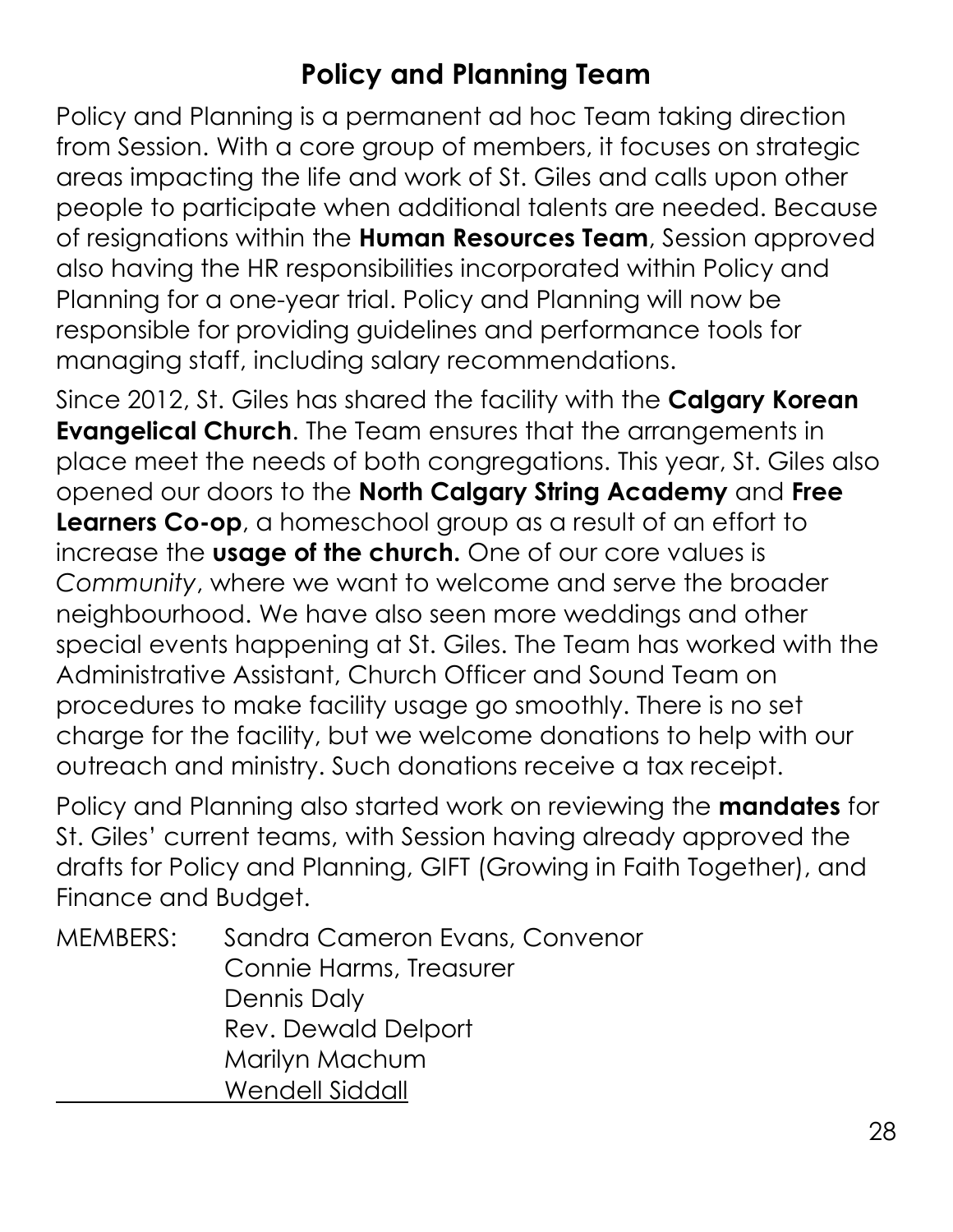### **Archives**

<span id="page-28-0"></span>*The purpose of the archives is to collect the church records in one place, ensure their preservation, organize them for ease of access and have the most important documents preserved on microfilm.*

I continue to file any documents that are received, such as minutes, funeral cards, and financial papers.

I referred extensively to the archives for one article, on the history of music at St. Giles that was written for our newsletter *What's Up?,* in 2018.

Two requests for information were received from the public in 2018. In both cases, these were from individuals seeking their proof of baptism at St. Giles.

As always, I am happy to receive any church-related documents and photographs for inclusion in the archives.

Respectfully submitted, Janet Astle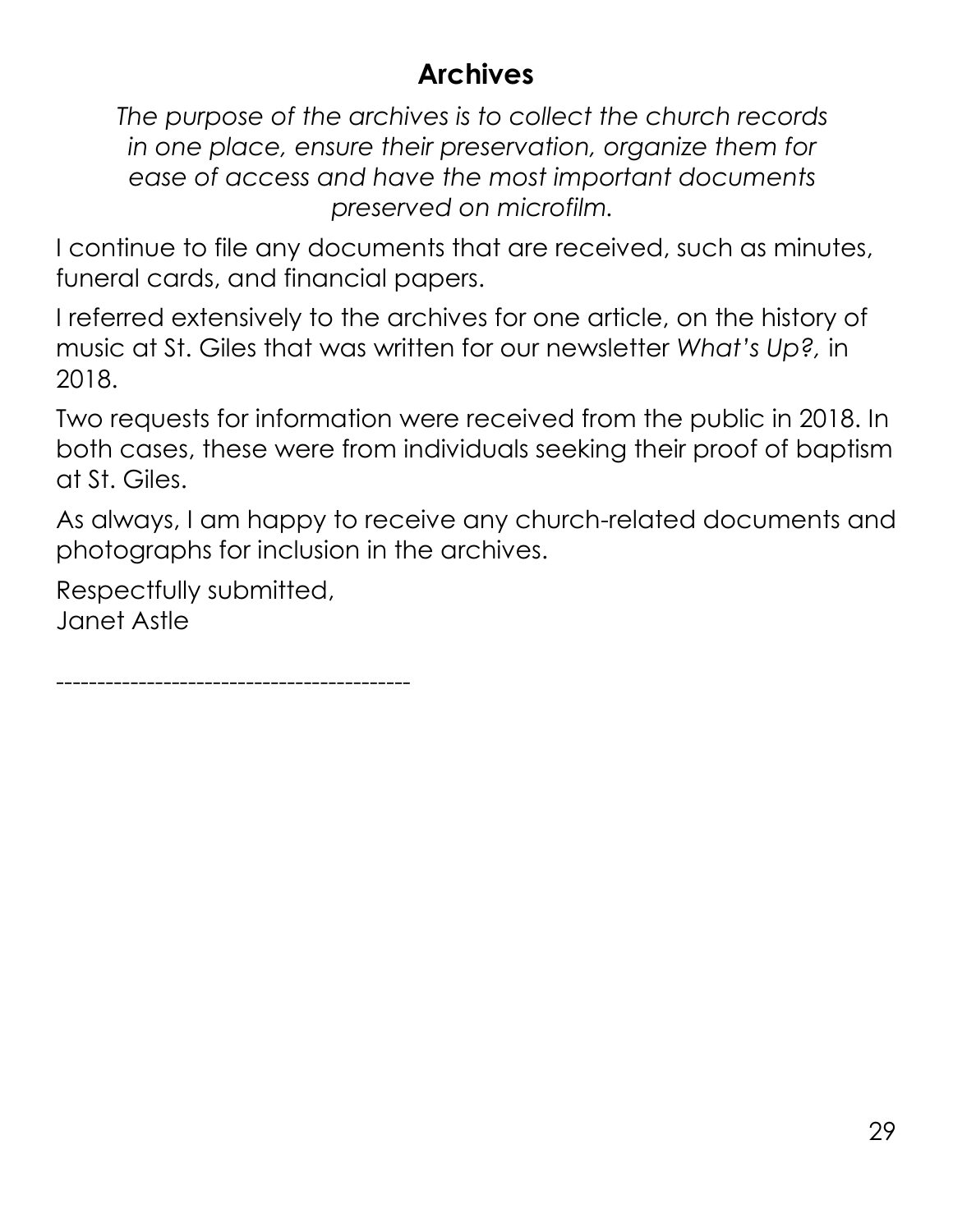### **Sound Report**

<span id="page-29-0"></span>St. Giles had a successful year in 2018 with the sound system.

The equipment has served us well. We have been very lucky as far as repairs go. The equipment utilized more and more. This could lead to more repairs.

We currently have four people on sound. We need additional people to ensure everyone has some free weekends, particularly during the warm weather and for holidays. It is very challenging with a small group.

In 2018, St. Giles had nine weddings. They all seemed to run smoothly. Hosting weddings has created an additional need to have more people trained on the sound system. So far, Shannon Daly, Mark McCuaig and I do the wedding services.

Our first wedding for 2019 is in February. We have others in March, April, May and July. It is very important to find people that will work at these weddings.

I am creating a class to show, anyone interested in helping with weddings, what it takes to run the sound system for a wedding. A wedding takes several hours; you will be surprised.

I would like to thank an amazing bunch: Mark McCuaig, David Browne, Lorne Cowan and David McCormick for their dedication in 2018.

Respectfully submitted, Walter Cooper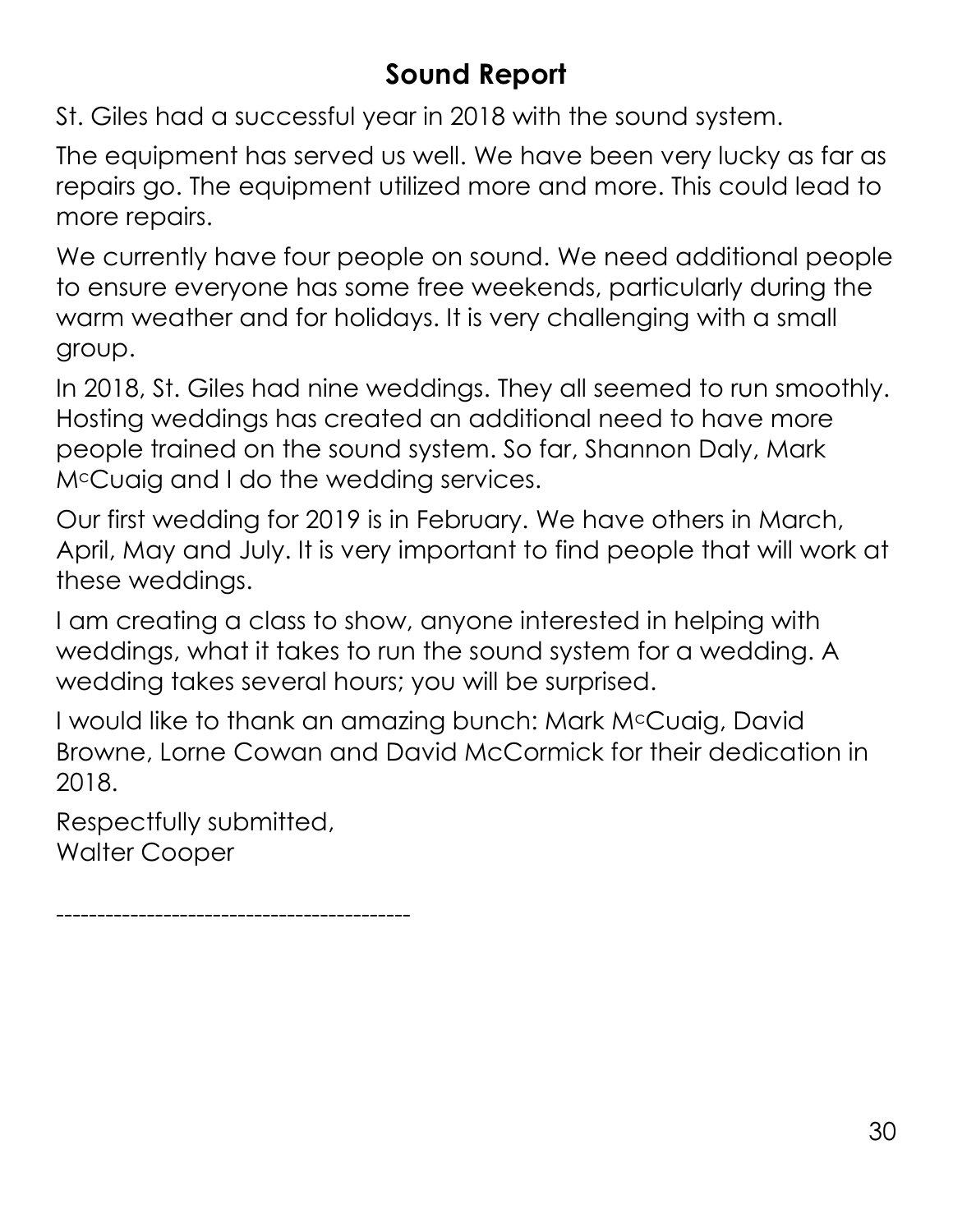### **Facilities and Maintenance**

<span id="page-30-0"></span>In 2018, \$11,000 was budgeted and approximately \$9,000 was spent.

We invested approximately \$500 plus many donations in kind and volunteer hours in to improve the landscaping of our grounds. "Cutting Edge" continues to give us good service trimming the grass and clearing snow.

In April we thanked Ted Samson for his years of service and welcomed Wayne Gallant as our new Church Officer. He has been a big help to us.

Wayne over-hauled the dishwasher soap dispenser and main Hobart equipment in the lower hall; it is working well now.

We spent \$2,000 on new sanctuary LED lighting in fall of 2018 and it was excellent value; we hope to see a small reduction in power use. The old sanctuary bulbs were no longer available. In addition, the pews were moved and Wayne washed and waxed the sanctuary floors.

Wayne repainted the back ramp in the fall with a textured deck coating at a materials cost of about \$300, but it seems to be a losing battle as it is peeling in spots.

The furnaces gave us minor problems [one motor, one new thermostat] at a cost of around \$1000. If you ever notice unusually hot or cold temperatures at the church during week-days or evenings, *please* let someone know!

Dennis Daly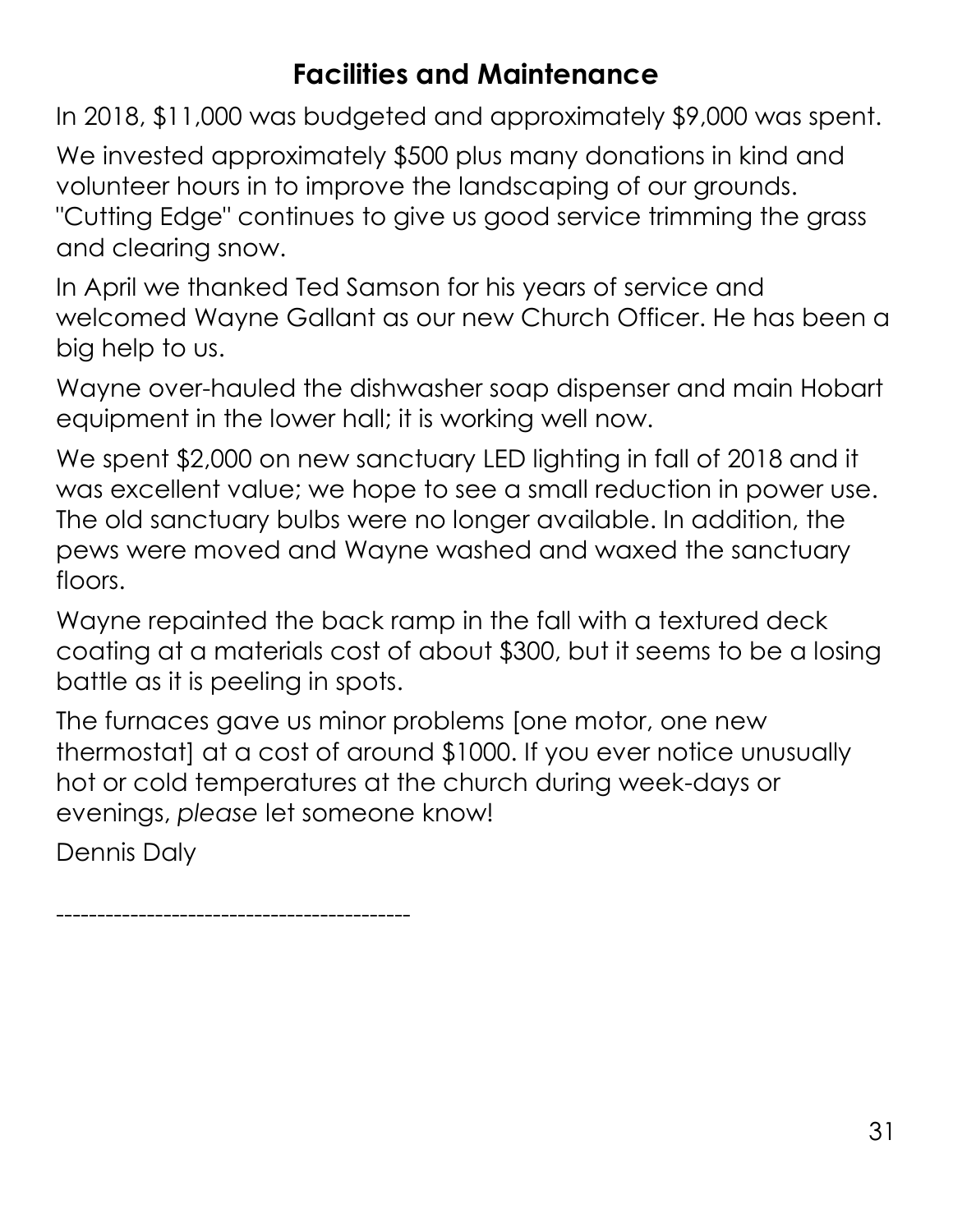### **Moms & Tots**

<span id="page-31-0"></span>*The Moms & Tots at St Giles* program began in 2014 in response to our church's Mission Statement, part of which is to 'care for the community'. The program welcomes new moms and all those who care for little ones to **connect** with other moms, **learn** from professional resource people and **enjoy** this special time in their lives.

At very little cost to the church, moms from all of Calgary gain access to professional, up-to-date information on topics that are important and relevant to them. This is made possible by the generosity of our speakers, who volunteer their time and expertise.

Sessions are on the first Thursday of the month – except for summertime - and attendance has continued to rise with an average of 15 adults and about the same number of children. This year, a new speaker has been added to the roster, an expert in the issues involved in going back to work after maternity leave; a topic of interest to many of the moms attending.

None of this would have been possible without the prayers of our congregation and a dedicated team of volunteers who work to make it all happen.

Linda Anderson, Ann Frost, Donna Hamilton, Teuny Howarth, Dianne Mascardelli, Gillian Siddall and Candace Siddall. Facebook Editor: Jeanne Phené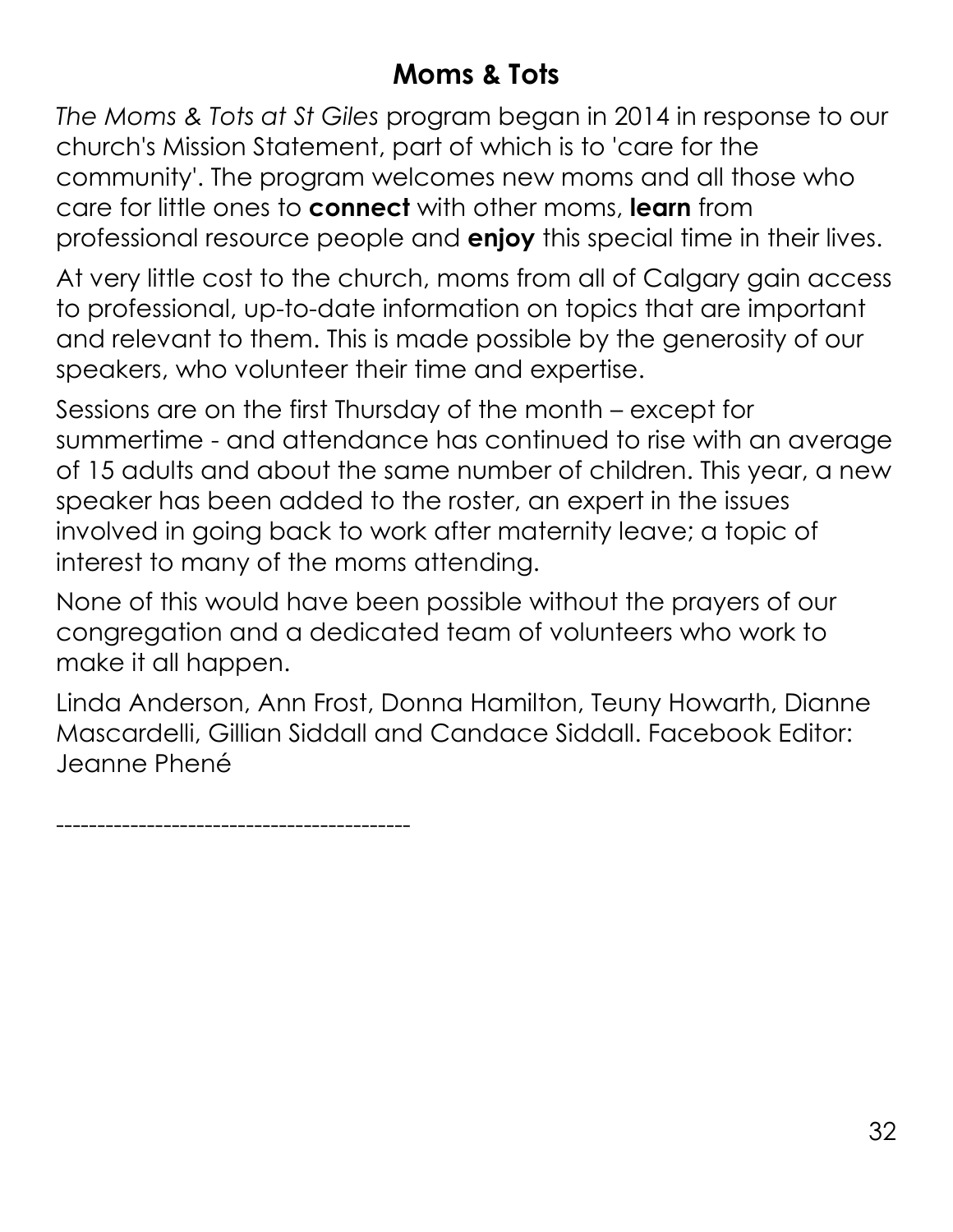### **Social Media Report**

<span id="page-32-0"></span>Social Media is now becoming a great tool for keeping up to date on events and responding with your ideas and thoughts.

We are getting more dependent on seeing details of events on our website. If you are running an event, make sure it is posted on the calendar and that the date, time and purpose of the event are posted. To increase the traffic to our website, we have added/changed wording to match search words. This started with adding wedding words and information to the website. Last year, our weddings increased to 9 events. We used Google advertising to promote major events like our Christmas Eve service.

Along with this is email. If you have questions for the Office, sending an email will get you a response the next time the Office Administrator is in. Any person can add their name to this list.

Our Facebook page is where events and pictures of events can be posted. If you are on Facebook you can like/follow our page. You can also leave comments or share details of events with your friends. Clicking "Share" will help get the word out so more people can enjoy the great events at St. Giles.

There is also a Facebook page for Moms and Tots. Look for *Moms and Tots at St. Giles*.

St. Giles' Website is a great asset. Rev. Delport reported that 90% of people visiting us through the year have found us online.

Here are a few interesting facts about our website according to *Google Analytics*:

1) 1/3 of users are male, 2/3 are female

2) The age demographics that visit the webpage the most are the 24- 35 age group at 22.76% followed by the 65+ age group at 20.48%

3) Calgary folks have visited our site 2,737 times followed by Kingston for 203 times

4) We had 2,936 New Visitors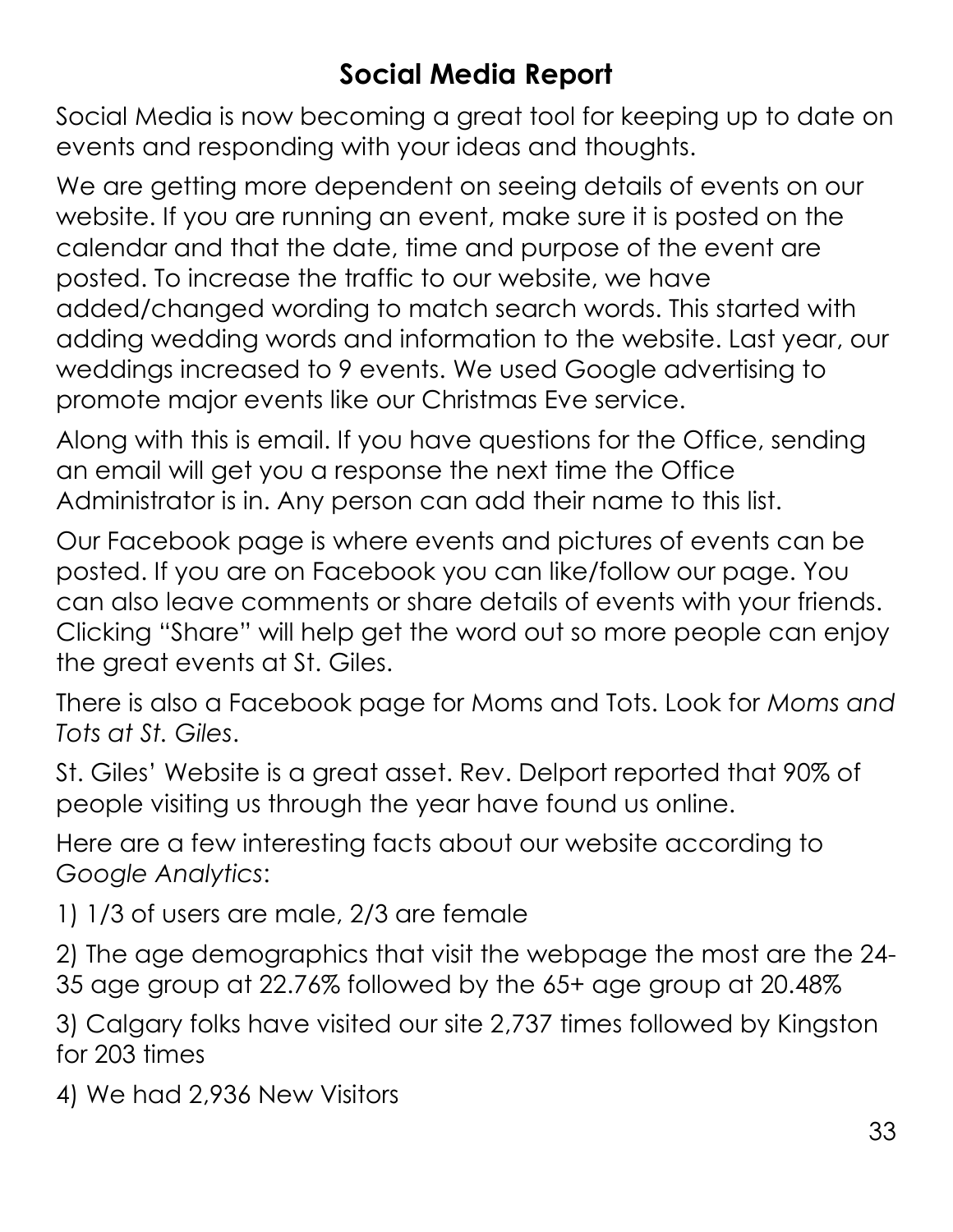- 5) 359 are Returning Visitors
- 6) We had a total of 9,746 page views

7) 55% people use a desktop, 31% people use a phone, and 14% people use a tablet

8) Device most use to visit us is an iPhone followed by an iPad

9) People visited out website most often at 10am and 2pm

10) The home page was visited the most, followed by the Calendar, Weddings Page, and Moms & Tots Page

We ran three Ad Campaigns through *Google Ads*. The Ad Campaigns for Weddings and Holy Week Services were donated. For the Weddings Ad Campaign (10 days), 122 people went to our Wedding Page. For the Holy Week Services Ad Campaign (10 days leading up to Easter), 35 people saw the Ad on Google and went to our Home Page. For the 10 days leading up to Christmas, 240 people saw our Christmas Eve Ad on Google and went to our Home Page.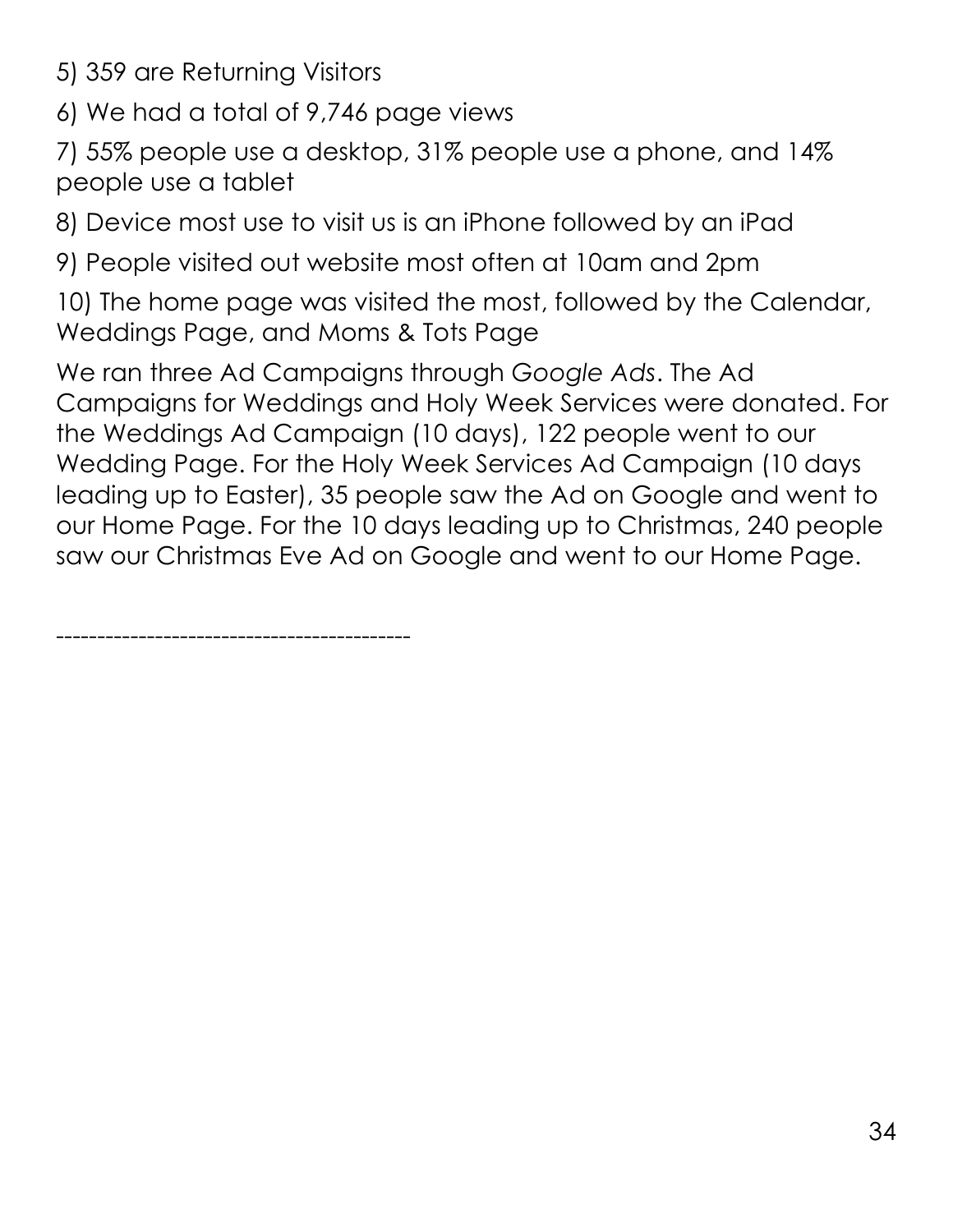### **Envelope Secretary**

<span id="page-34-0"></span>

| Number of        | <b>Yearly Contribution</b>                             | Annual      | Annual Total |
|------------------|--------------------------------------------------------|-------------|--------------|
| <b>Envelopes</b> | Range                                                  | Average per | per Grouping |
|                  |                                                        | Contributor |              |
| 5                | Up to \$100                                            | 38.40       | 192.00       |
| 8                | \$200                                                  | 158.13      | 1,265.00     |
| 13               | \$450                                                  | 335.31      | 4,359.00     |
| 15               | \$750                                                  | 588.33      | 8,825.00     |
| 11               | \$1,000                                                | 910.91      | 10,020.00    |
| 26               | \$2,500                                                | 1,574.35    | 40,933.00    |
| 11               | \$4,000                                                | 3,287.59    | 36,163.47    |
| 11               | $$4,001+$                                              | 7,819.23    | 86,011.53    |
|                  |                                                        |             |              |
| 100              | <b>Total 2018 General</b><br><b>Envelope Offerings</b> | 1,877.69    | 187,769.00   |
|                  |                                                        |             |              |
| 99               | Total 2017 General<br><b>Envelope Offerings</b>        | 1,992.95    | 197,301.67   |

The chart above shows the 2018 General Envelope Offerings, but only includes regular envelopes and PAR. These numbers are different from the number on the Financial Statements because they do not include offerings given by visitors or to any of the designated funds.

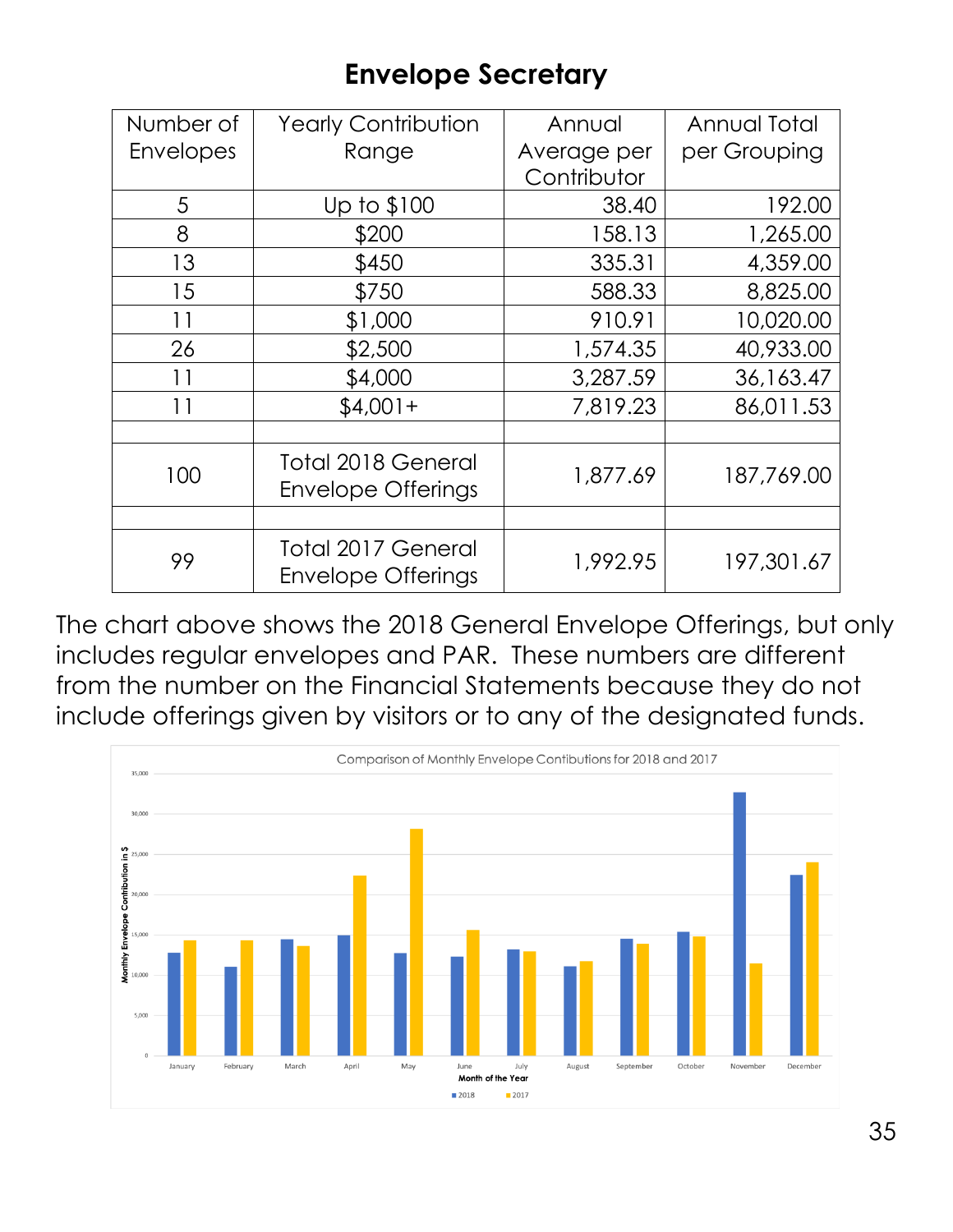#### **Finance**

The Annual Financial Statements for the year ending December 31, 2018, appear on the following pages, as well as the Proposed Budget for the new year, 2019. The budget pages include 3 columns: the 2019 Budget and the actual and Budget amounts for 2018.

Last year, envelope offerings raised over \$194,000, which is down from 2017 envelope offerings raised of \$203,000.

Because of 2017, we kept our expenses in check for 2018, especially Repairs & Maintenance. As far as income, we had a deficit in March, June and September, but the deficit decreased each quarter. In December we had a significant surplus due to increase envelope donations. However, we ended the year with a deficit.

We have received donations in memory of: George Livingston, Ann Deeves, George & Violet Smart, A. James McCormick, and Janet McNish

As a congregation, we continue to support various mission projects, in addition to our accepted allocation to Presbyterians Sharing of \$10,000. In 2018, we contributed \$4,291.60 towards several Mission Projects:

- \$979 Thutong Ya Bana School, Kimberley, South Africa
- \$1,195 Mission Project Advent
- \$1,815 Calgary Interfaith Food Bank
- \$302.60 Presbyterian World Service

Additional fundraising included \$11,283.21 for:

- \$615.50 Shrove Tuesday
- \$2,214 St. Patrick's Day Dinner
- $\bullet$  \$2,474.46 May English Tea
- \$5,979.25 Christmas Bazaar

Respectfully submitted,

Connie Harms, Finance Team Convener and Treasurer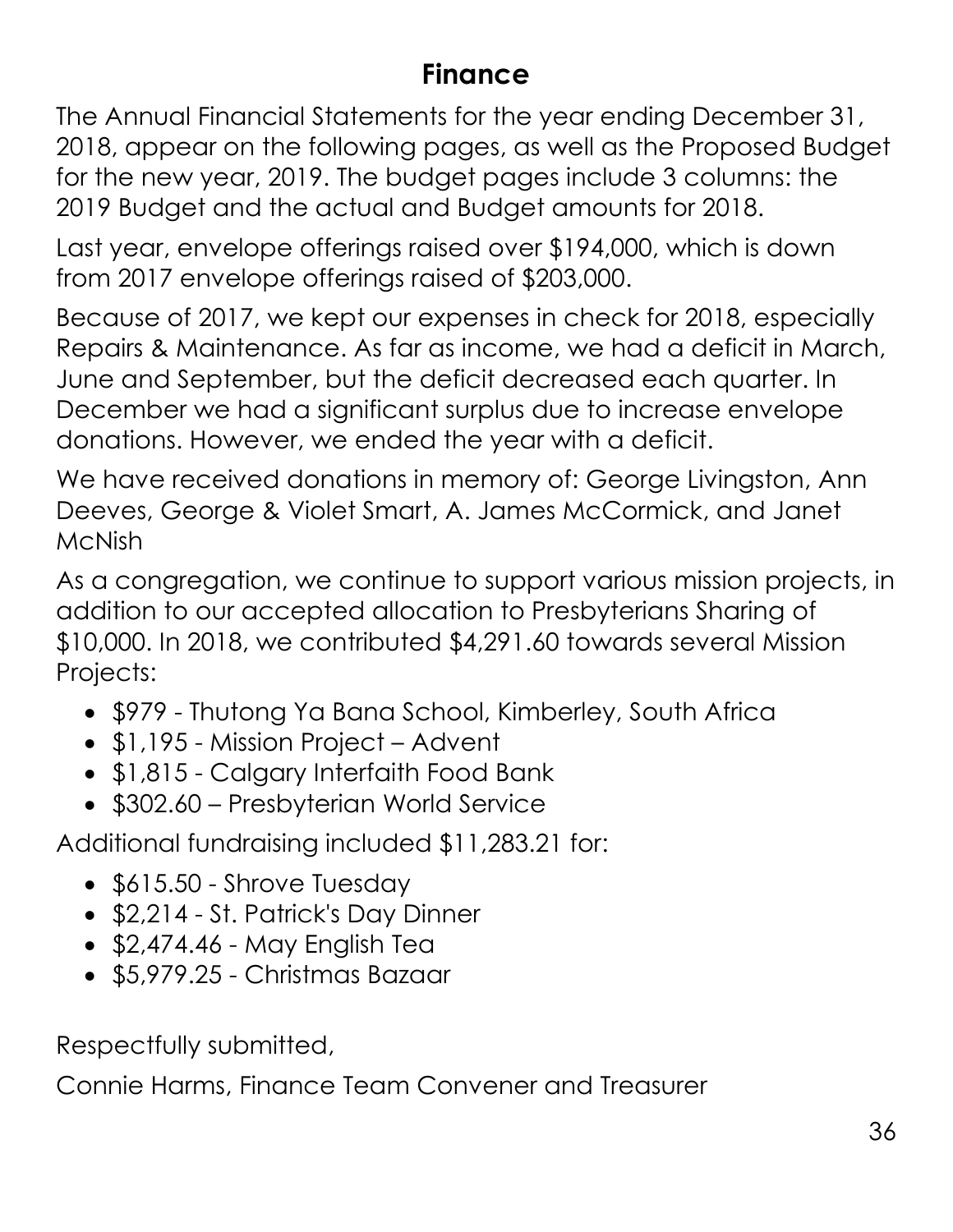|                                                                        | <b>Budget</b> | Actual    | 2018          |
|------------------------------------------------------------------------|---------------|-----------|---------------|
|                                                                        | 2019          | 2018      | <b>Budget</b> |
| <b>Assessments:</b>                                                    |               |           |               |
| Presbytery Dues <sup>1</sup>                                           | 9,882.00      | 9,213.02  | 9,213.00      |
| Presbyterian<br>Pension Plan <sup>2</sup>                              | 11,653.00     | 10,277.75 | 10,278.00     |
| Presbyterian<br><b>Extended Health</b><br>and Dental Plan <sup>3</sup> | 4,414.00      | 4,327.00  | 4,327.00      |
|                                                                        | 25,949.00     | 23,817.77 | 23,818.00     |
| <b>Salaries:</b>                                                       |               |           |               |
| Minister                                                               |               |           |               |
| Minister's<br>Stipend                                                  | 60,840.00     | 60,840.00 | 60,840.00     |
| Minister's<br>Housing<br>Allowance                                     | 22,500.00     | 22,500.00 | 22,500.00     |
| Minister's<br>Utilities <sup>4</sup>                                   | 5,100.00      | 5,360.59  | 4,300.00      |
| <b>Book</b><br>Allowance                                               | 300.00        |           |               |

<sup>1</sup> Presbytery dues are based upon "All Revenue" minus "All Money for Mission" in 2017. This is called **Base Amount**.

<sup>2</sup> Presbyterian Pension Plan is based on a percentage of the Base Amount.

<sup>&</sup>lt;sup>3</sup> All clergy belong to the Presbyterian Extended Health & Dental Plan.

<sup>4</sup> The Minister's utilities are paid via voucher.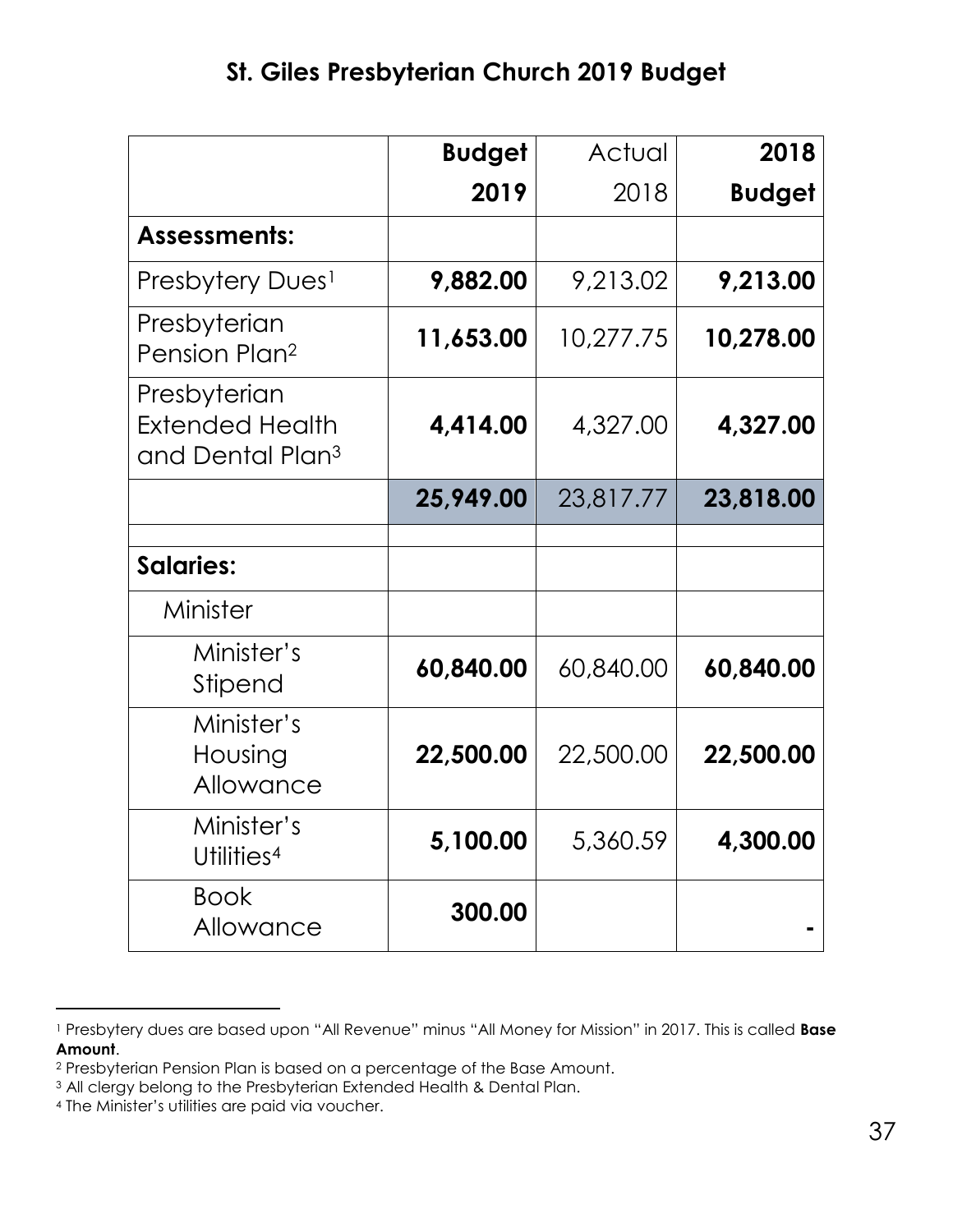| Minister's Study<br>Leave                 | 1,600.00   | 1,600.00   | 1,600.00   |
|-------------------------------------------|------------|------------|------------|
|                                           | 90,340.00  | 90,300.59  | 89,240.00  |
| Staff                                     |            |            |            |
| Administrative<br>Assistant               | 15,600.00  | 14,909.76  | 15,115.00  |
| <b>Church Officer</b>                     | 22,200.00  | 21,767.16  | 22,356.00  |
| Director of Music                         | 9,950.00   | 3,858.76   | 3,787.00   |
| <b>Church Nursery</b>                     | 2,430.00   | 2,579.79   | 2,176.00   |
| Employee<br>Benefits <sup>5</sup>         | 13,000.00  | 13,427.58  | 8,638.00   |
|                                           | 63,180.00  | 56,543.05  | 52,072.00  |
| Contract                                  |            |            |            |
| Organist/Pianist                          | 12,447.00  | 14,520.16  | 14,870.00  |
| Supply for Staff <sup>6</sup>             | 2,085.00   |            |            |
|                                           | 14,532.00  | 14,520.16  | 14,870.00  |
|                                           | 168,052.00 | 161,363.80 | 156,182.00 |
|                                           |            |            |            |
| <b>Christian Education</b><br>(GIFT)      |            |            |            |
| Sunday School &<br>Teacher<br>Recognition | 350.00     | 309.84     | 450.00     |
| Youth Group                               | 450.00     | 214.97     | 450.00     |

<sup>5</sup> This refers St. Giles' portion of required payroll amounts, such as EI, CPP and Blue Cross.

<sup>6</sup> Supply refers to temporary replacement staff.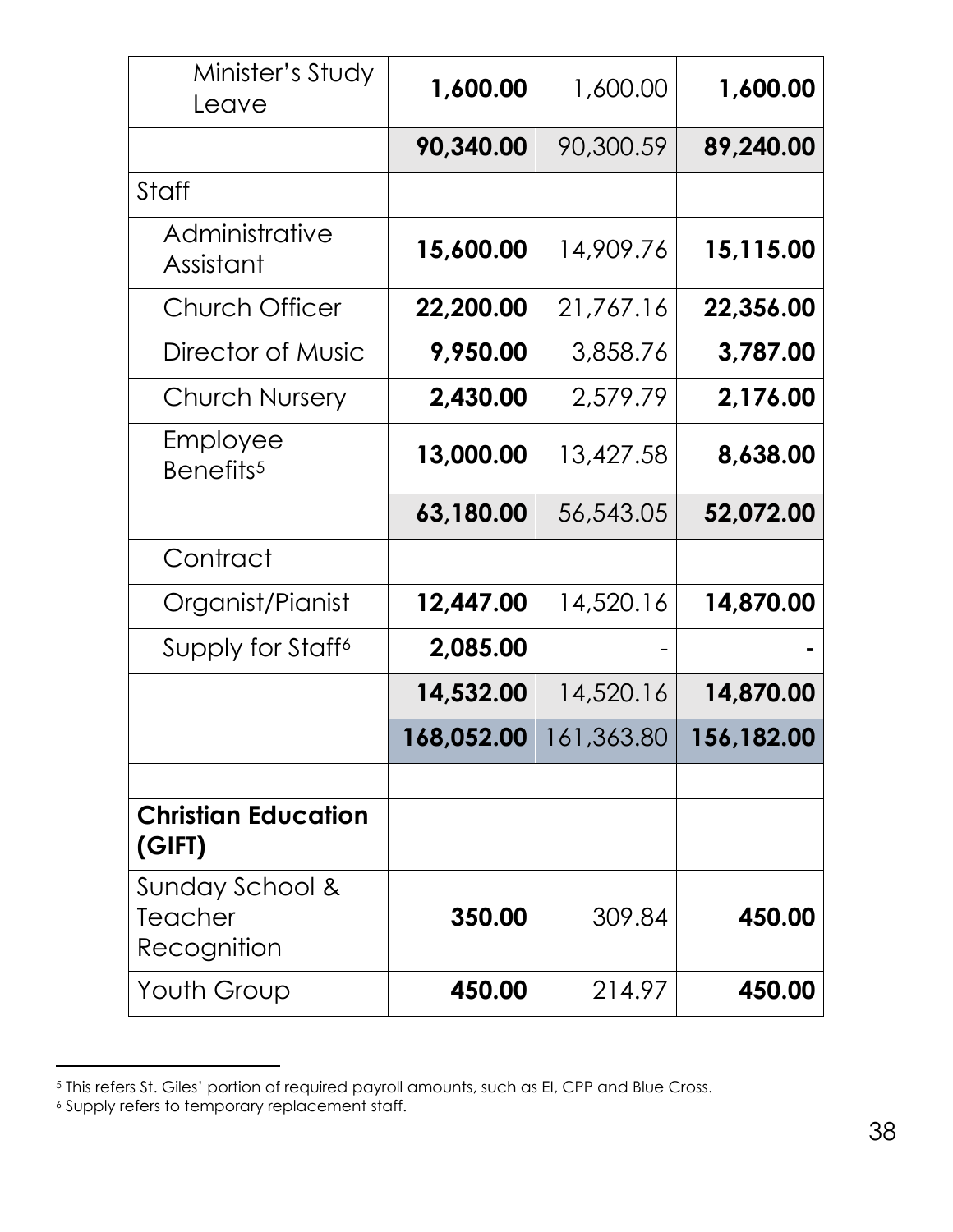| <b>Adult Education</b>                     | 175.00   | 112.62   | 175.00   |
|--------------------------------------------|----------|----------|----------|
| <b>Vacation Bible</b><br>Camp              | 100.00   |          | 100.00   |
| Library                                    |          |          |          |
|                                            | 1,075.00 | 637.43   | 1,175.00 |
| Worship and<br><b>Service</b>              |          |          |          |
| Congregational Life<br><b>Expenses</b>     | 2,000.00 | 4,185.74 | 1,000.00 |
| <b>Music Materials</b>                     | 400.00   | 336.28   | 400.00   |
| Special Occasion<br>Musicians <sup>7</sup> | 900.00   | 908.00   | 645.00   |
| <b>Pastoral Care</b>                       | 150.00   | 94.38    | 150.00   |
| <b>Pulpit Supply</b>                       | 1,500.00 | 450.00   | 1,050.00 |
| <b>Special Services</b><br><b>Expenses</b> | 1,000.00 | 1,171.88 |          |
| Sundry                                     | 500.00   | 413.86   | 500.00   |
|                                            | 6,450.00 | 7,560.14 | 3,745.00 |
| <b>Mission and</b><br>Outreach             |          |          |          |
| Advertising <sup>8</sup>                   | 350.00   | 356.01   |          |
| Designated<br>Expenses <sup>9</sup>        | 3,000.00 | 2,680.43 | 3,000.00 |

<sup>7</sup> The additional musicians for Easter, Remembrance Day, and Christmas Eve.

<sup>8</sup> Includes advertising on *Google Ads* for Christmas Eve (\$150)

<sup>9</sup> Includes donations to St. Giles for specific mission and outreach projects, i.e. Food Bank, Mission School, and Acadia Place.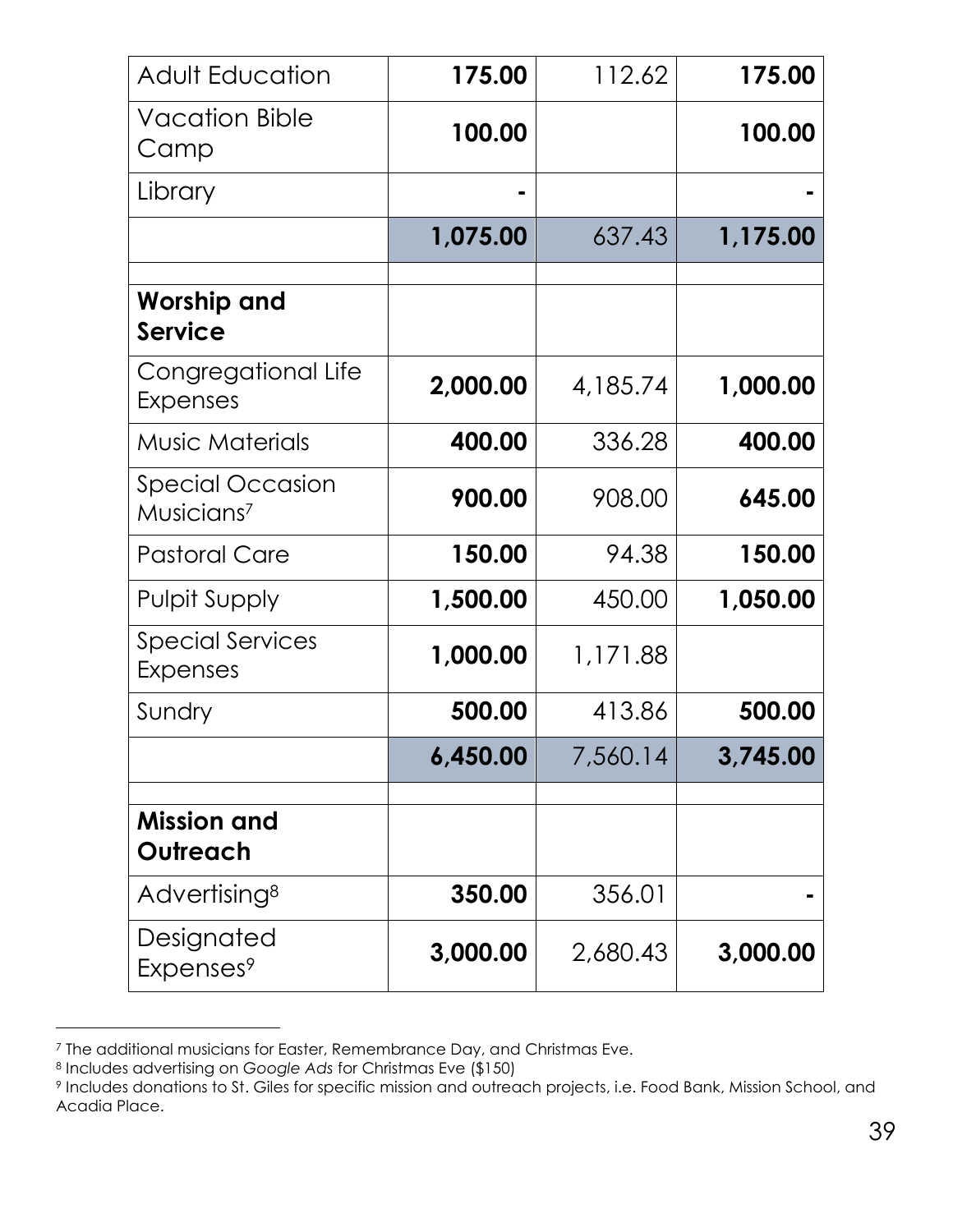| Mission in Action<br>Projects <sup>10</sup> | 800.00    | 500.00    | 800.00    |
|---------------------------------------------|-----------|-----------|-----------|
| Presbyterians<br>Sharing <sup>11</sup>      | 10,000.00 | 10,000.00 | 10,000.00 |
| PWS&D & Appeals                             |           |           |           |
| Moms and Tots                               | 50.00     |           |           |
|                                             | 14,200.00 | 13,536.44 | 13,800.00 |
| <b>Church Office and</b><br><b>Supplies</b> |           |           |           |
| Office Supplies                             | 2,300.00  | 2,873.75  | 1,500.00  |
| Telephone, Internet                         | 2,200.00  | 2,154.41  | 2,500.00  |
| Copier & Computer                           | 4,700.00  | 4,810.35  | 4,700.00  |
| Bank Fees <sup>12</sup>                     | 400.00    | 696.72    | 400.00    |
|                                             | 9,600.00  | 10,535.23 | 9,100.00  |
| <b>Property Expenses</b>                    |           |           |           |
| Depreciation                                | 16,250.00 |           | 16,250.00 |
| Insurance                                   | 2,850.00  | 2,801.00  | 2,650.00  |
| Organ and Piano<br>Repair                   | 750.00    | 511.48    | 900.00    |
| Regular<br>Maintenance                      | 13,400.00 | 13,514.72 | 11,500.00 |
| <b>Emergency Repairs</b>                    | 6,000.00  |           | 6,000.00  |

<sup>10|</sup>ncludes \$500 bursary for Mission Trip available to any parishioner. See Appendix for details.

<sup>11</sup> We receive a suggested allocation based upon our Base Amount. The congregation votes to accept the amount at the Annual Meeting.

<sup>&</sup>lt;sup>12</sup> Includes PAR (Pre-Authorized Remittance) administration, bank statements, deposit charges, etc.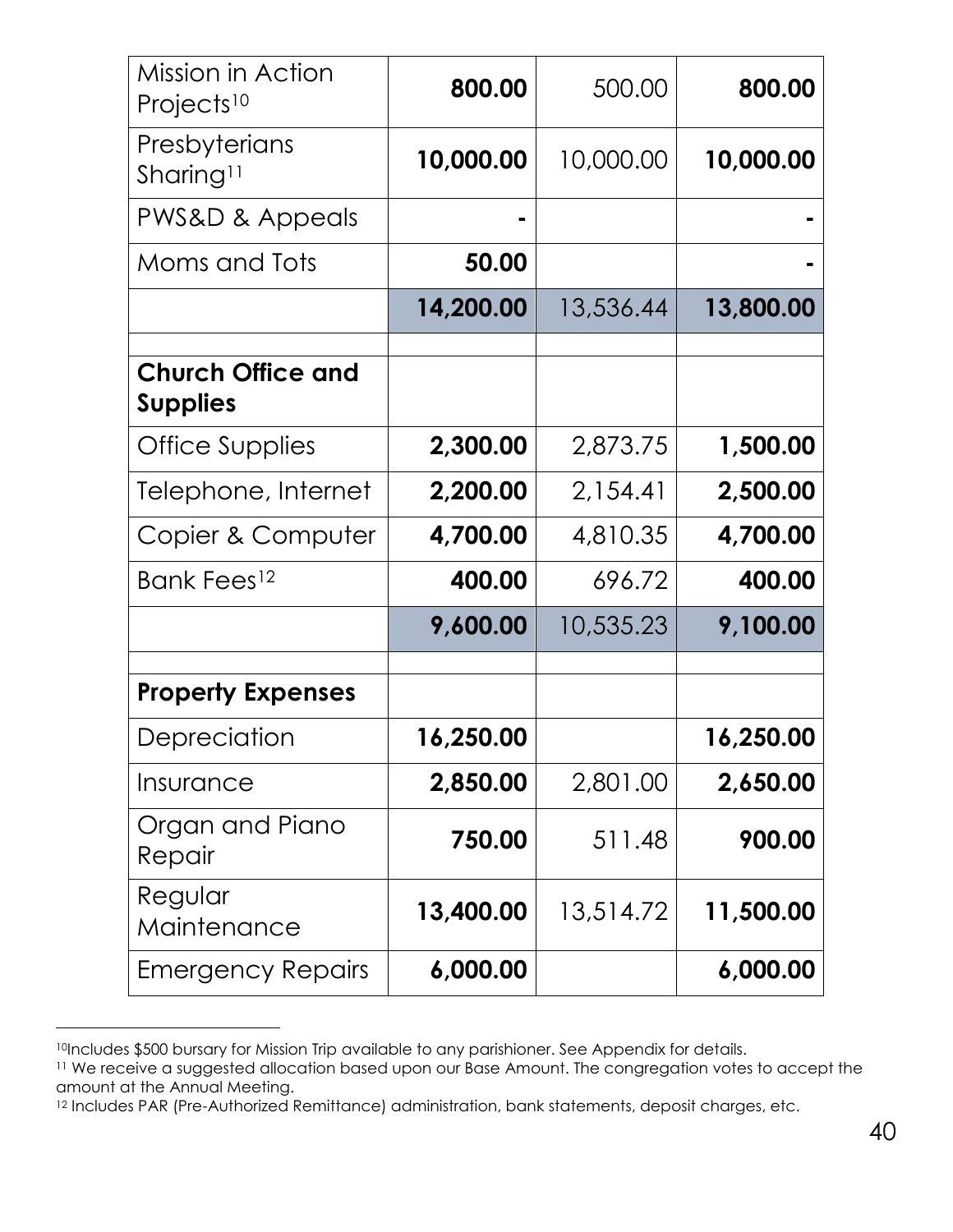| Enmax                                          | 17,000.00    | 17,657.43  | 15,000.00    |
|------------------------------------------------|--------------|------------|--------------|
|                                                | 56,250.00    | 34,484.63  | 52,300.00    |
| <b>Total Budgeted</b><br><b>Expenses</b>       | 281,576.00   | 251,935.44 | 260,120.00   |
| Depreciation is not<br>a cash charge           | (16, 250.00) |            | (16, 250.00) |
| <b>Net Cash</b><br>Requirement                 | 265,326.00   | 251,935.44 | 243,870.00   |
| Revenues are<br>derived from:                  |              |            |              |
| Designated<br>Donations                        | 3,000.00     | 3,650.00   | 3,000.00     |
| Memorials                                      | 1,000.00     | 10,390.00  | 1,000.00     |
| Open Plate                                     | 3,000.00     | 2,782.05   | 3,500.00     |
| Congregational Life<br>Events                  | 14,000.00    | 18,452.83  | 10,000.00    |
| <b>Benefaction</b><br>Foundation <sup>13</sup> |              | 467.92     |              |
| Canada Helps <sup>13</sup>                     |              | 2,796.59   |              |
| <b>GIFT</b>                                    |              | 37.00      |              |
| <b>Pastoral Care</b>                           |              | 65.00      |              |
| Interest Earned                                |              | 272.39     |              |
| Calgary Korean<br><b>Evangelical Church</b>    | 11,400.00    | 11,400.00  | 11,400.00    |

<sup>13</sup> Benefaction Foundation/Canada helps are agencies through which individuals donate securities.

l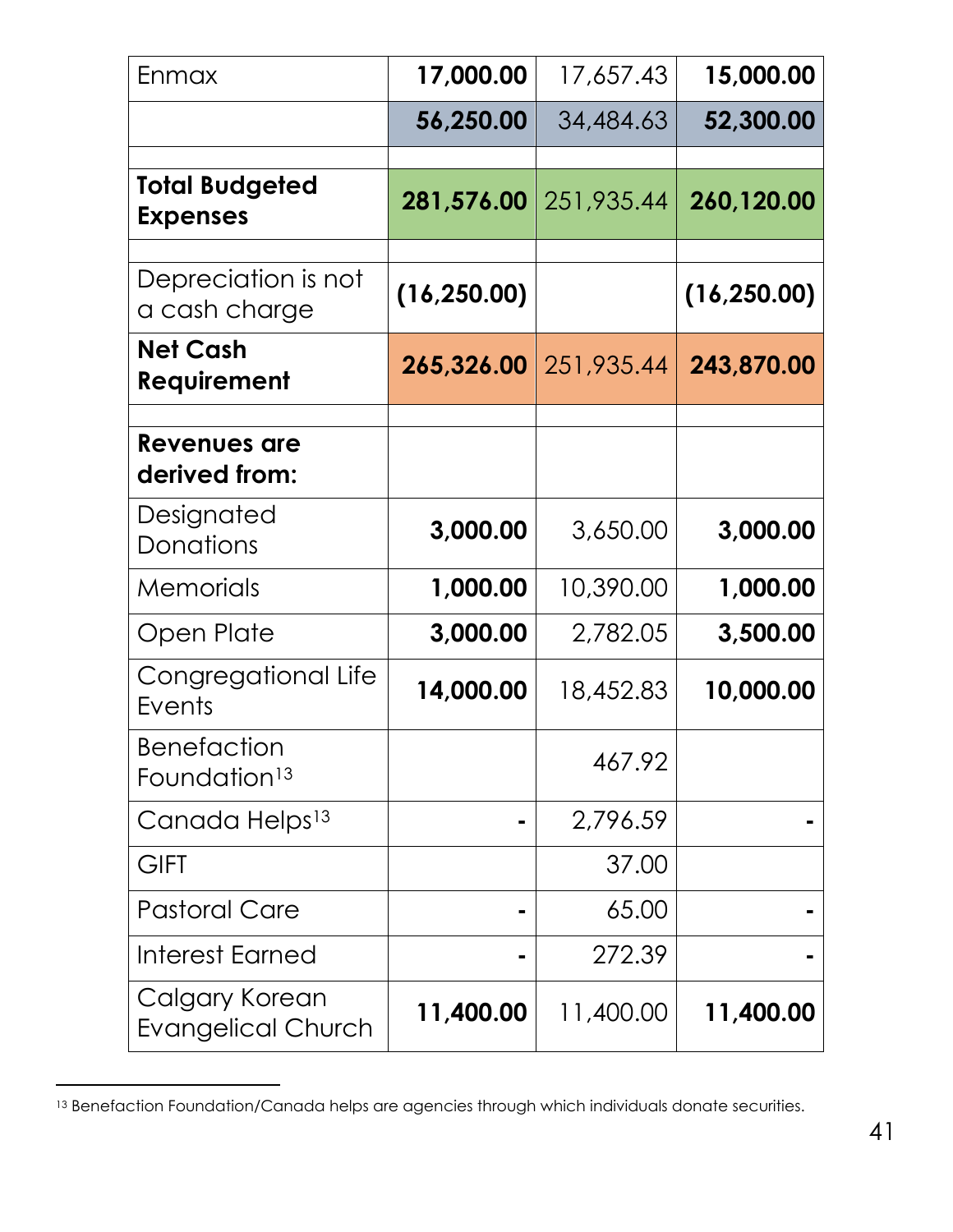| <b>Facility Donations<sup>14</sup></b>    | 12,800.00               | 4,405.00              | 2,000.00   |
|-------------------------------------------|-------------------------|-----------------------|------------|
| Other                                     |                         | 1,823.88              |            |
| PWS&D                                     |                         | 302.60                |            |
|                                           | 45,200.00               | 56,845.26             | 30,900.00  |
|                                           |                         |                       |            |
| <b>Envelope Offerings</b><br>for the year | 220,226.00   194,434.94 |                       | 212,970.00 |
| Total                                     |                         | 265,426.00 251,280.20 | 243,870.00 |
|                                           |                         |                       |            |
| Net Surplus/(Deficit)<br>for the year     |                         | (655.24)              |            |

<sup>&</sup>lt;sup>14</sup> Includes donations for facility usage from long-term user groups, recitals, weddings, funerals, and other shortterm usage groups.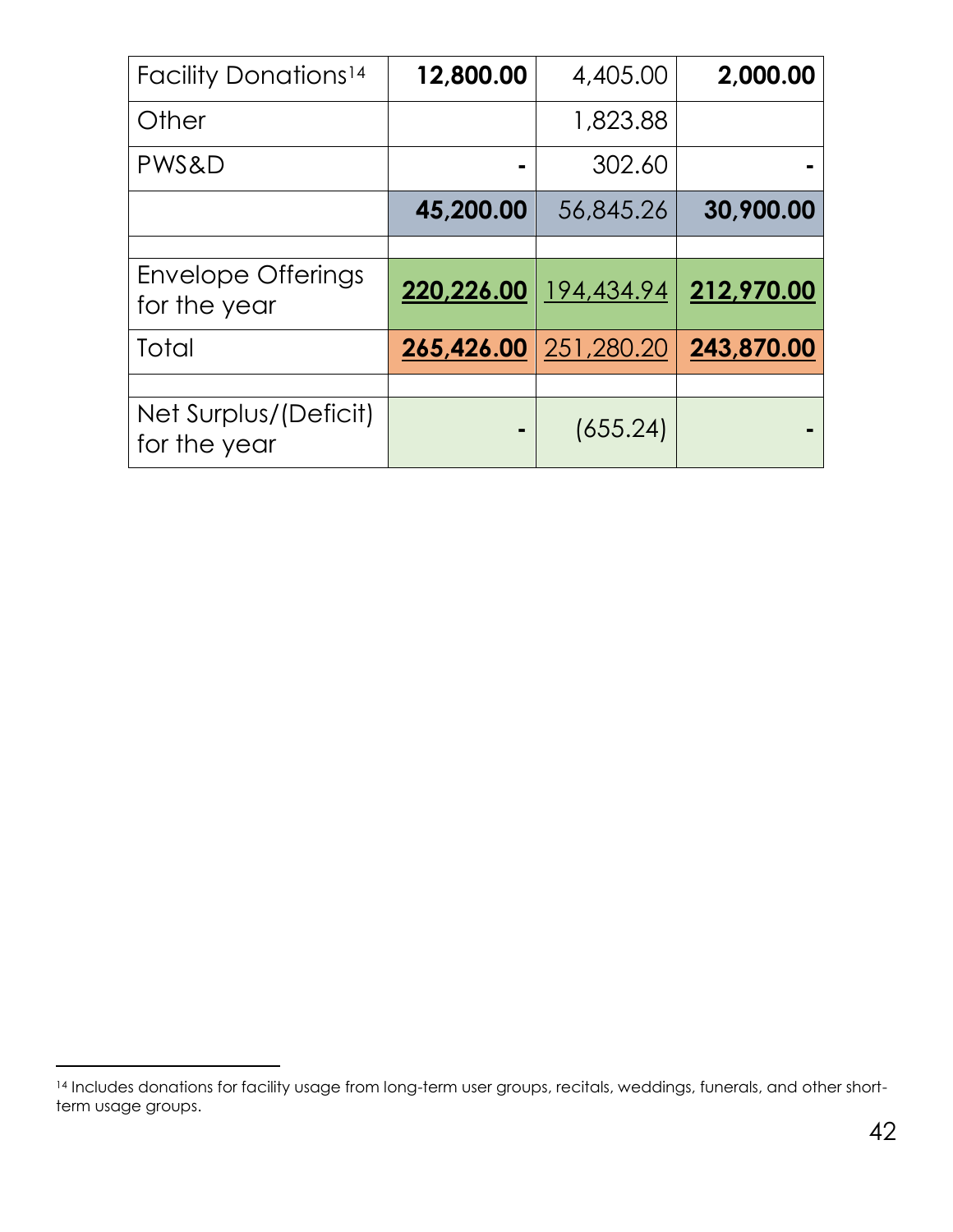### <span id="page-42-0"></span>ST. GILES PRESBYTERIAN CHURCH IN CALGARY FINANCIAL STATEMENTS DECEMBER 31, 2018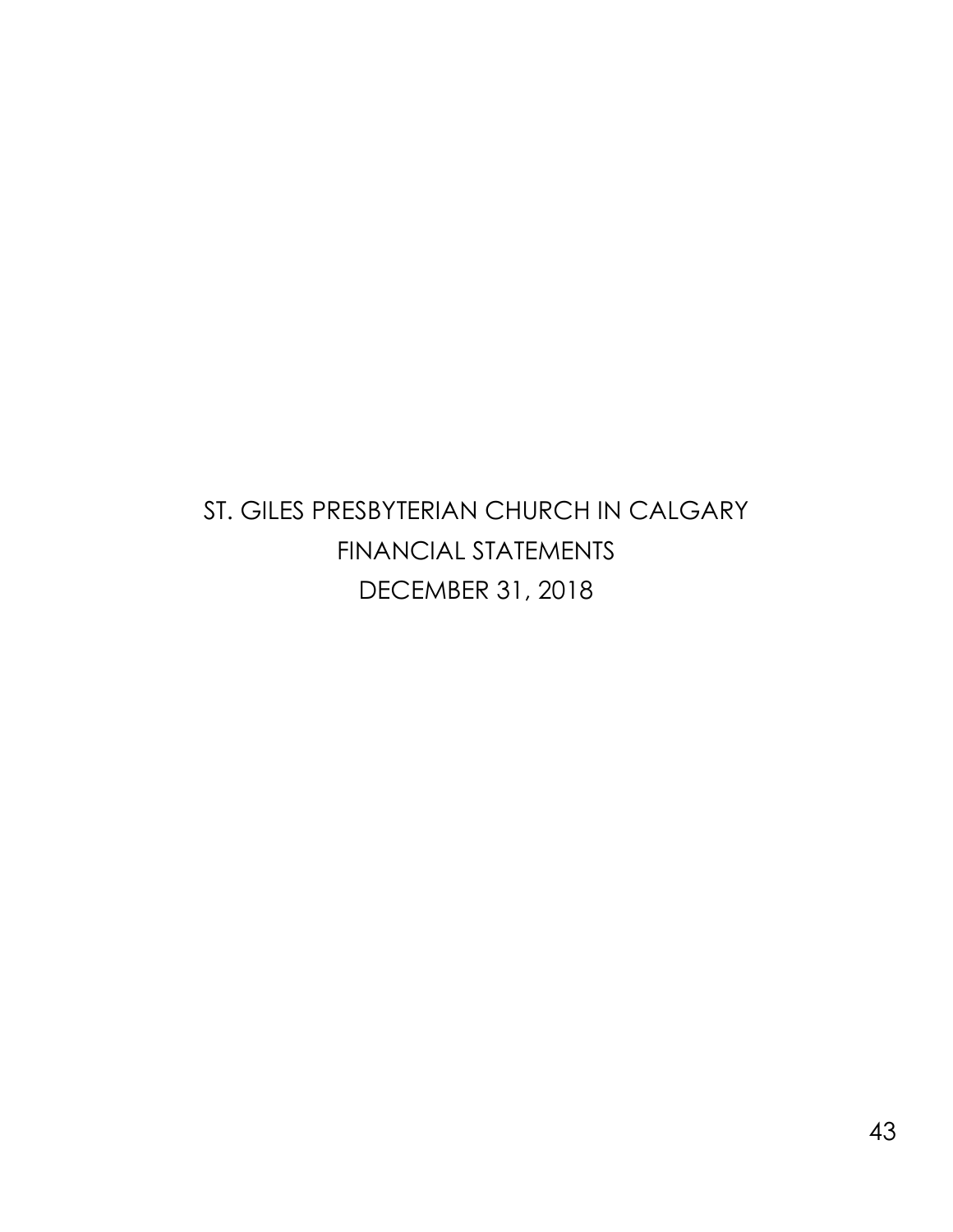#### St. Giles Presbyterian Church in Calgary Statement of Operations As at December 31, 2018 (unaudited)

|                                       | 2018    | 2017    | 2016    |
|---------------------------------------|---------|---------|---------|
|                                       | \$      | \$      | \$      |
| <b>Assessments</b>                    |         |         |         |
| Presbytery and Synod dues             | 9,213   | 11,983  | 9,300   |
| Presbyterian Pension Plan             | 10,278  | 12,927  | 12,927  |
| <b>Extended Health Care</b>           | 5,376   | 5,945   | 5,885   |
|                                       | 24,867  | 30,855  | 28,111  |
| <b>Salaries and Employee benefits</b> |         |         |         |
| Minister - Stipend                    | 60,840  | 60,840  | 60,000  |
| Rent allowance                        | 22,500  | 22,500  | 22,500  |
| <b>Utilities</b>                      | 5,361   | 4,191   | 4,104   |
| <b>Study Leave</b>                    | 1,600   | 1,500   | 1,500   |
|                                       | 90,301  | 89,031  | 88,104  |
| Organist                              | 14,220  | 14,089  | 11,495  |
| <b>Administrative Assistant</b>       | 14,910  | 15,406  | 15,115  |
| Church officer                        | 21,767  | 21,858  | 22,111  |
| <b>Director of Music</b>              | 3,859   | 5,661   | 9,374   |
| <b>Church Nursery</b>                 | 2,580   | 1,967   | 2,020   |
| <b>Employee Benefits</b>              | 12,377  | 7,007   | 7,544   |
|                                       | 160,014 | 155,019 | 155,763 |
| <b>Christian Education</b>            |         |         |         |
| <b>Adult Education</b>                | 113     |         | 130     |
| <b>Sunday School</b>                  | 310     | 272     | 338     |
| <b>Vacation Bible School</b>          |         |         | 611     |
| Youth                                 | 159     | 911     | 947     |
|                                       | 582     | 1,183   | 2,026   |
| <b>Worship and Services</b>           |         |         |         |
| Congregational Life events            | 4,127   |         | 1,640   |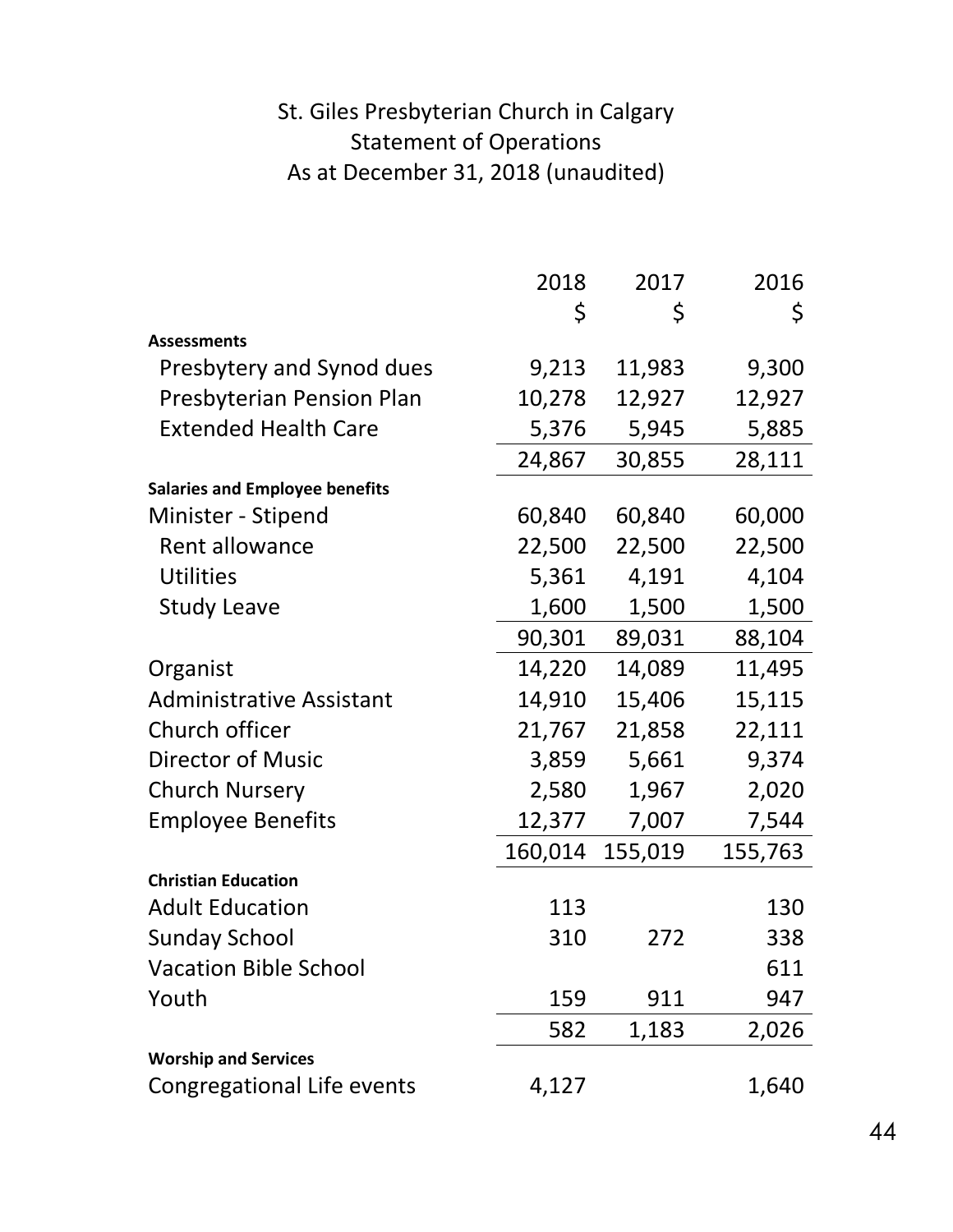| <b>Music</b>                      | 1,544   | 2,007   | 2,118   |
|-----------------------------------|---------|---------|---------|
| <b>Pastoral Care</b>              | 94      | 157     | 0       |
| Pulpit supply                     | 450     | 900     | 1,050   |
| Sundry                            |         | 1,602   | 3,365   |
|                                   | 6,215   | 4,666   | 8,173   |
|                                   |         |         |         |
| <b>Mission and Outreach</b>       |         |         |         |
| Advertising                       | 356     |         | 61      |
| <b>Mission in Action</b>          | 500     | 777     |         |
| <b>Designated Expenses</b>        | 5,380   | 2,998   | 6,660   |
| Inn from the Cold                 |         |         | 176     |
| <b>Presbyterians Sharing</b>      | 10,000  | 10,000  | 17,700  |
|                                   | 16,236  | 13,775  | 24,597  |
| <b>Church office and supplies</b> |         |         |         |
| Stationary, supplies and postage  | 2,801   | 1,358   | 2,477   |
| Telephone and internet            | 2,154   | 2,240   | 5,234   |
| Office and computer equipment     | 5,336   | 5,770   | 4,763   |
| <b>Bank charges</b>               | 667     | 665     | 790     |
|                                   | 10,959  | 10,033  | 13,263  |
| <b>Property Expenses</b>          |         |         |         |
| Amortization                      | 16,250  | 16,250  | 16,250  |
| Insurance                         | 2,801   | 2,634   | 2,782   |
| Repairs, maintenance and          |         |         |         |
| supplies                          | 13,378  | 11,182  | 41,600  |
| <b>Utilities</b>                  | 17,857  | 14,723  | 13,835  |
|                                   | 50,285  | 44,789  | 74,467  |
|                                   |         |         |         |
| Total                             | 269,158 | 260,320 | 306,400 |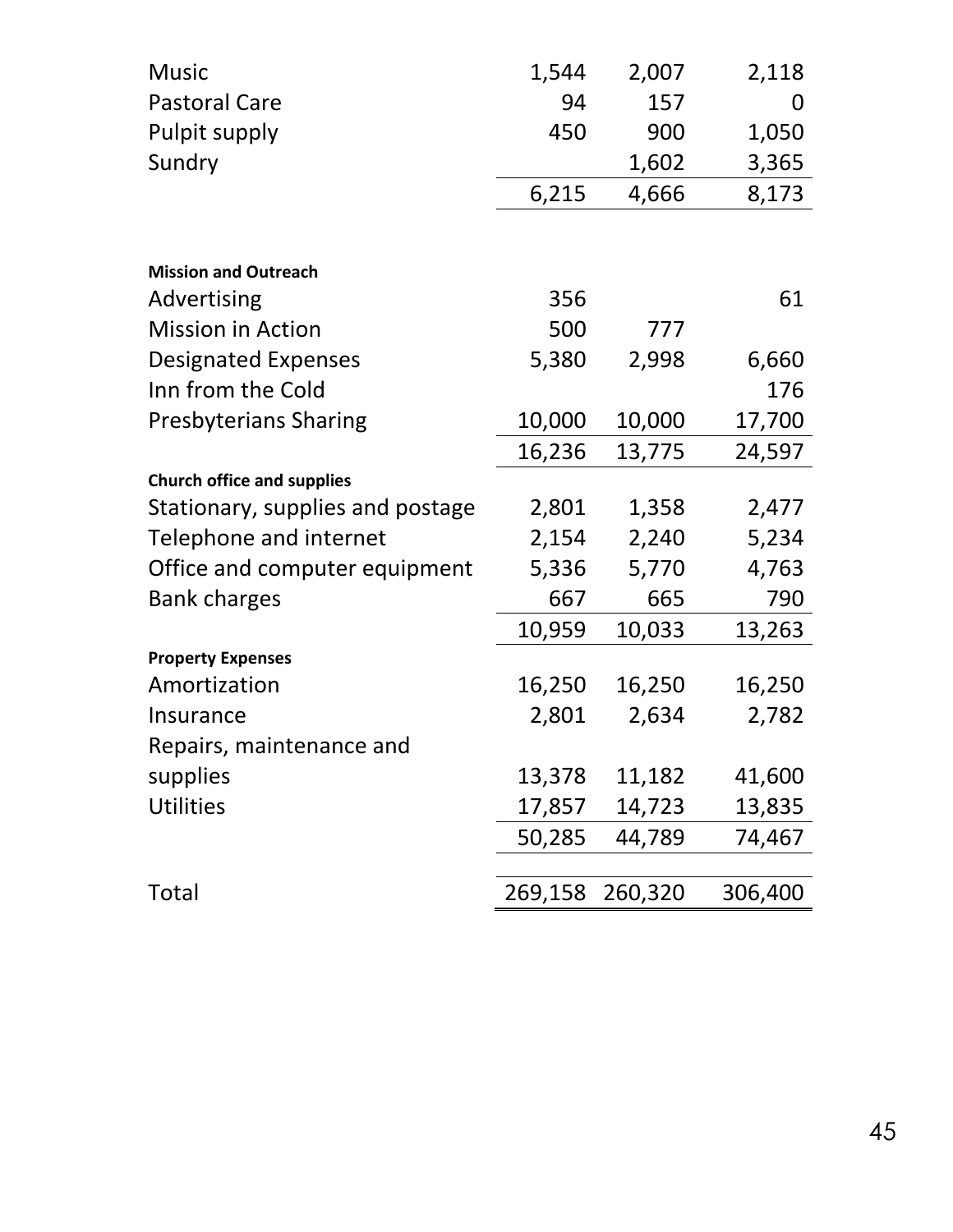St. Giles Presbyterian Church in Calgary Notes to the Financial Statements For the Year ended December 31, 2017 (unaudited)

1. Basis of Operations

The legal name of the organization is St. Giles Presbyterian Church in Calgary and is incorporated in Alberta under The Religious Societies Lands Act and is a non–profit organization. It is a Canada Revenue Agency registered charity, exempt from income tax and may issue tax receipted to donors for donations. It is affiliated with the Presbyterian Church in Canada and adheres to the Book of Forms. Oversight of its operations is by the Presbytery of Calgary-Macleod.

#### 2. Significant Accounting Policies

Fund Accounting

The congregation follows the restricted fund method of accounting for contributions.

The General Fund contains the assets, liabilities, income and expenses related to the congregation's operating activities.

The Church Progress Fund contains funds contributed for the ongoing development of the properties of the congregation.

The Robson / Emerson Estate Fund contains funds contributed to be used for the religious advancement of the youth congregation.

Revenue Recognition

Restricted contributions are recognized as revenue of the appropriate restricted fund, or if no restricted fund exists, they are recognized in the General Fund using the deferral method of accounting. Unrestricted contributions are recognized as revenue in the General Fund when received or receivable if the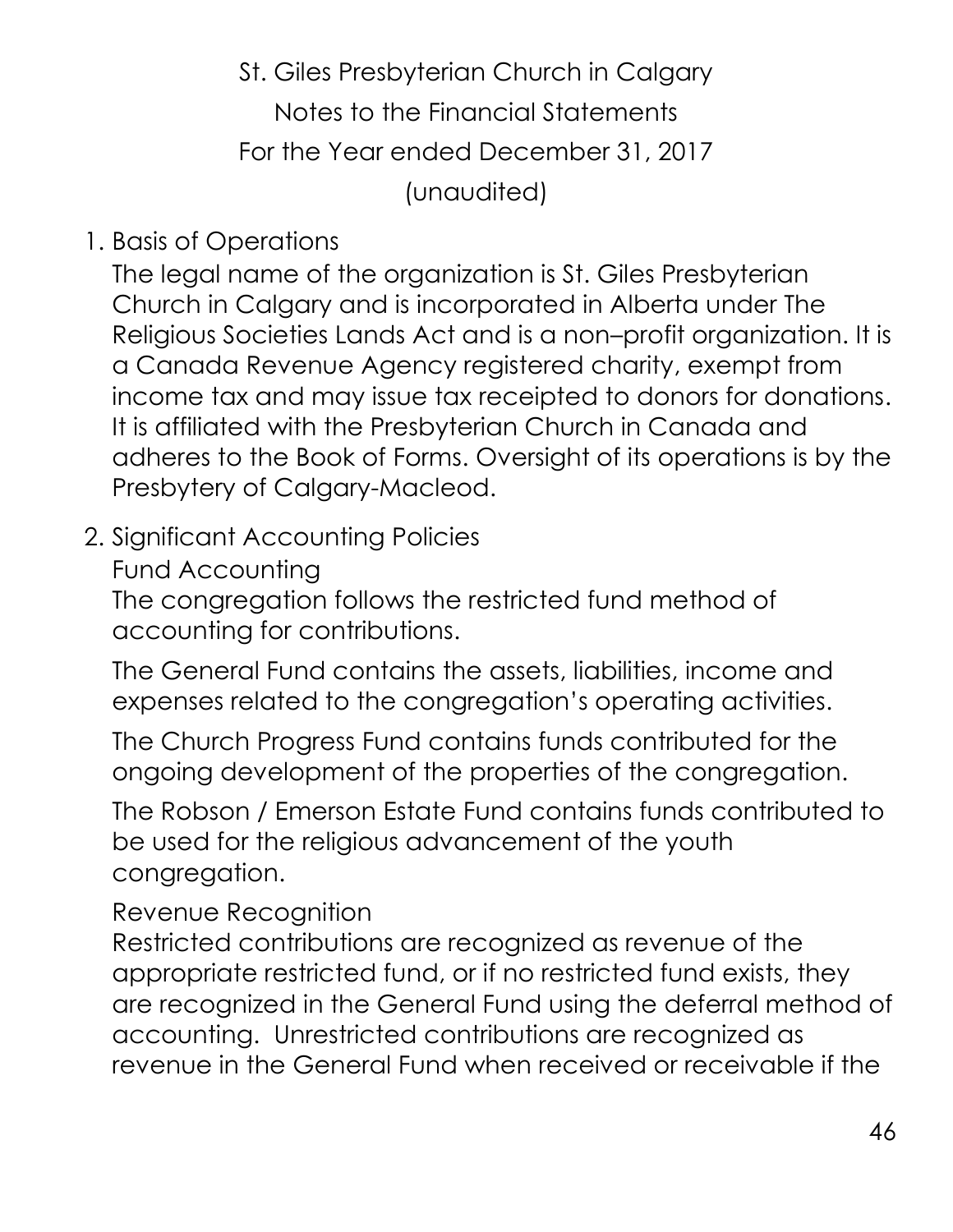amount to be received can be reasonable estimated and collection is reasonable assured.

Church Premises

Purchase capital asset are recorded in the General fund at cost. Amortization is computed on the straight line basis over the useful lives of the assets as follows:

| Church building         | 70 years |
|-------------------------|----------|
| Furniture and equipment | 25 years |

**Investments** 

Investments are in interest bearing securities and are carried at cost.

Donated services

Services donated to the congregation are not reflected in the accounts.

3. Church Premises

|                           |         | Accumulated  | 2018       | 2017                    | 2016       |
|---------------------------|---------|--------------|------------|-------------------------|------------|
|                           | Cost    | Amortization | <b>Net</b> | <b>Net</b>              | <b>Net</b> |
|                           | \$      |              |            |                         |            |
| Land<br>Church            | 51,621  |              | 51,621     | 51,621                  | 51,621     |
| building<br>Furniture and | 578,456 | (399, 978)   |            | 178,478 194,728 210,978 |            |
| equipment                 | 76,870  | (76, 870)    | 0          | 0                       |            |
|                           | 706,947 | (476,848)    |            | 230,099 246,349         | 262,599    |

4. Externally Restricted Fund Balances The externally restricted fund balances are those restricted by donors for specific purposes.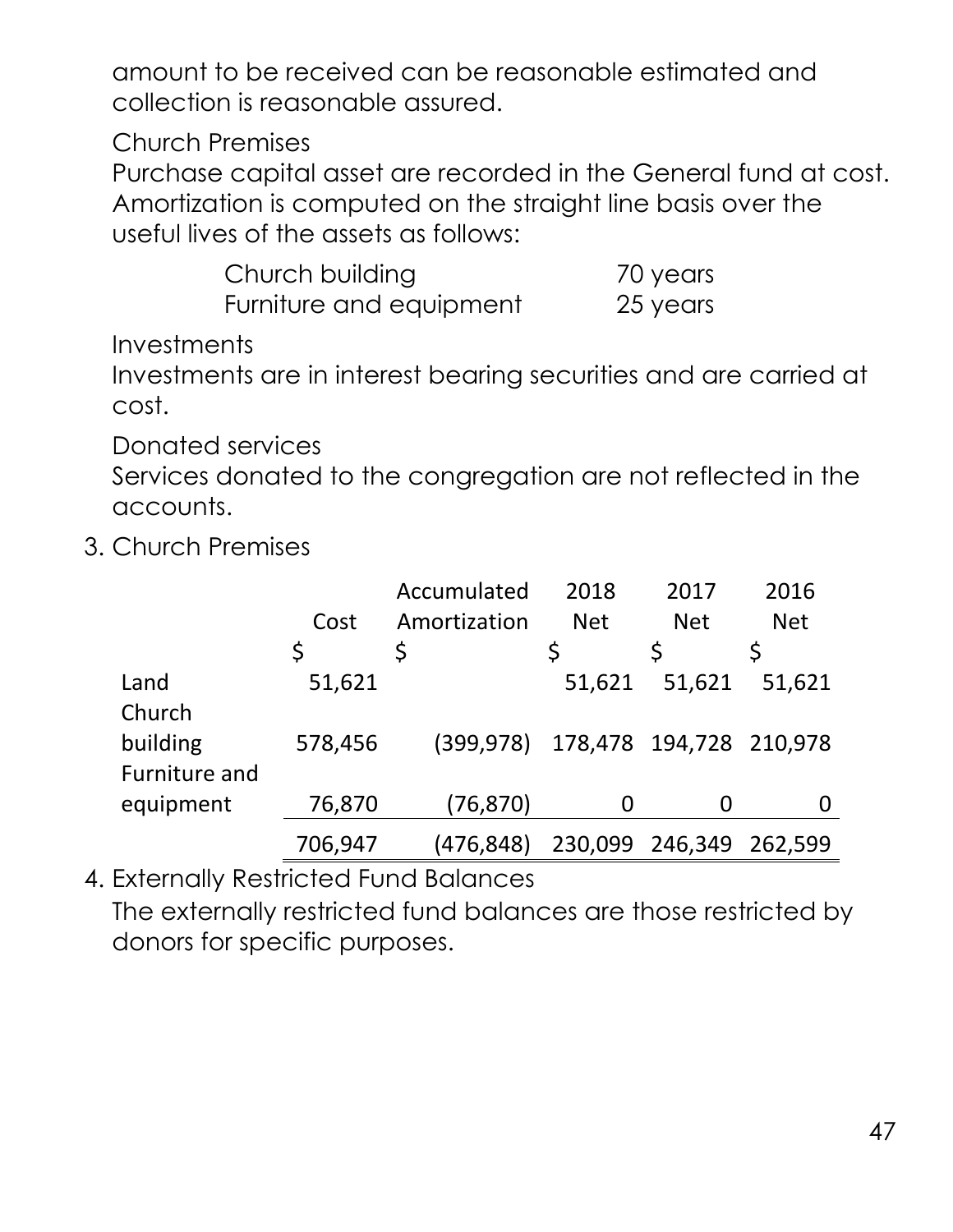| General  | Progress            | Robson     | Memorial                                                    |                                                                                                   |                      |
|----------|---------------------|------------|-------------------------------------------------------------|---------------------------------------------------------------------------------------------------|----------------------|
|          |                     |            |                                                             |                                                                                                   | 2017                 |
|          |                     |            |                                                             |                                                                                                   |                      |
| (3, 362) | 2,070               | 59,859     | 116,618                                                     | 175,185                                                                                           | 178,561              |
| 272      |                     |            | 40,000                                                      | 40,272                                                                                            | 40,000               |
| 5,663    |                     |            |                                                             | 5,663                                                                                             | 5,663                |
|          |                     |            |                                                             | 0                                                                                                 | $\Omega$             |
| 3,047    |                     |            |                                                             | 3,047                                                                                             | 2,667                |
| 5,620    | 2,070               | 59,859     | 156,618                                                     | 224,167                                                                                           | 226,891              |
|          |                     |            |                                                             |                                                                                                   |                      |
| 230,099  |                     |            |                                                             | 230,099                                                                                           | 246,349              |
| 235,719  | 2,070               | 59,859     | 156,618                                                     | 454,266                                                                                           | 473,240              |
|          |                     |            |                                                             |                                                                                                   |                      |
|          |                     |            |                                                             |                                                                                                   |                      |
|          |                     |            |                                                             |                                                                                                   | 2,557                |
| 4,455    |                     |            |                                                             | 4,455                                                                                             | 2,557                |
|          |                     |            |                                                             |                                                                                                   |                      |
| 230,099  |                     |            |                                                             | 230,099                                                                                           | 246,349              |
|          |                     | 59,859     |                                                             | 59,859                                                                                            | 59,859               |
|          | $\mathbf 0$         |            | 156,618                                                     | 156,618                                                                                           | 156,618              |
| 1,165    | 2,070               |            |                                                             | 3,235                                                                                             | 6,857                |
| 231,264  | 2,070               | 59,859     | 156,618                                                     | 449,831                                                                                           | 470,683              |
| 235,719  | 2,070               | 59,859     | 156,618                                                     | 454,266                                                                                           | 473,240              |
|          | Fund<br>\$<br>4,455 | Fund<br>\$ | As at December 31, 2018<br>(unaudited)<br>Estate fund<br>\$ | St. Giles Presbyterian Church in Calgary<br><b>Statement of Financial Position</b><br>Funds<br>\$ | Total<br>\$<br>4,455 |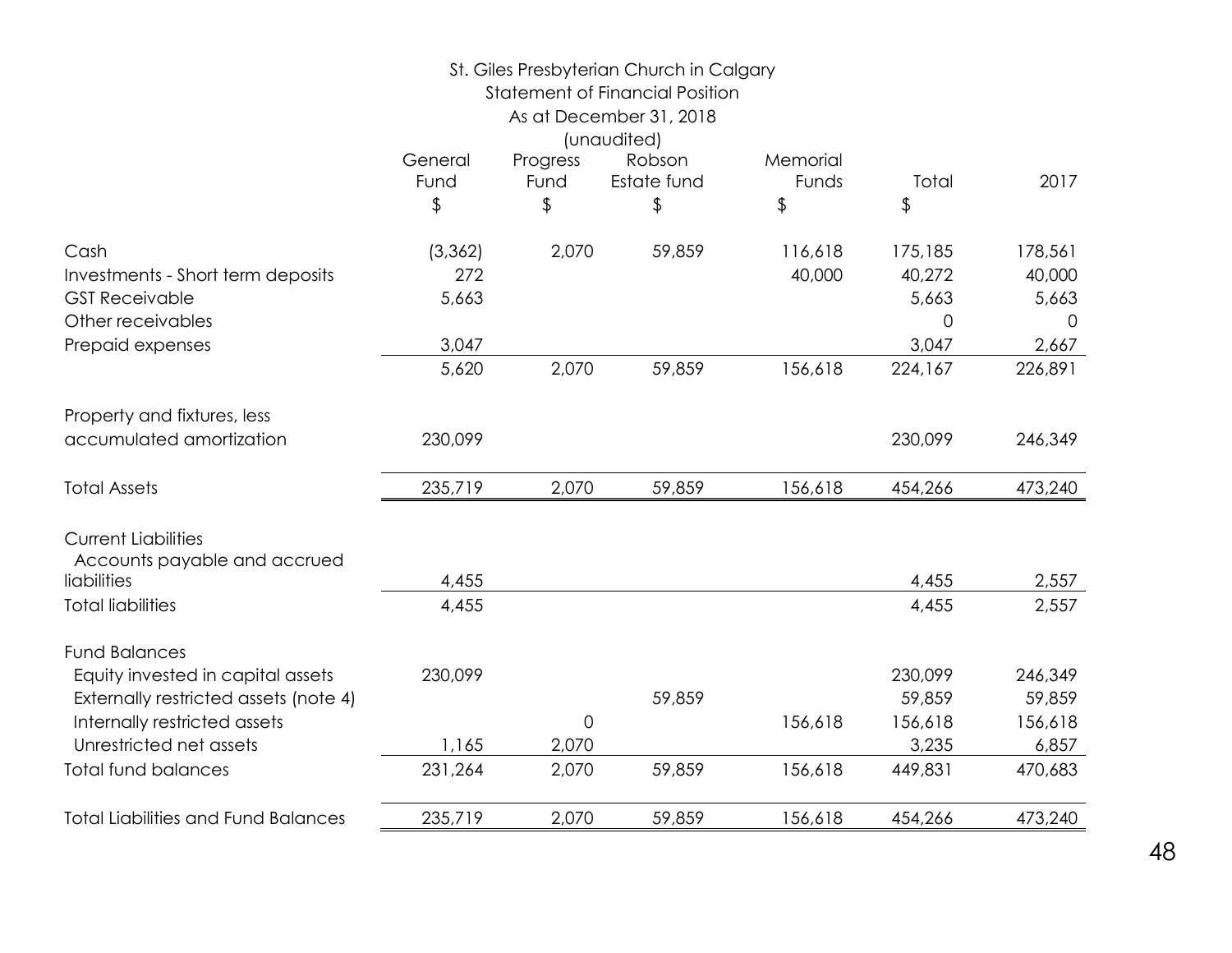#### St. Giles Presbyterian Church in Calgary Statement of Operations As at December 31, 2018 (unaudited)

|                                | General<br>Fund<br>\$ | Progress<br>Fund<br>\$ | Robson Estate<br>fund<br>\$ | <b>Memorial Funds</b><br>\$ | Total<br>\$ | 2017    |
|--------------------------------|-----------------------|------------------------|-----------------------------|-----------------------------|-------------|---------|
| Income                         |                       |                        |                             |                             |             |         |
| Envelopes                      | 194,672               |                        |                             |                             | 194,672     | 203,379 |
| <b>Envelopes Designated</b>    | 5,267                 | 50                     |                             |                             | 5,317       | 7,132   |
| Rental Income                  | 15,805                |                        |                             |                             | 15,805      | 21,400  |
| Memorials                      | 13,655                |                        |                             |                             | 13,655      | 55,624  |
| Open Plate                     | 2,782                 |                        |                             |                             | 2,782       | 6,150   |
|                                | 232,181               | 50                     | $\mathsf{O}\xspace$         | 0                           | 232,230     | 293,683 |
| Interest                       | 273                   |                        | $\mathbf 0$                 | 0                           | 273         | 332     |
| Congregational life events     | 18,453                |                        |                             |                             | 18,453      | 10,117  |
| Other                          | 325                   |                        |                             |                             | 325         | 1,871   |
| <b>Total Revenue</b>           | 251,232               | 50                     | $\mathsf{O}\xspace$         | 0                           | 251,279     | 306,005 |
| <b>Operating Expenses</b>      |                       |                        |                             |                             |             |         |
| Assessments                    | 24,867                |                        |                             |                             | 24,867      | 30,855  |
| Salaries and Employee Benefits | 160,014               |                        |                             |                             | 160,014     | 155,019 |
| <b>Christian Education</b>     | 582                   |                        |                             |                             | 582         | 1,183   |
| Worship and Service            | 6,215                 |                        |                             |                             | 6,215       | 4,666   |
| Mission and Outreach           | 15,236                |                        | 1,000                       |                             | 16,236      | 13,775  |
| Church Office and Supplies     | 10,959                |                        |                             |                             | 10,959      | 10,033  |
| <b>Property Expenses</b>       | 50,285                |                        |                             |                             | 50,285      | 44,789  |
| <b>Total Expense</b>           | 268,158               | 0                      | 1,000                       | $\mathsf{O}\xspace$         | 269,158     | 260,320 |
| Income in Excess of (Short of) |                       |                        |                             |                             |             |         |
| Expenses                       | (16, 926)             | 50                     | (1,000)                     | $\mathbf 0$                 | (17, 879)   | 45,684  |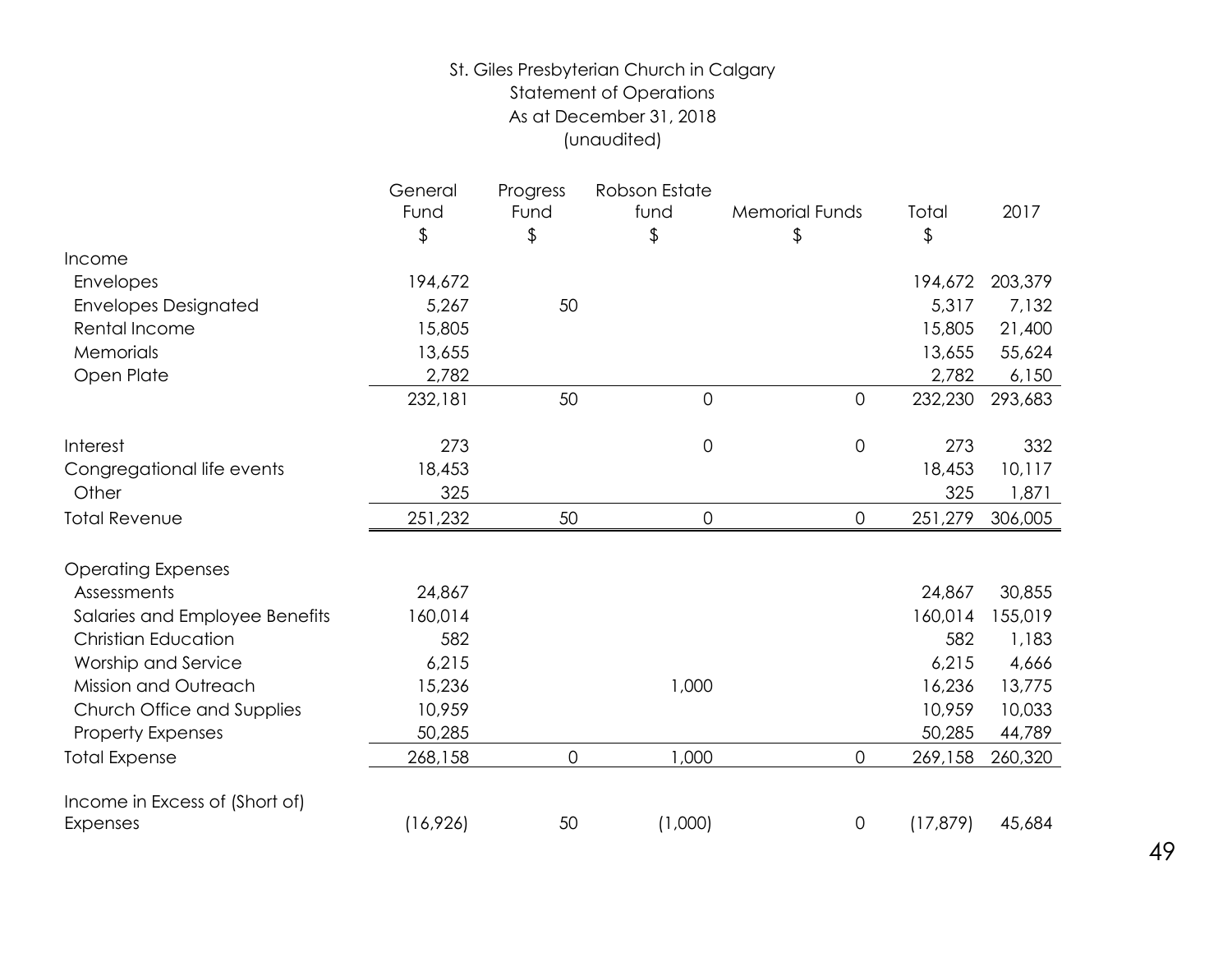| Fund Balances - Beginning of Year | 251,186 | 2,020 | 60,859 | 156.618 | 470,683 424,999 |  |
|-----------------------------------|---------|-------|--------|---------|-----------------|--|
| Transfers between Fund            |         |       |        |         |                 |  |
| Fund balances - End of Year       | 234,260 | 2,070 | 59,859 | 156,618 | 452,804 470,683 |  |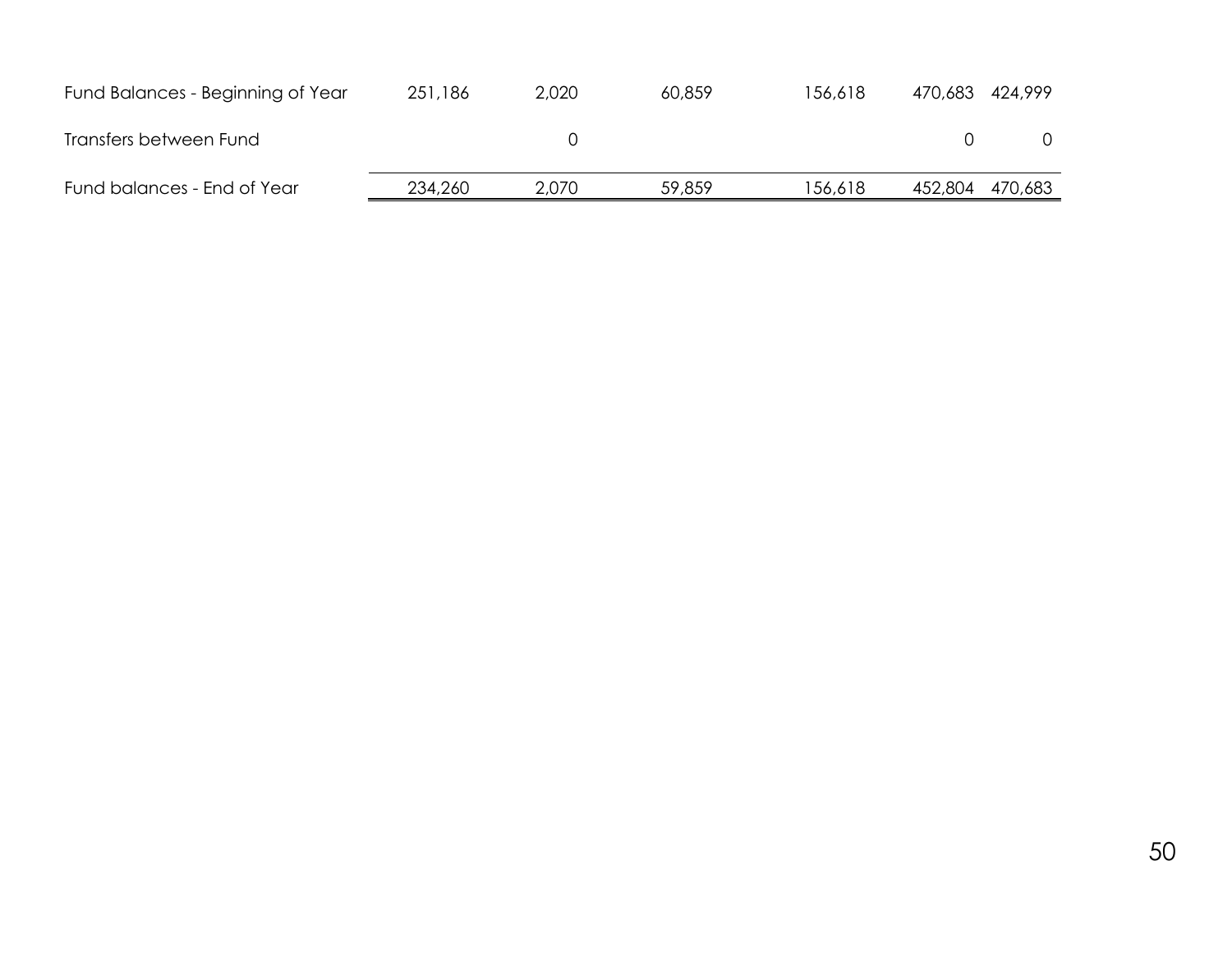### **Appendix**

#### **St. Giles Framework Statement:**

<span id="page-50-0"></span>We are God's people: enabled by the Holy Spirit, saved by Grace and Nourished by Scripture.

St. Giles Mission is to nurture a vibrant Christian life; we will seek to grow in our relationship with God, we will care for the community and we will dare to follow Christ into the world.

> St. Giles' Motto: Called by Christ, Committed by Faith, Connected by Community.

#### **Our Core Values:**

Worship

We value the opportunity to study, praise and worship with a focus on the Word of God.

We value feeding the spiritual yearning of the congregation through well-preached sermons, communal prayer, Bible study, inspired music, art and drama.

We value the involvement of all people - of all ages - in worship and outreach.

**Community** 

We value the fellowship of a warm and caring community that seeks to serve each other, the larger community, and Christ.

We value the Reformed Tradition of the Presbyterian Church in Canada.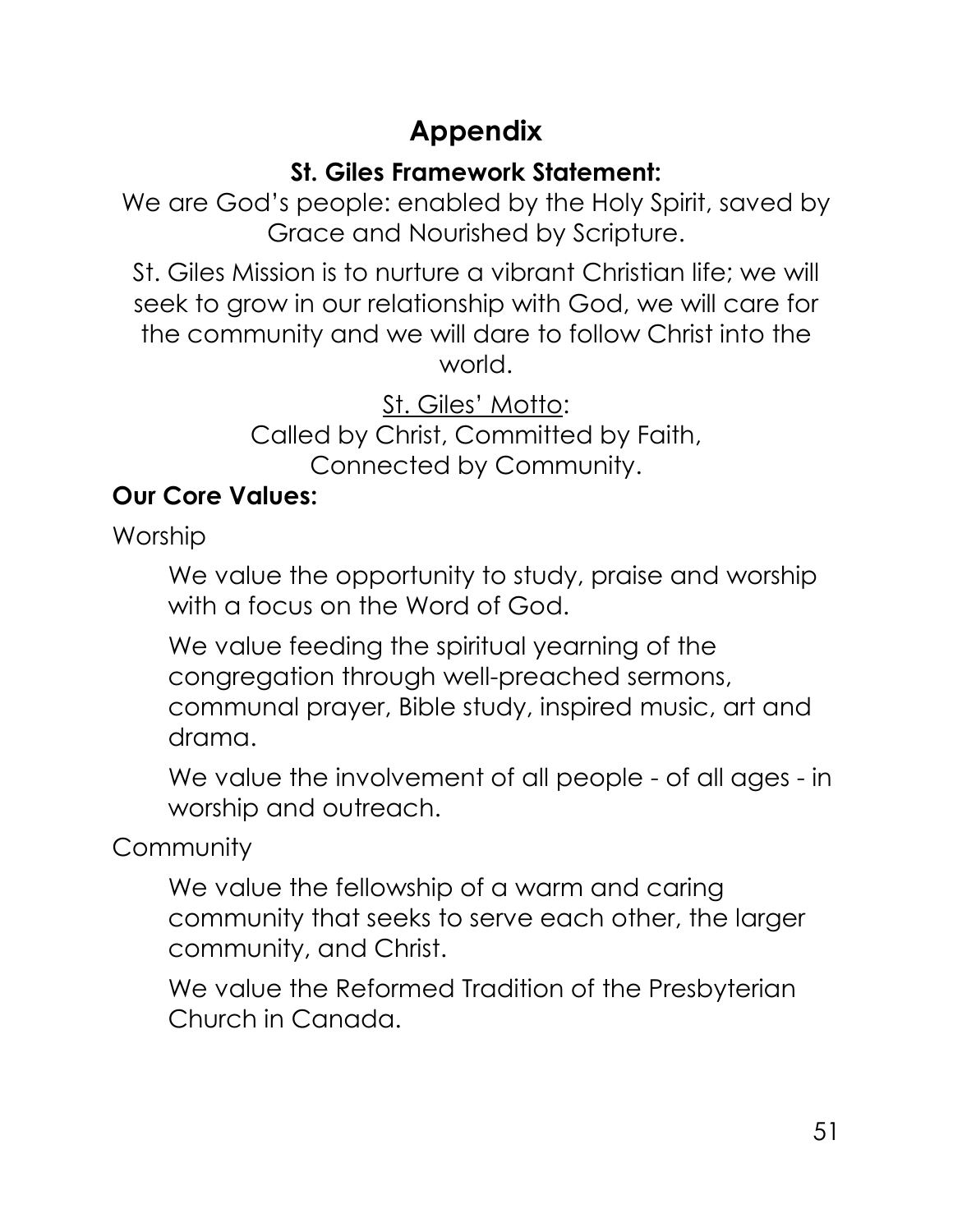Inviting Others

We value the act of inviting others to share in our celebrations of Christ's way in the world, and welcome all those who would come to our Church to learn who we are.

**Spirituality** 

We value spiritual growth, and the power of prayer.

**Humanity** 

We value human dignity and aspire to Grace in our lives through Right Relationships<sup>1</sup> and compassionate care for one another.

Education

We value Christian education, for people of all ages.

We value nurturing the young through an active church school program, youth group, Vacation Bible School, and the provision of nursery services.

#### **Our Vision:**

**Worship** 

We envision joyful celebrations of God and the life and teachings of Christ at worship through engaging ways of reaching and teaching those who seek spiritual growth.

<sup>1</sup> "Right Relationships" are those reflected in Matthew 22:37-40: "… You shall love your neighbour as yourself …"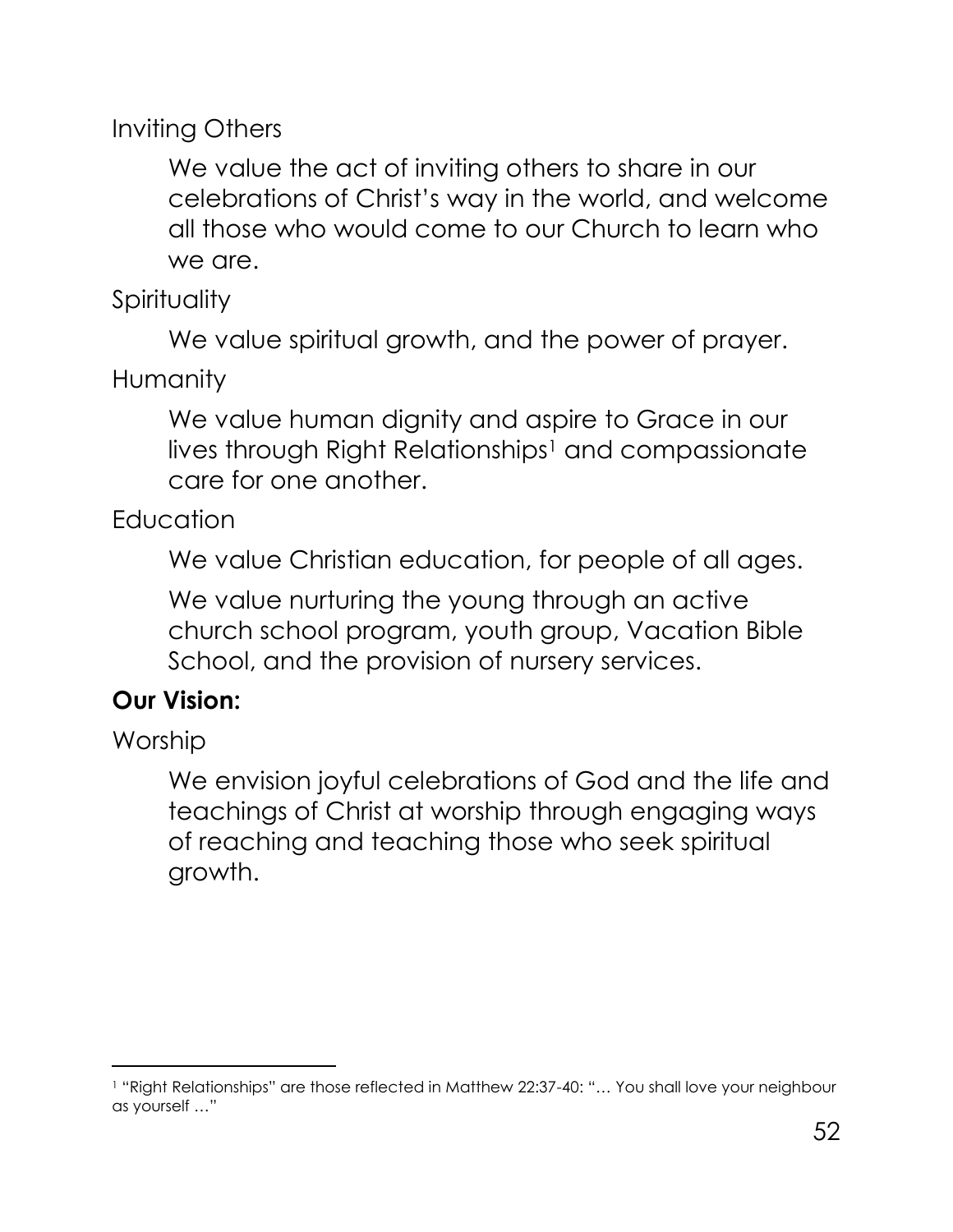**Community** 

We envision a vibrant, active congregation of all ages, growing and participating in a joyful community grounded in Christ's commands2.

We will grow our understanding of what it means to be part of the Presbyterian Church in Canada.

Inviting Others

We envision an open, welcoming church, active in the broader community, sharing the joy of Christ's mission with others, and inviting them to join us.

We will strive to attain the faith and courage we need to verbalize our faith, to take the risks and to embrace the changes we are led to by God in fulfilling His will for us.

**Spirituality** 

We envision a church life that nurtures and strengthens each member's ability to develop a sustaining, personal, spiritual relationship with God and to maintain it through prayer and practice.

We envision a personal relationship with God, being open to hear God's instruction, and seeking to live each day guided by the Holy Spirit.

Through an active prayer life, we seek to experience the transforming presence of the Holy Spirit as God works within and through us.

<sup>2</sup> Christ's commands: "You shall love The Lord your God with all your heart, with all your soul, with all your mind… You shall love your neighbors yourself."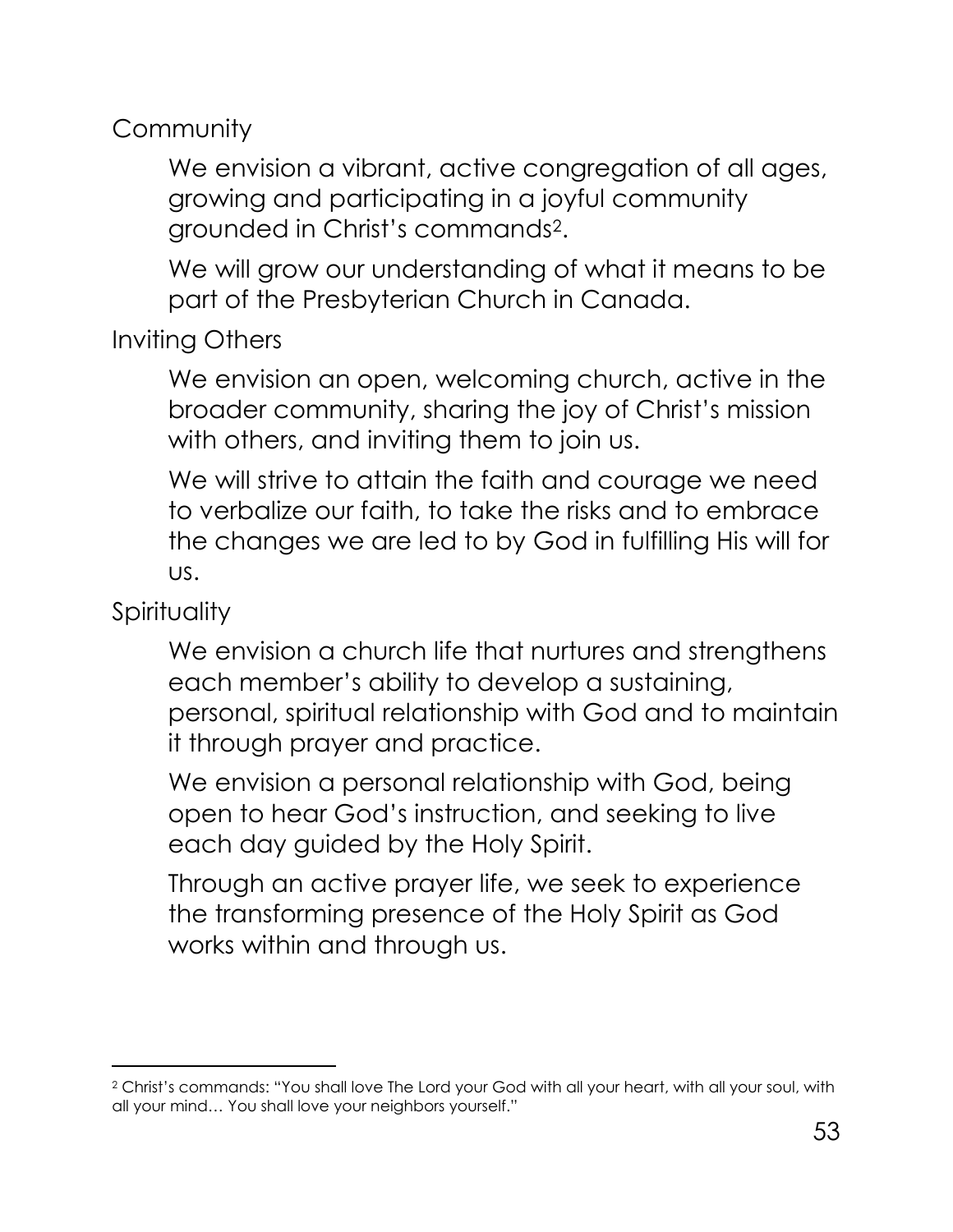**Humanity** 

We will seek to follow Christ by engaging in local, national and global mission initiatives leading to a world in which justice, equality and love for our fellows are the norm and not the exception, and in which poverty, hunger, homelessness, violence, cruelty and ignorance are unknown.

We envision learning of community and world needs, and of opportunities to do what we can to act for justice and to encourage relevant social, health-giving, education, and fund raising activities.

Education

We see ourselves discovering Christ both as adults and as children; studying and growing in our knowledge of the Bible and Christ's teaching.

#### **Mission Project Financial Assistance**

Proposal:

That anyone, who is an active member or adherent at St. Giles and who wishes to do mission work, which will require them to accrue significant personal expenses in order to carry out the work, may apply for an honorarium through Mission in Action. Mission in Action will allocate \$500 from their budget annually for this type of mission work.

Rationale:

Individuals who wish to take a leadership role in mission work often will experience a significant personal financial impact, which in some cases may deter or prohibit the individual from carrying out the work. St Giles is a congregation that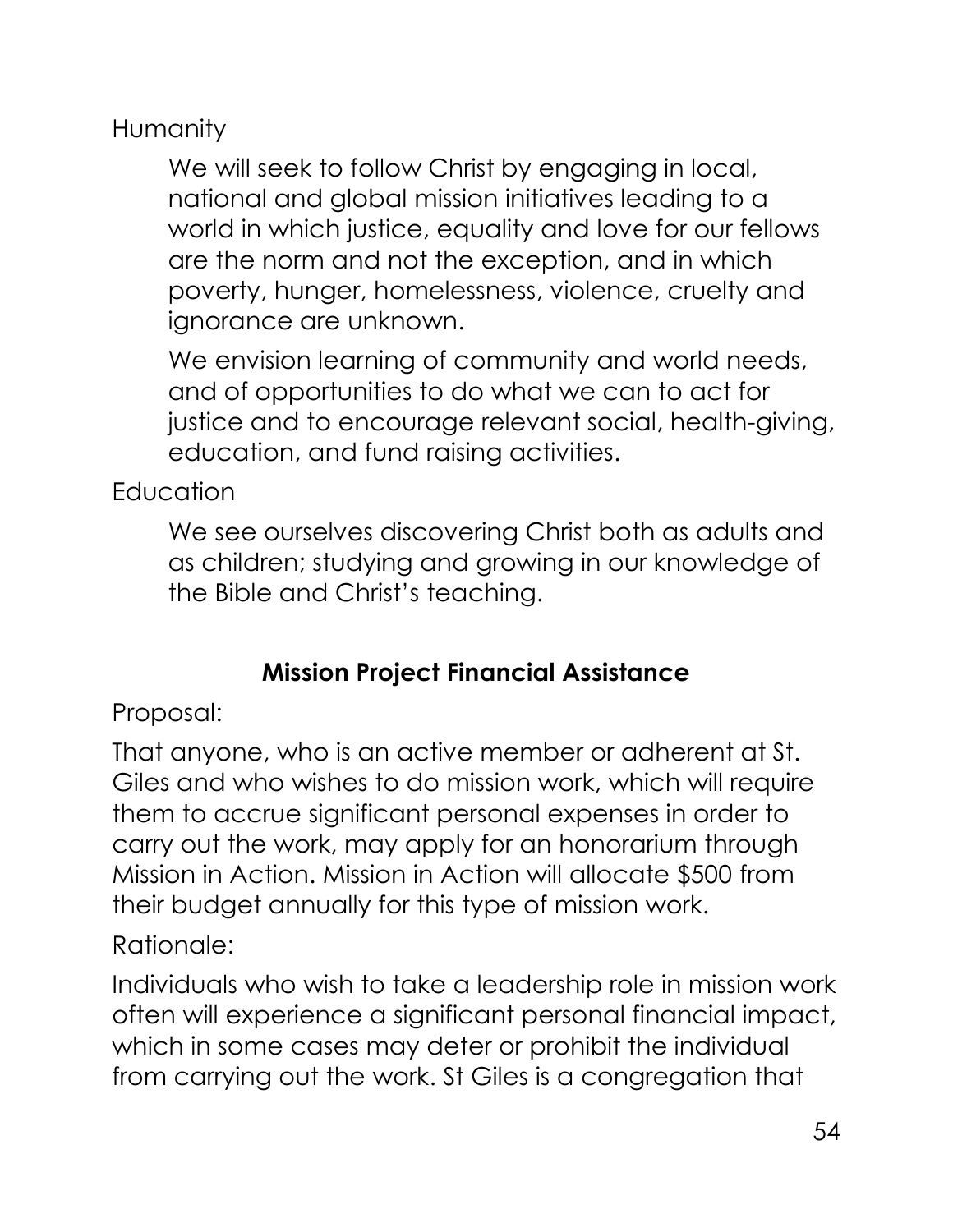recognizes the importance of supporting mission initiatives locally, nationally and internationally and as such, is committed to supporting those in the congregation who would like to do mission work but who may not have the financial resources to do it on their own.

Process:

- o The applicant shall submit a written request to the Mission in Action team, outlining their specific mission project and to what extent they will be involved.
- o The applicant shall also submit all personal expenses that they are likely to incur in carrying out the mission work. This could include airfare, other transportation costs, lodging expenses, travel medical clinic fees, etc.
- o The applicant may request any amount up to \$500 per year.
- o The Mission team will evaluate each request and will decide the amount of the honorarium for each applicant. The deadline for submitting requests will be May 31 at which time, the team will assess all applications and determine how to allocate the \$500 budgeted for this work. However, if no requests are received by that date, later submissions will be reviewed as they are received.

The successful applicant will be expected to report to the congregation regarding any outcomes associated with the mission project.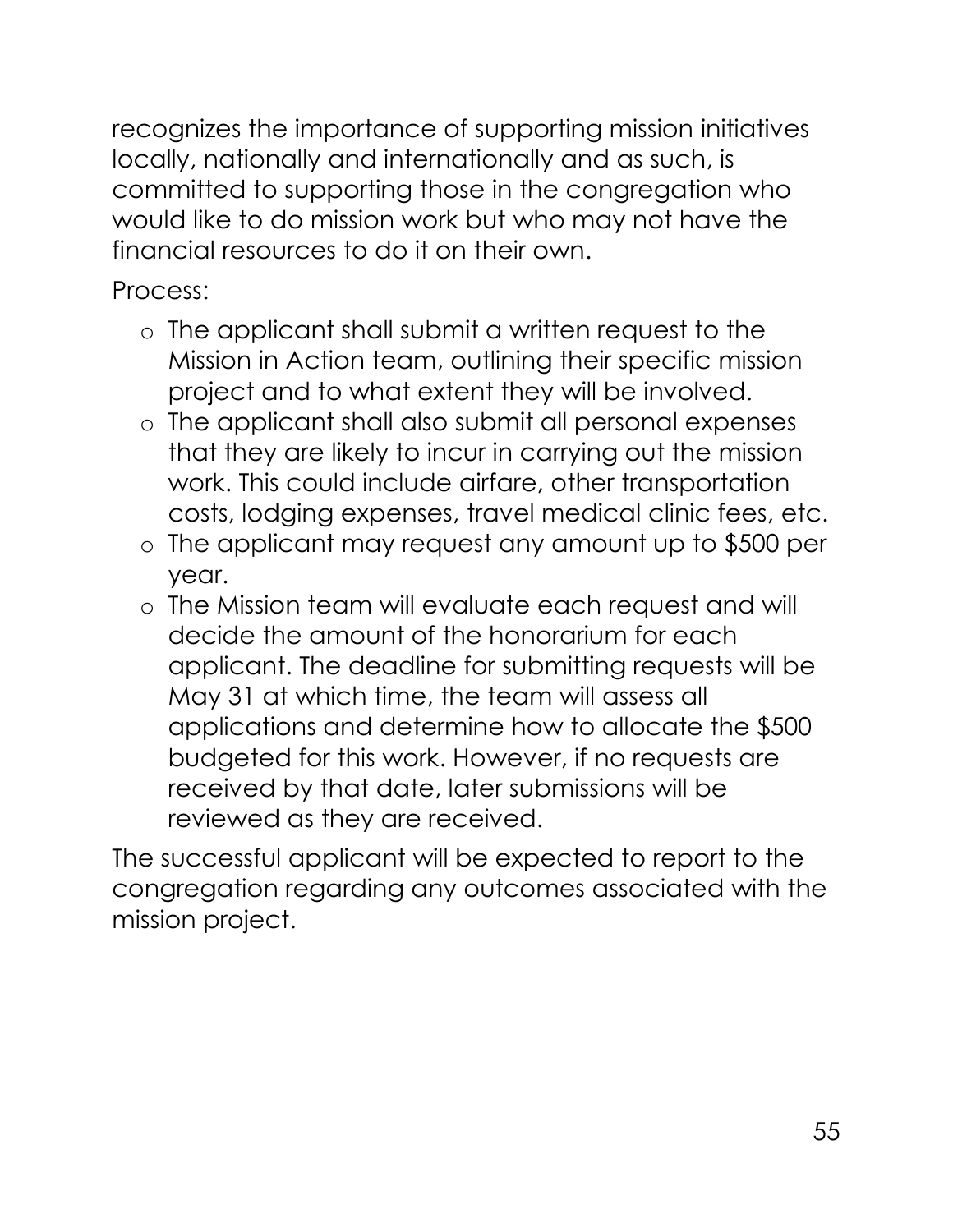#### **Undesignated Funds Terms of Reference**

For St. Giles Presbyterian Church

- **Purpose for the Funds**  The undesignated funds will be used for programs and projects that support St. Giles' mission/vision/core values (Worship, Community, Inviting Others, Spirituality, Humanity, Education) and are beyond St. Giles' normal upkeep/operations budget.
- **Guidance in determining their specific use**  each year a specific focus linked to the mission/vision/core values will be identified by Session and communicated at the Annual Meeting; a maximum of 20% of the undesignated funds may be used each year.
- **Communication**  Currently a process is in place where St. Giles sends cards to the donors and family members of those being memorialized. A brochure will be developed that will explain how St. Giles' manages and uses Memorial Funds. The congregation will be informed at Annual Meetings how the funds have been used in the past year and what the specific focus will be in the coming year (e.g. the painting for 2013).

#### **St. Giles Annual Business Calendar Items Identified without a Definite Timeframe**

- Checking furnace filters quarterly
- Checking furnaces annually
- Checking smoke detectors and fire extinguishers annually
- Lay Readers List
- Greeters List
- GIFT provides 1 workshop/year
- Ongoing Bible Study from Sept May
- Monthly Youth Group meetings from Sept May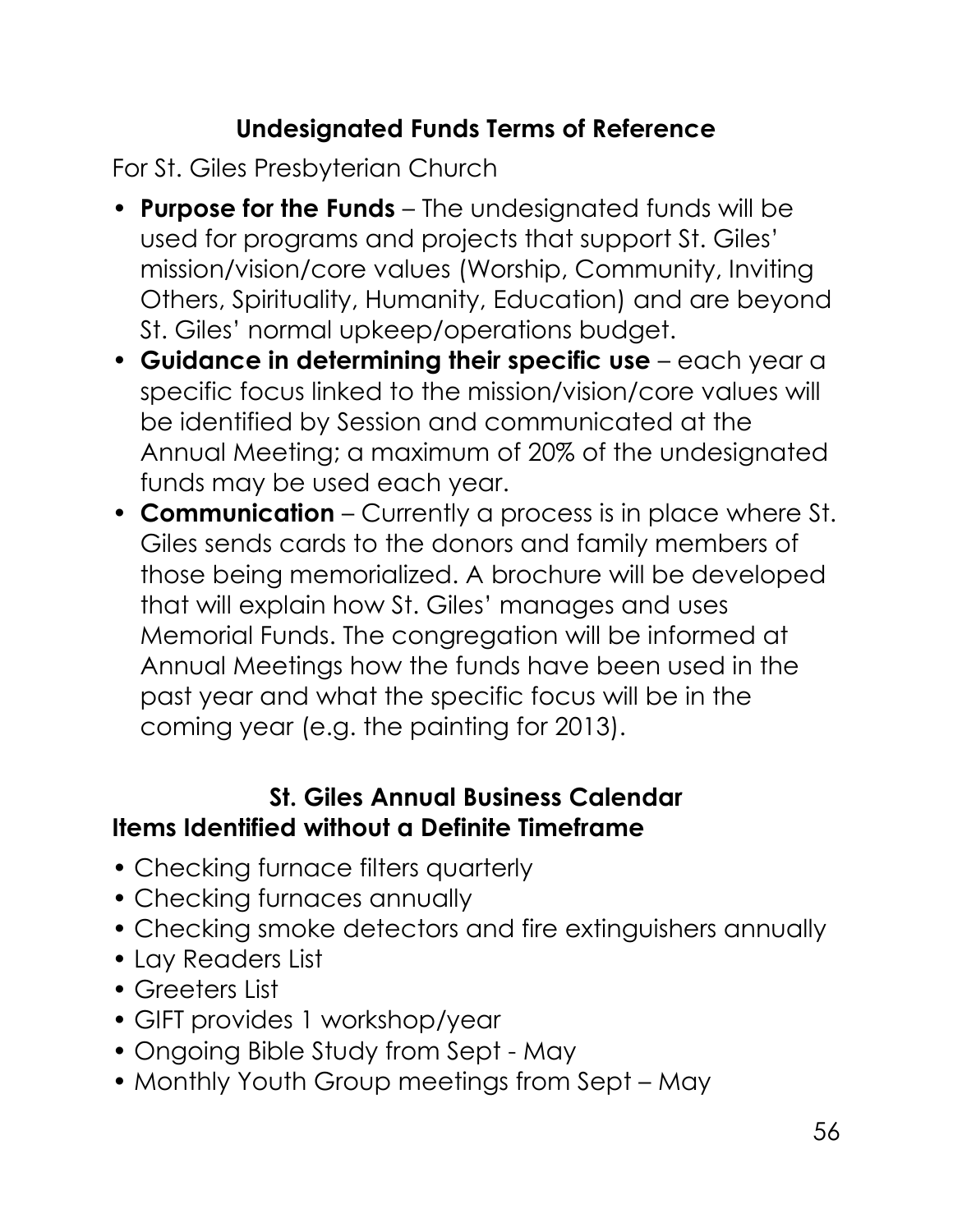• GIFT orders Church School Curriculum in June/July/August

|              | <b>BY WHOM</b>         | <b>ACTION TO BE TAKEN</b>         |
|--------------|------------------------|-----------------------------------|
| January      | P&P                    | <b>Review Church Brochure</b>     |
|              | <b>Inviting Others</b> | <b>Free Winter Community</b>      |
|              |                        | Dinner                            |
| February     | Session                | <b>Approve Presbytery</b>         |
|              |                        | Representative Elder              |
|              | <b>GIFT</b>            | Order VBC                         |
|              |                        | materials/curriculum              |
|              | F&M                    | Change furnace filters            |
|              | F&M                    | Fire alarm check                  |
|              | Admin Assist           | Arrange for Easter tulips         |
| <b>March</b> |                        | CCLI                              |
|              | <b>GIFT</b>            | Planning for VBC/order VBC        |
|              |                        | craft                             |
|              |                        | supplies                          |
| <b>April</b> | Rev. Delport           | <b>CSPL</b> license               |
|              | (to be                 |                                   |
|              | replaced)              |                                   |
|              | <b>GIFT</b>            | Son-Rise Service & Breakfast      |
|              | <b>GIFT</b>            | Easter cards made by              |
|              |                        | Church School                     |
|              | F&M                    | Alberta Health inspection         |
|              |                        | certificate                       |
|              | F&M                    | Check backflow valves             |
| May          | <b>GIFT</b>            | Prepare VBC crafts in             |
|              |                        | advance                           |
|              | F&M                    | Change furnace filters            |
|              | F&M                    | Sprinkler system start-up         |
|              | F&M                    | Eaves troughs clean               |
|              | Inviting Others        | <b>Free Fall Community Dinner</b> |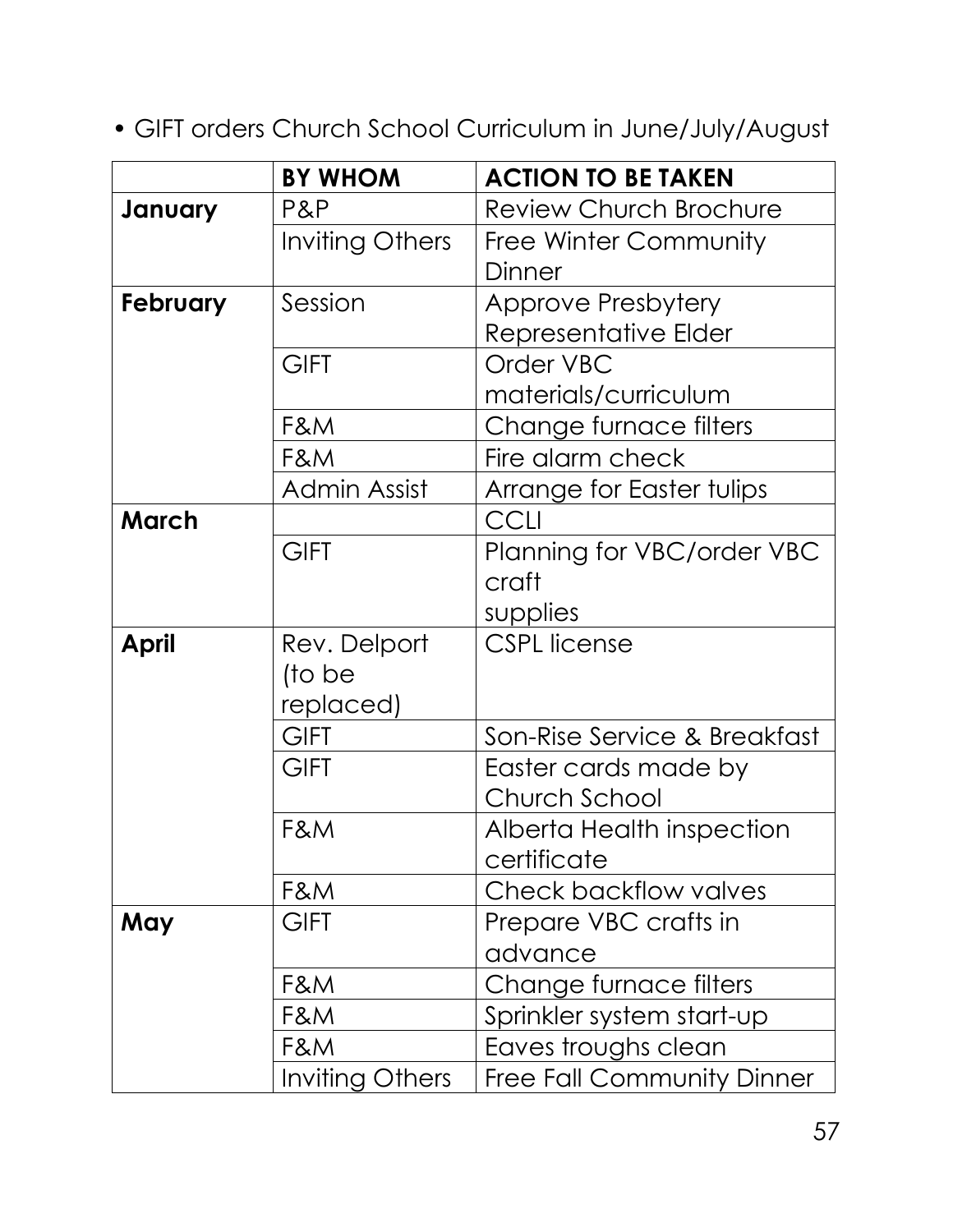| June      | Rev. Delport<br>(to be | Renewal of domain name<br>of website                               |
|-----------|------------------------|--------------------------------------------------------------------|
|           | replaced)              |                                                                    |
|           | <b>GIFT</b>            | Prepare teaching                                                   |
|           |                        | materials/craft packages                                           |
|           |                        | for summer Church School                                           |
|           | GIFT/HR                | Leading with Care Meeting<br>for VBC volunteers                    |
|           | <b>GIFT</b>            | Recognition Sunday: Cold<br>Potluck/ gifts for                     |
|           |                        | teachers/tokens for Church<br>School/ Bibles for Gr. 5<br>students |
|           | <b>GIFT</b>            | Year-end wind-up for                                               |
|           |                        | Church School/Youth                                                |
|           | F&M                    | Alberta Health inspection                                          |
|           | F&M                    | Security lockbox check                                             |
|           | F&M                    | Lift maintenance                                                   |
| July      | <b>GIFT</b>            | Host VBC with Hot Dog                                              |
|           |                        | lunch on Fri (9AM – Noon, M<br>– F)                                |
| August    | F&M                    | Change furnace filters                                             |
| September | Human                  | <b>Emergency Evacuation Drill</b>                                  |
|           | Resources              |                                                                    |
|           | Session                | Identify events and Leaders                                        |
|           |                        | for upcoming year                                                  |
|           | GIFT                   | Welcome Back Sunday                                                |
|           | F&M                    | Fire extinguishers check                                           |
|           | F&M                    | Sprinkler system                                                   |
|           |                        | winterization                                                      |
| October   | Human                  | <b>Provide Salary</b>                                              |
|           | Resources              | <b>Recommendations</b>                                             |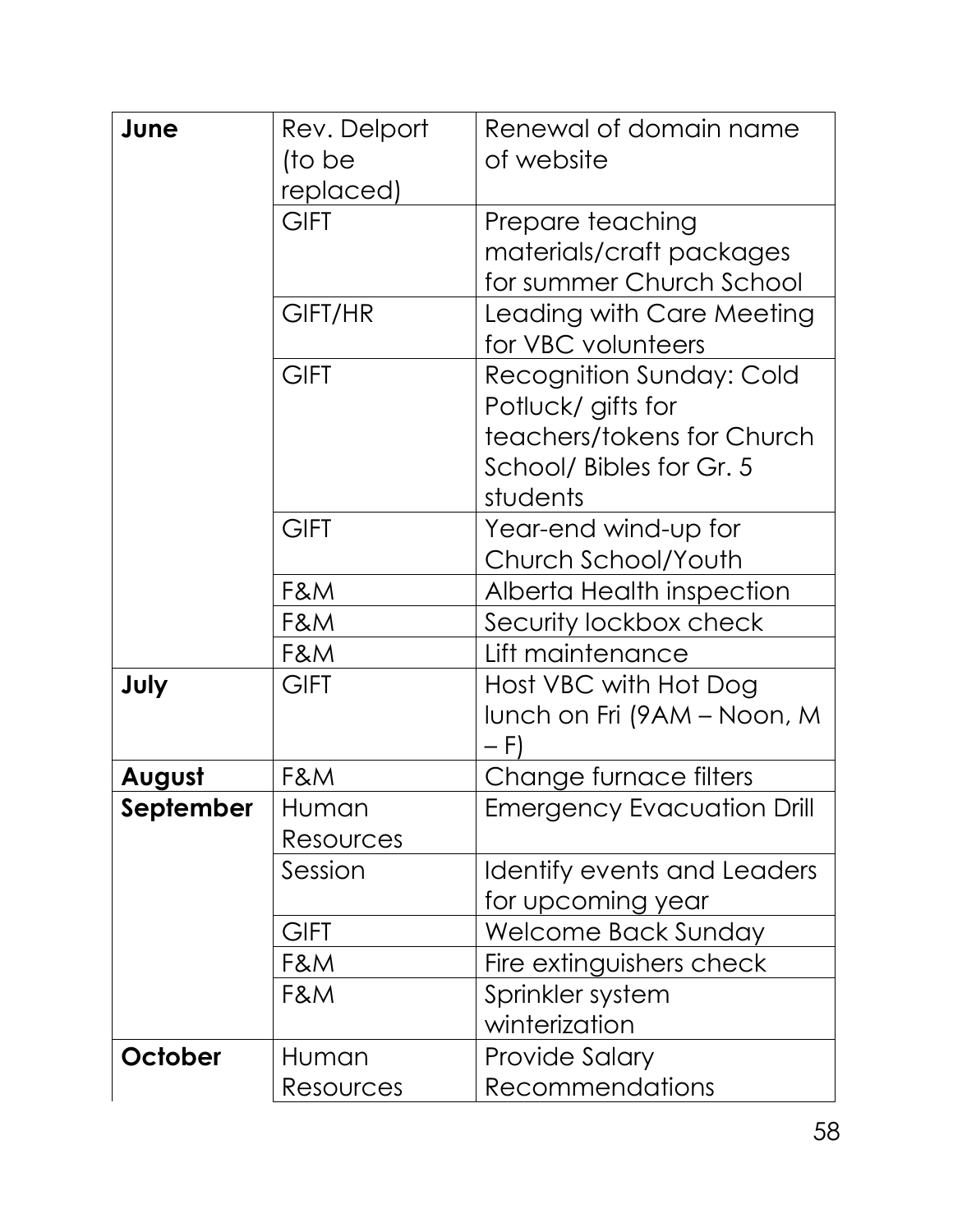|                 | <b>GIFT</b>         | Prepare something for Fall<br>Bazaar (e.g. Cookie mix) |
|-----------------|---------------------|--------------------------------------------------------|
|                 |                     |                                                        |
|                 | <b>GIFT</b>         | Plan 4 Movie nights:                                   |
|                 |                     | October, November,                                     |
|                 |                     | January, February or March                             |
| <b>November</b> | <b>GIFT</b>         | Library Shopping                                       |
|                 | F&M                 | Change furnace filters                                 |
|                 | <b>Admin Assist</b> | <b>Arrange for Poinsettias</b>                         |
| <b>December</b> | Finance &           | Present budget to Session                              |
|                 | <b>Budget</b>       |                                                        |
|                 | <b>GIFT</b>         | <b>Christmas Concert with</b>                          |
|                 |                     | Church School                                          |
|                 | <b>GIFT</b>         | Make cards for Shut-ins with                           |
|                 |                     | Church School                                          |
|                 | <b>GIFT</b>         | Shop for local charity with                            |
|                 |                     | Church School                                          |
|                 | <b>GIFT</b>         | Christmas Fun Evening with                             |
|                 |                     | Church School and Youth                                |
|                 | <b>GIFT</b>         | Church School Teacher and                              |
|                 |                     | Nursery worker                                         |
|                 |                     | recognition/gifts                                      |
|                 | F&M                 | Security lockbox check                                 |
|                 | F&M                 | Lift maintenance                                       |

#### **Backdoor Ministry at St. Giles**

Rationale: As is the case with many churches, people in need, from time to time, show up at the door of St. Giles asking for support. We have not had a well defined protocol for handling these situations up until now, but Session has asked the Mission committee to come up with a workable plan.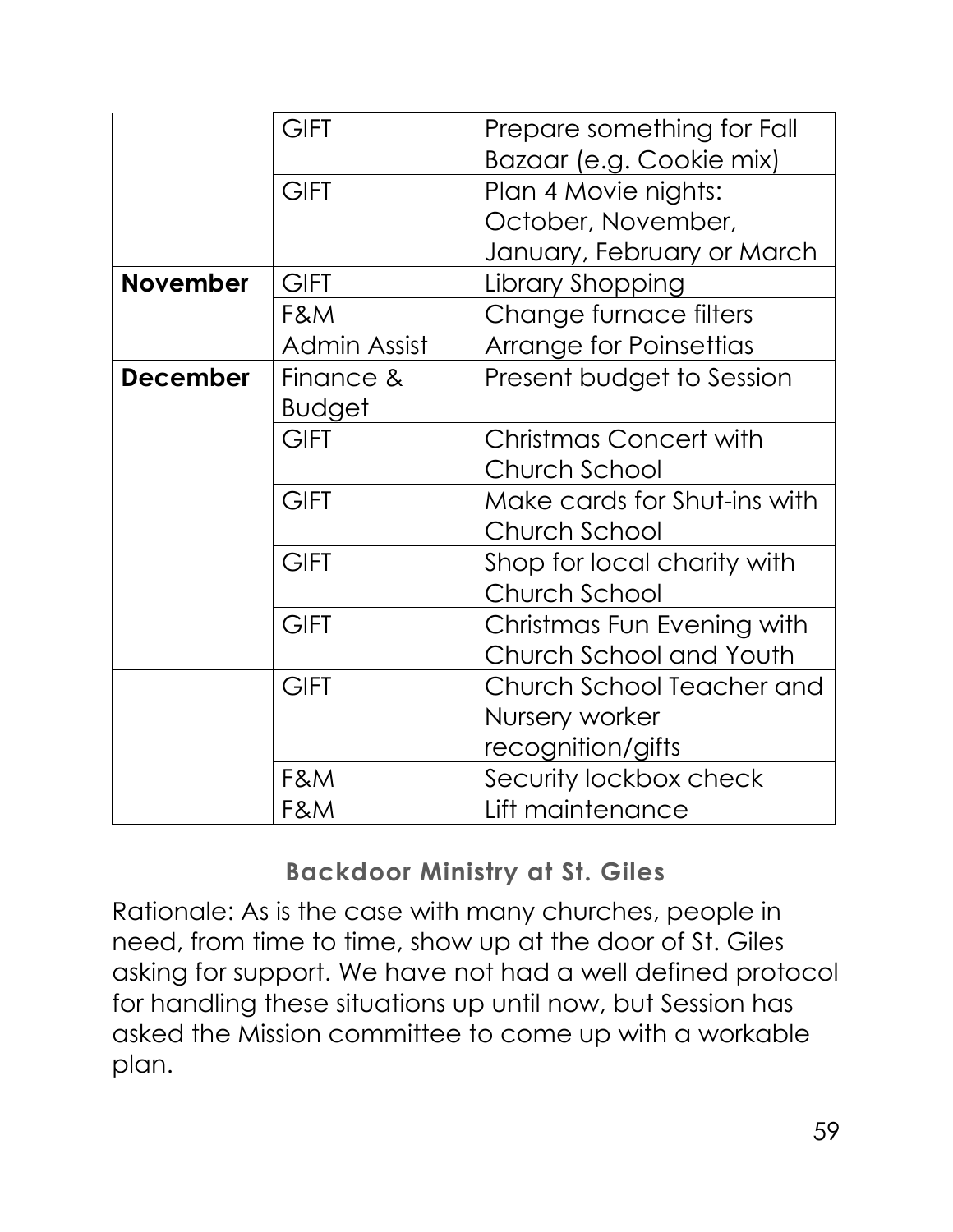- 1) Individuals who are seeking support through the church should be referred to the minister. If the minister is not in the church, the individual should be asked if they would like to try back when the minister is available.
- 2) The minister will meet with the individual in a public space where other employees are nearby. The minister should have a conversation and determine the situation and what the needs seem to be for the individual. Also, they should ask their name and find out what level of understanding they have regarding support services in the community.
- 3) Snack packages should be kept in the church for situations where the person seems to be hungry, also, a few pairs of warm gloves, socks, hats, etc. should be available if the individual appears to be cold and not properly dressed for the elements.
- 4) Bus passes also could be given if the person is using public transit. Many of the support services are in the downtown area and the bus stop outside of St. Giles is very handy for getting downtown.
- 5) Brochures for the Drop-In Centre, CUPS, the Salvation Army, and the Mustard Seed should be handy and provided where the individual is not knowledgeable about these support services.
- 6) If they seem to be interested in going to one of those services and are planning to go directly there, a call ahead to let them know someone is on their way could also be useful.
- 7) In cases where a Safeway Gift Card would fill the need, we could also provide the individual with one (a supply would need to be purchased and kept at the church.)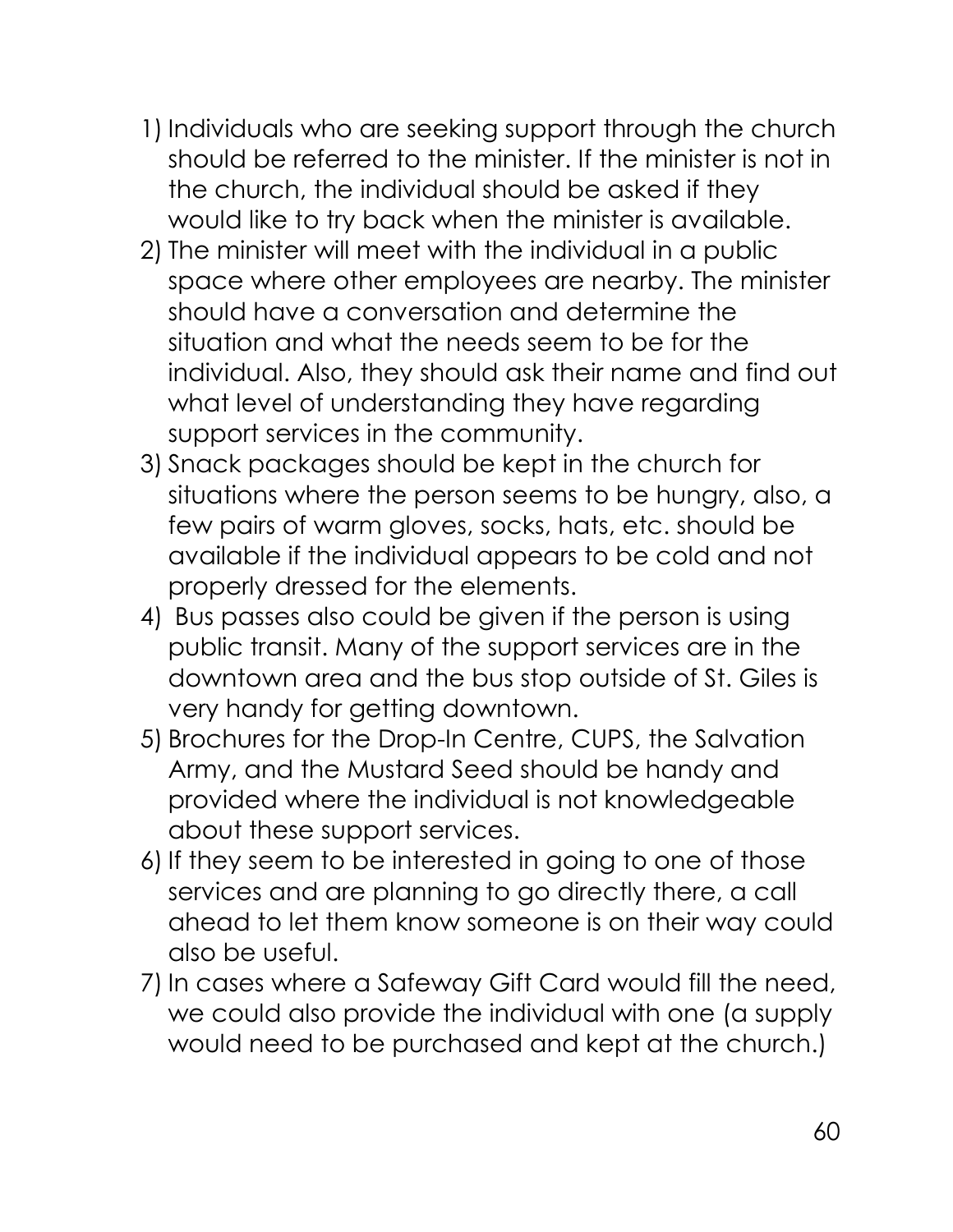This would be up to the discretion of the minister to administer these cards.

8) Cash should never be given at the door to any individual for any reason.

This proposal received approval by Session at the April 2018 meeting.

#### **Finance & Budget Team Mandate**

OBJECTIVE:

Manage the fiscal needs of St. Giles to ensure it can continue its service and mission.

KEY AREAS OF RESPONSIBILITY:

- Monitor financial trends of St. Giles' income;
- Review and evaluate St. Giles' monthly income and expenses regularly and report back to Session;
- Communicate monthly and Year-to-date fiscal position to the congregation through various media, such as bulletins, newsletters, etc.;
- Maintain responsible oversight of Church investments including legacy funds;
- Maintain records (amounts and purposes) of "designated offerings" each year and ongoing "designated funds";
- Prepare Annual Financial Statements of the congregation for inclusion in the Annual Report;
- Request financial requirements from all committees in sufficient time and review for inclusion in the Annual Budget; prepare the budget each year by November 30<sup>th</sup> for presentation at the Annual Meeting;
- Maintain adequate insurance on Church properties and risks;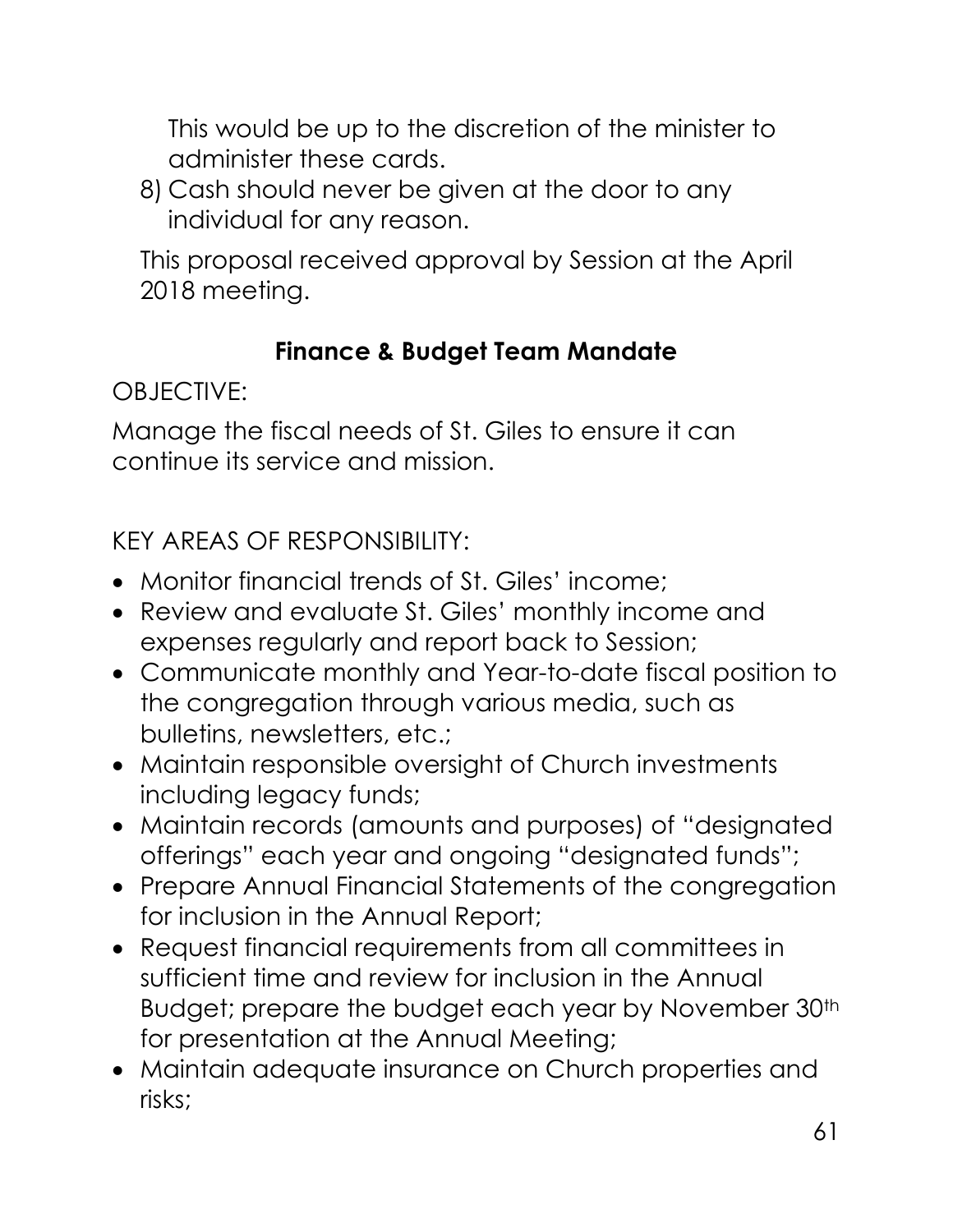- Team consists of at least 3 members of the congregation as well as the Treasurer who cannot be the convener;
- Hold meetings at least every two months in advance of Session and maintain appropriate records of these meetings.

MEMBERS AS OF: Connie Harms Wendell Siddall

#### **Growing in Faith Together (GIFT) Team Mandate**

OBJECTIVE:

With fresh eyes, ears and heart, the team enthusiastically embraces the call to pass on the Christian faith to children, youth and adults.

KEY AREAS OF RESPONSIBILITY:

- Invite people to share the gifts of their Christian faith with children, youth and adults, through baptism, church school teaching, youth leadership and facilitating adult groups;
- Support those who share their faith by providing resources, offering practical assistance and identifying opportunities for events;
- Research and gather new ways of meeting the learning needs of the congregation;
- Communicate and promote GIFT activities through all means of media;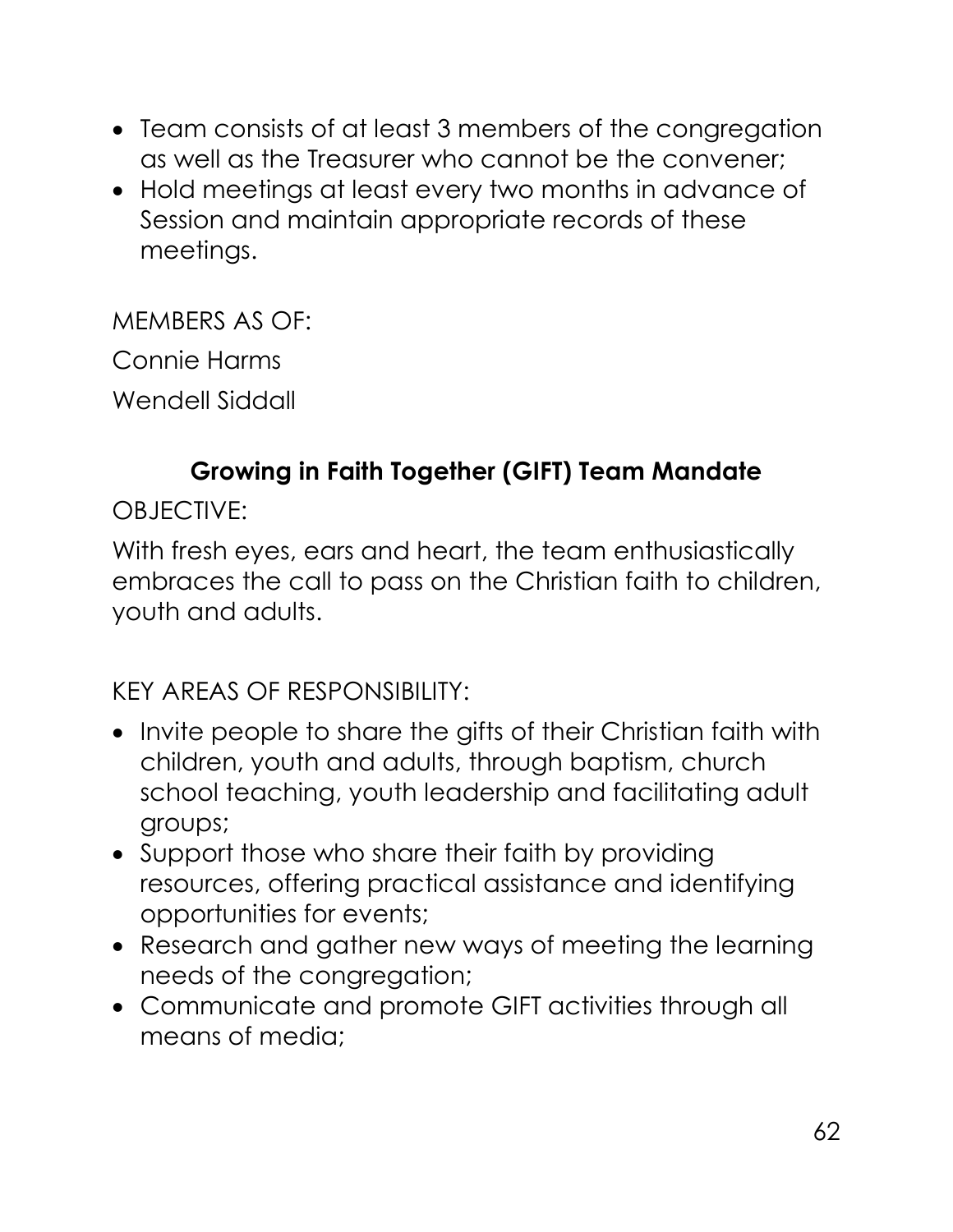- Report regularly to Session and prepare a brief summary of the committee's activities during the year for inclusion in the Annual Report;
- Prepare an annual budget for review with the Finance Team.

MEMBERS AS OF SEPTEMBER 2018:

Heather Mackie

Ivy Mewha

Gail Wearmouth

#### **Policy and Planning Team Mandate**

OBJECTIVE:

To address strategic areas impacting the life and work of the congregation preparing St. Giles for the short and longterm future.

KEY AREAS OF RESPONSIBILITY:

- Facilitate the development and review every two years of appropriate policies, procedures, etc.;
- Support the St. Giles congregation to use their gifts of time, talent and money, balancing outreach and financial management;
- Specific responsibility for the human resource function including monitoring St. Giles' adherence to the "Leading with Care" policy;
- Oversee major projects, reviews and reorganizations within the church:
- Deal with requests and remits referred by Session;